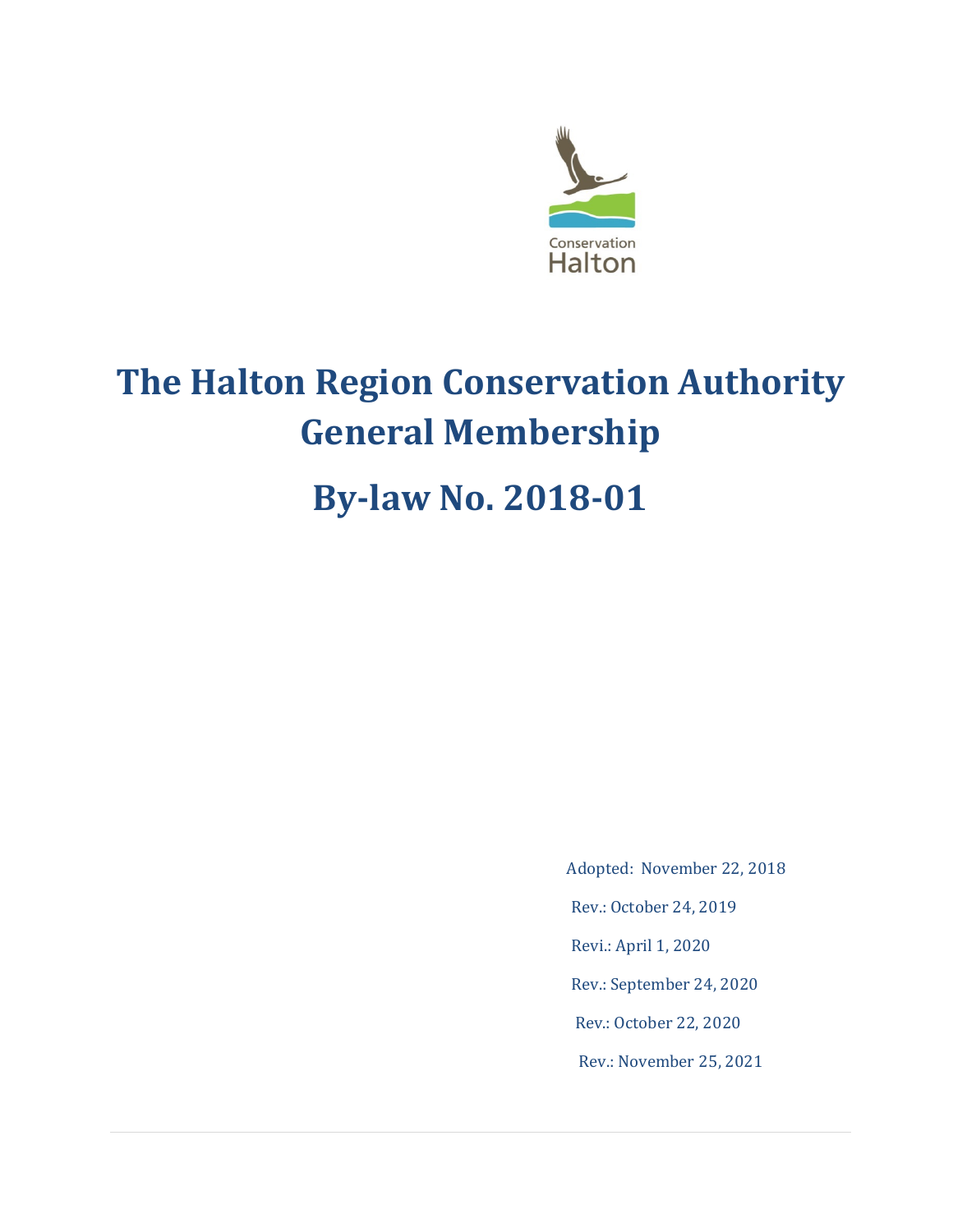# **CONTENTS**

| Α. |     |  |
|----|-----|--|
| В. |     |  |
| C. |     |  |
|    | 1.  |  |
|    | 2.  |  |
|    | 3.  |  |
|    | 4.  |  |
|    | 5.  |  |
|    | 6.  |  |
|    | 7.  |  |
|    | 8.  |  |
|    | 9.  |  |
|    |     |  |
|    |     |  |
|    |     |  |
|    |     |  |
|    |     |  |
|    |     |  |
|    |     |  |
|    | 17. |  |
|    |     |  |
|    |     |  |
| D. |     |  |
|    | 1.  |  |
|    |     |  |

 $1 | P \text{age}$ 

November 22, 2018<br>Rev. October 24, 2019<br>Rev. April 1, 2020<br>Rev. September 24, 2020<br>Rev. October 22, 2020<br>Rev. November 25, 2021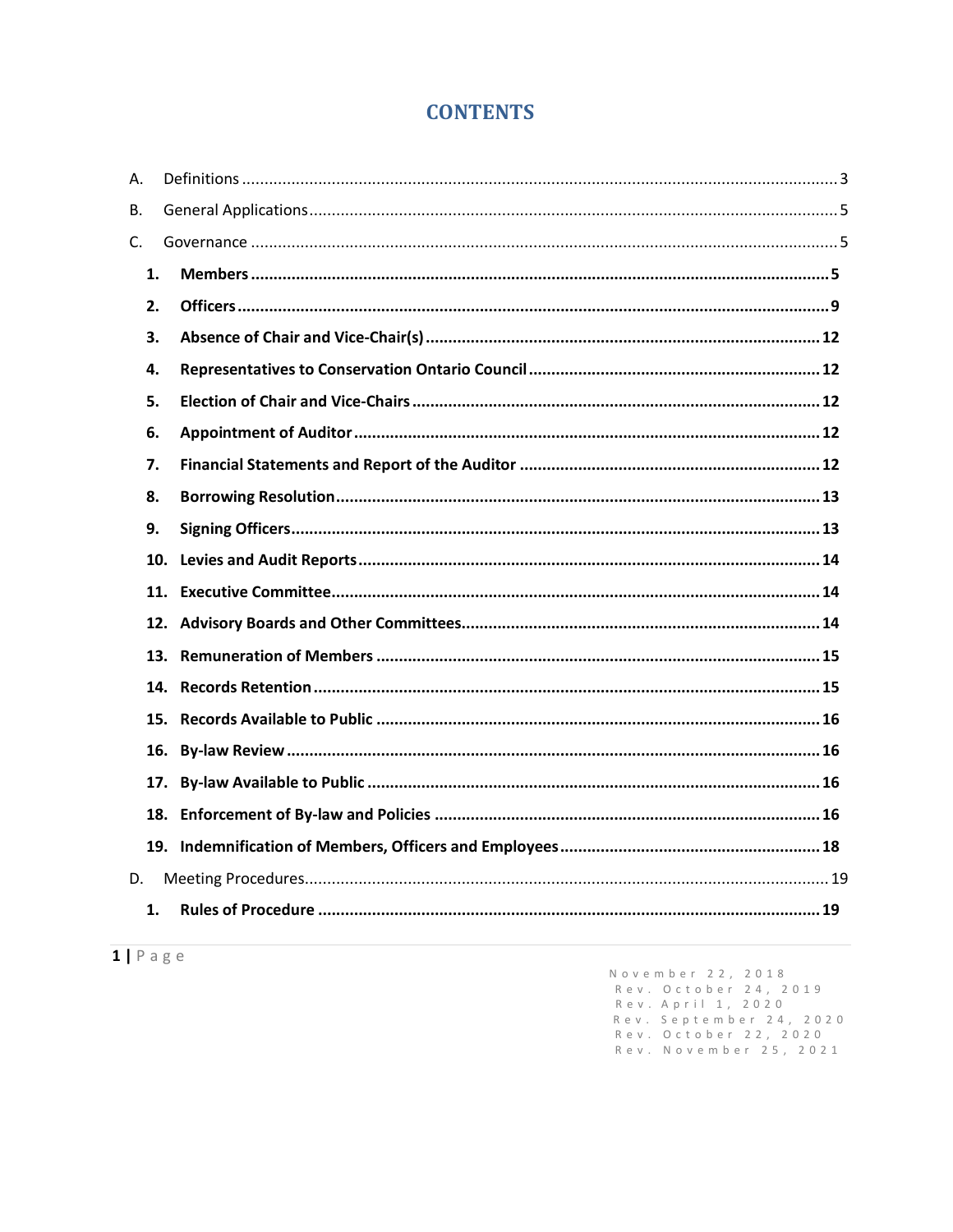|    | 2.                                                                                      |  |  |
|----|-----------------------------------------------------------------------------------------|--|--|
|    | 3.                                                                                      |  |  |
|    | 4.                                                                                      |  |  |
|    | 5.                                                                                      |  |  |
|    | 6.                                                                                      |  |  |
|    | 7.                                                                                      |  |  |
|    | 8.                                                                                      |  |  |
|    | 9.                                                                                      |  |  |
|    | 10.                                                                                     |  |  |
|    | 11.                                                                                     |  |  |
|    |                                                                                         |  |  |
|    |                                                                                         |  |  |
|    | 14.                                                                                     |  |  |
|    | 15.                                                                                     |  |  |
|    | 16.                                                                                     |  |  |
|    | 17.                                                                                     |  |  |
|    |                                                                                         |  |  |
|    |                                                                                         |  |  |
| Е. |                                                                                         |  |  |
| F. |                                                                                         |  |  |
|    |                                                                                         |  |  |
|    |                                                                                         |  |  |
|    |                                                                                         |  |  |
|    | Appendix 4 - President & CEO/Secretary-Treasurer Management Authority Limits Policy  42 |  |  |

November 22, 2018<br>Rev. October 24, 2019<br>Rev. April 1, 2020<br>Rev. September 24, 2020<br>Rev. October 22, 2020<br>Rev. November 25, 2021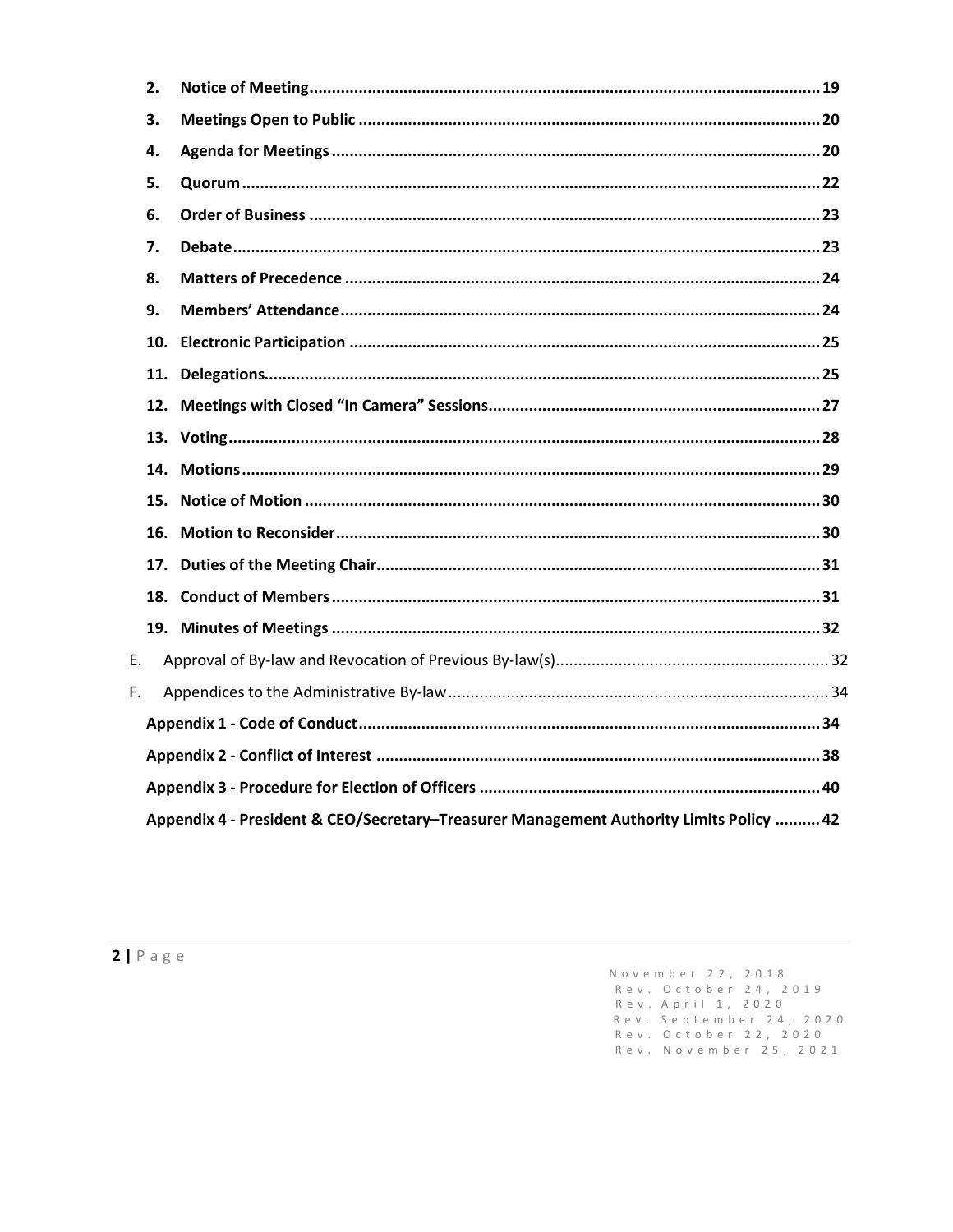# **THE HALTON REGION CONSERVATION AUTHORITY GENERAL MEMBERSHIP**

# **By-law No. 2018-01**

# <span id="page-3-0"></span>**A. Definitions**

**"General Membership**" means the Halton Region Conservation Authority General Membership as established by Order-in-Council 3988-63 under Section 3.1 of the Conservation Authorities Act, R.S.O. 1990, Chapter C.27;

**"Act"** means the *Conservation Authorities Act*, R.S.O. 1990, Chapter C.27

**"Business Day(s)"** means a day other than a Saturday or a Sunday or a civic or public holiday which is a declared holiday in Ontario.

**"President & CEO/Secretary-Treasurer"** means the President & Chief Executive Officer/Secretary-Treasurer of the Halton Region Conservation Authority, as appointed by the General Membership and which may, by resolution of the General Membership, include the responsibilities of the Secretary-Treasurer, if so designated by resolution of the General Membership.

**"Chair"** means the Chairperson as referenced in the Act as elected by the Members of the General Membership.

**"Civic or Public Holiday"** means those listed as holidays in the Employment Standards Act, 2000, Part 1.1, Public Holiday as amended from time to time, with the exception of Easter Monday and Remembrance Day.

**"Committee(s)"** means any Committee and/or Advisory Board of the General Membership, including but not limited to the PRESIDENT & CEO Compensation Committee, the Finance and Audit Committee and the Governance Committee.

**"Delegation"** means a person or a group of persons who address the General Membership on behalf of an individual or a group for the purpose of making a presentation to the General Members.

**"Fiscal Year"** means the period from January 1 through December 31 in each year.

**"General Membership"** means all of the Members, collectively.

**"In Camera"** means any regular or special Meeting of the General Membership or any one of its Committees sitting in closed session not open to the public.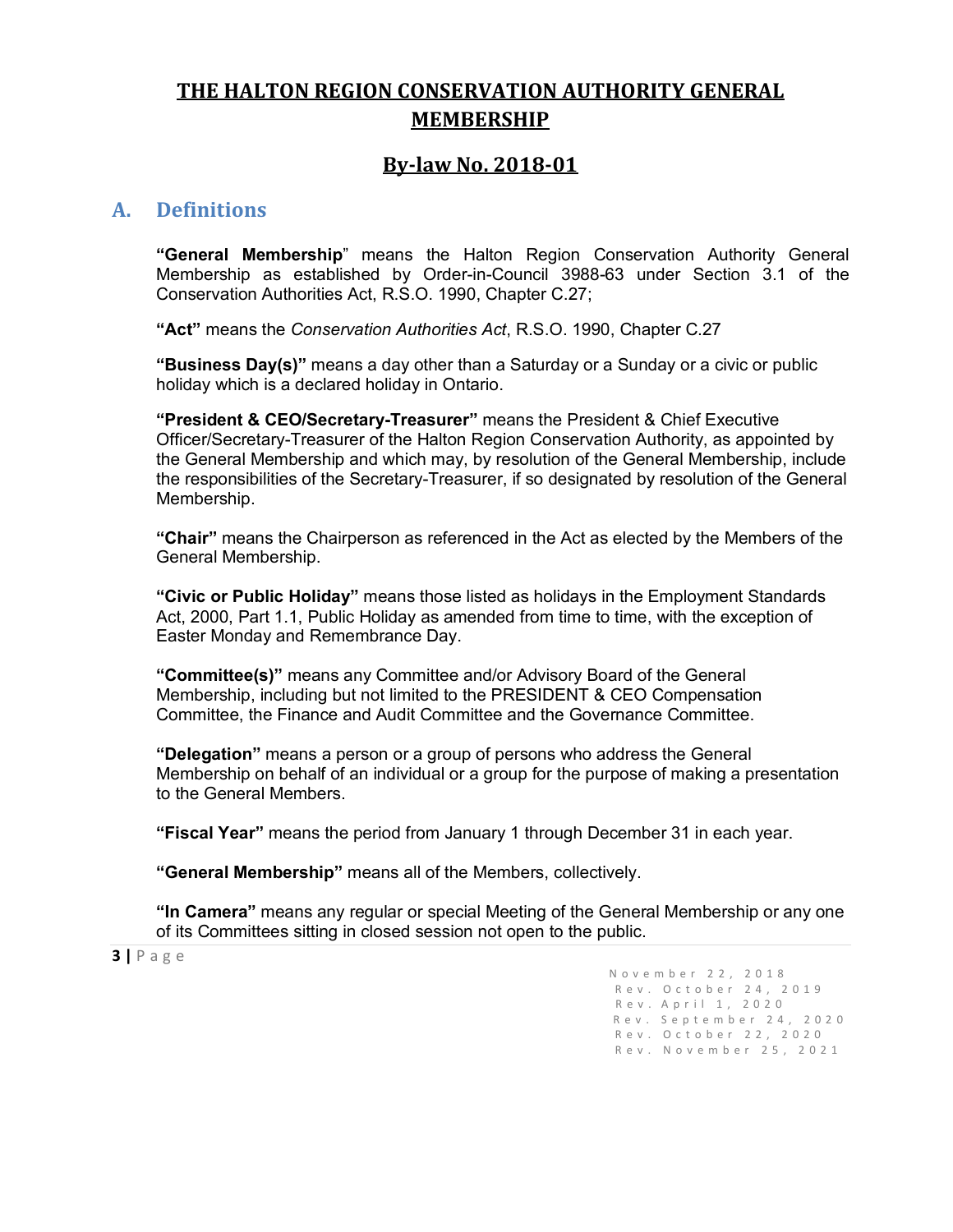**"Levy"** means the amount of costs apportioned to participating municipalities in accordance with the Act and Regulations under the Act.

**"Majority"** means half of the votes plus one.

**"Member(s)"** shall mean the member(s) appointed to the General Membership by the participating municipalities in the General Membership's area of jurisdiction.

**"Meeting"** means any regular or special meeting of the General Membership, or any Committee of the General Membership.

**"MFIPPA"** means the Municipal Freedom of Information and Protection of Privacy Act.

**"Minister"** means the Minister as defined in the Act.

**"Non-matching Levy"** means the portion of an Authority's levy that meets the definition of non-matching levy as found in Ontario Regulation 139/96.

**"Officer"** means an officer of the General Membership empowered to sign contracts, agreements and other documents on behalf of the General Membership in accordance with section 19.1 of the Act, which shall include the Chair, Vice-Chair(s) and the President & CEO/Secretary-Treasurer.

**"Participating Municipality"** means a municipality that is designated by or under the Act as a participating municipality in a Conservation Authority.

**"Pecuniary Interest"** includes the financial or material interests of a Member and the financial or material interests of a member of the Member's immediate family.

**"Recorded Vote"** means the recording of the name and vote of every Member on a motion during a meeting.

**"Staff"** means employees of the General Membership as provided for under Section 18(1) of the Act.

**"Vice-Chair"** means the Vice-Chairperson as elected by the Members of the General Membership. If a first and second Vice-Chair are elected, they shall be called First Vice-Chair and Second Vice-Chair.

**"Weighted Majority"** means the votes of 51 per cent of those represented after the votes are weighted by the percentage that applies under Ontario Regulation 139/96 for Municipal Levies.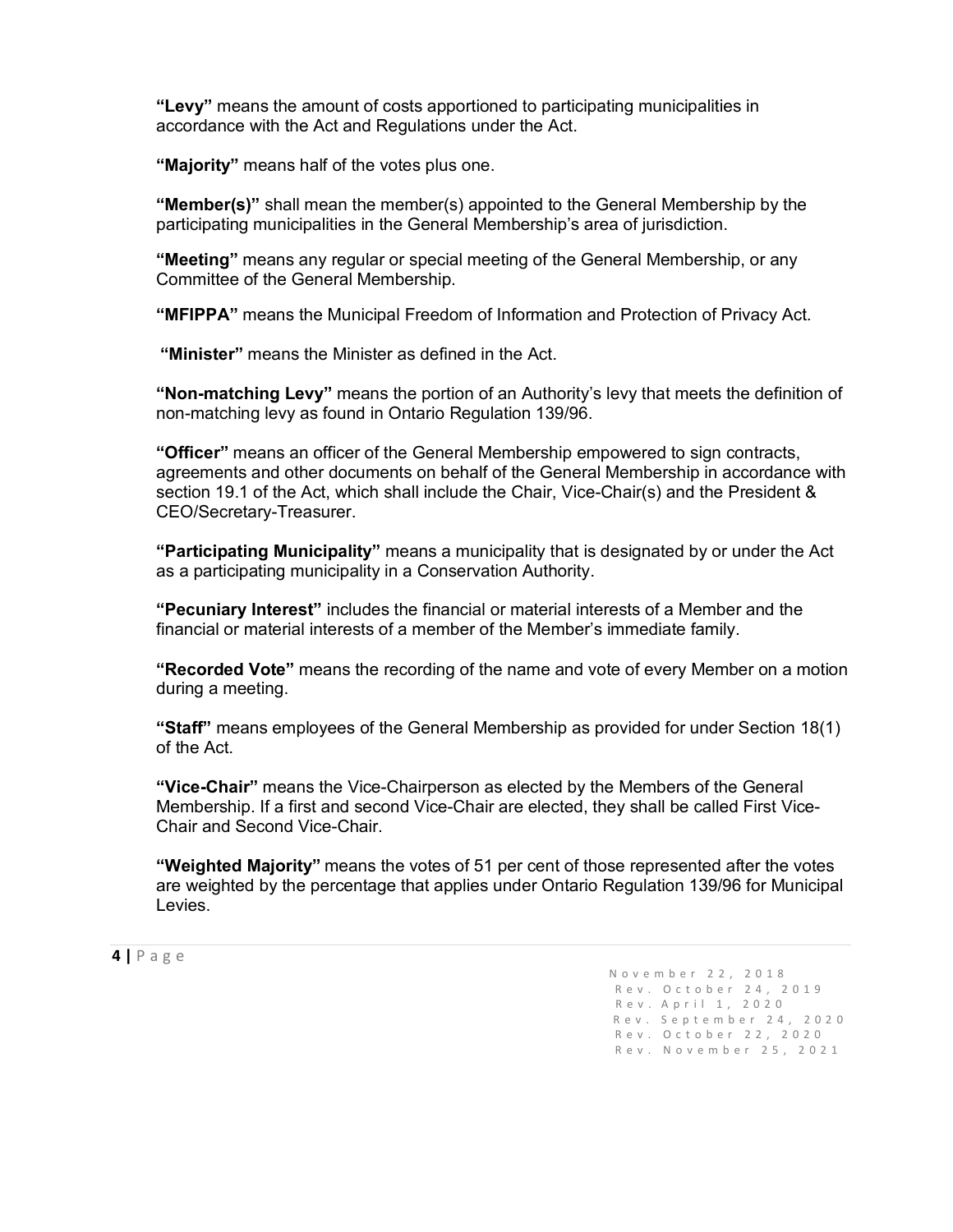# <span id="page-5-0"></span>**B. General Applications**

- 1. The rules of procedure contained in this By-law shall be observed in all proceedings of the General Membership and its Committees and shall be the rules for the order and dispatch of business at the General Membership.
- 2. Except as provided elsewhere in this By-law and the rules as set out by legislation any one or more of the rules contained in this paragraph may be temporarily suspended by the General Membership with consent of the majority of the Members present:
	- a. Rules with respect to a change in agenda order of proceedings and content
	- b. Rules respecting notice of delegation status
	- c. Rules with respect to the increase of delegation and debate limitations
	- d. Rules to introduce a motion without standard notice
- 3. This By-law shall not be amended or repealed except by a two-third majority vote of the Members of the General Membership.

# <span id="page-5-2"></span><span id="page-5-1"></span>**C. Governance**

#### **1. Members**

#### *a) Appointments*

Participating Municipalities within the jurisdiction of the Conservation Authority shall appoint Members in accordance with Section 14 of the Act. An additional agricultural sector representative may be appointed to the Authority by the Minister.

Appointed Members must reside in a Participating Municipality within the Authority's area of jurisdiction. Participating municipalities must ensure that at least 70 percent of its appointees are selected from among the members of the municipal council or apply to the Minister for permission to appoint less than this percent. Additional appointees may include citizens as well as an additional member who may be appointed by the Minister as a representative of the agricultural sector.

Collectively, the appointed Members comprise the General Membership, and for the purposes of this By-law are also referred to as the General Membership.

### *b) Term of Member Appointments*

In accordance with Section 14 of the Act, a Member shall be appointed for a term of up to four years at the discretion of the appointing participating municipality; The term begins with the first meeting of the General Membership following his or her appointment, and ends immediately before the first meeting of the General Membership following the appointment of his or her replacement. The President & CEO/Secretary-Treasurer shall notify the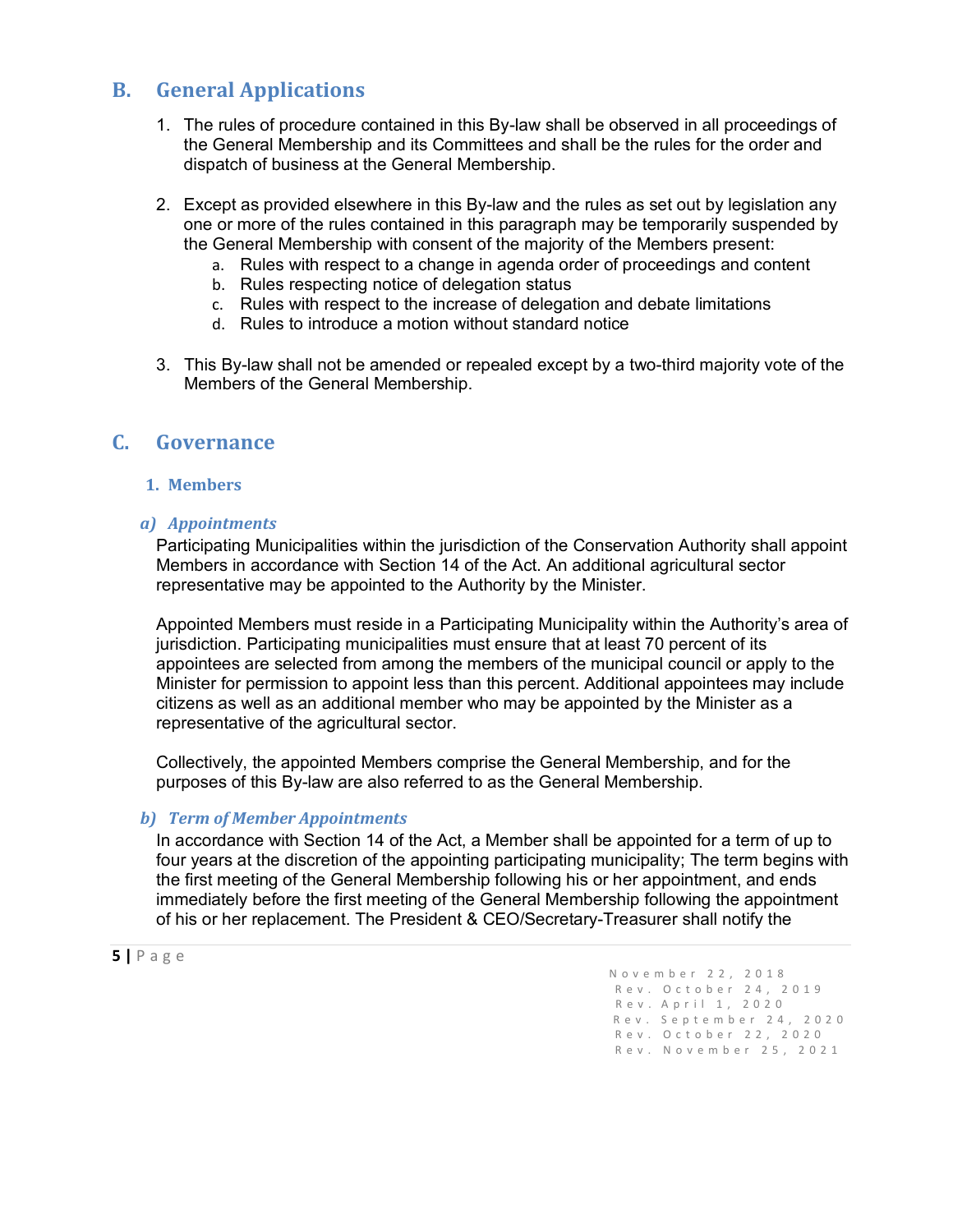appropriate municipality in advance of the expiration date of any Member's term, unless notified by the municipality of the Member's reappointment or the appointment of his or her replacement. A Member is eligible for reappointment. A Member can be replaced by a Participating Municipality at the municipality's discretion prior to the end of their term.

#### *c) Powers of the General Membership*

Subject to the Act and other applicable legislation, the General Membership is empowered without restriction to exercise all of the powers prescribed to the General Membership under the Act. In addition to the power of a General Membership under s.21 of the Act for the purposes of accomplishing its objects the powers of the General Membership include but are not limited to:

- i. Approving by resolution the creation of committees, advisory boards, members thereof and the terms of reference for the committee and advisory boards;
- ii. Appointing a President & CEO/Secretary-Treasurer, a PRESIDENT & CEO, and a Secretary-Treasurer;
- iii. Terminating the services of the President & CEO/Secretary-Treasurer, PRESIDENT & CEO and Secretary-Treasurer;
- iv. Approving, establishing, and implementing regulations, policies and programs;
- v. Awarding contracts or agreements where the approval of the General Membership is required under the Authority's purchasing policy;
- vi. Appointing an Executive Committee and delegate to an Executive Committee any of its powers except:
	- i. The termination of the services of the President & CEO/Secretary-Treasurer,
	- ii. The power to raise money, and
	- iii. The power to enter into contracts or agreements other than those contracts or agreements as are necessarily incidental to the works approved by the General Membership;
- vii. Approving by resolution, any new capital project of the Authority;
- viii. Approving by resolution, the method of financing any new capital projects;
- ix. Approving details on budget allocations on any new or existing capital projects;
- x. Approving of the total budget for the ensuing year, and approving the levies to be paid by the Participating Municipalities;
- xi. Receiving and approving the Financial Statements and Report of the Auditor for the preceding year;
- xii. Authorizing the borrowing of funds on the promissory note of the Authority in accordance with subsection 3(5) of the Act;
- xiii. Approving by resolution, any proposed acquisition of land or disposition of land, subject to the requirements under the Act;
- xiv.Approving permits or refusing permission as may be required under any regulations made under Section 28 of the Act; and
- *xv.* Holding hearings required for the purpose of reviewing permit applications and advising every applicant of their right to appeal the decision to the Minister through the Ontario Lands Tribunal.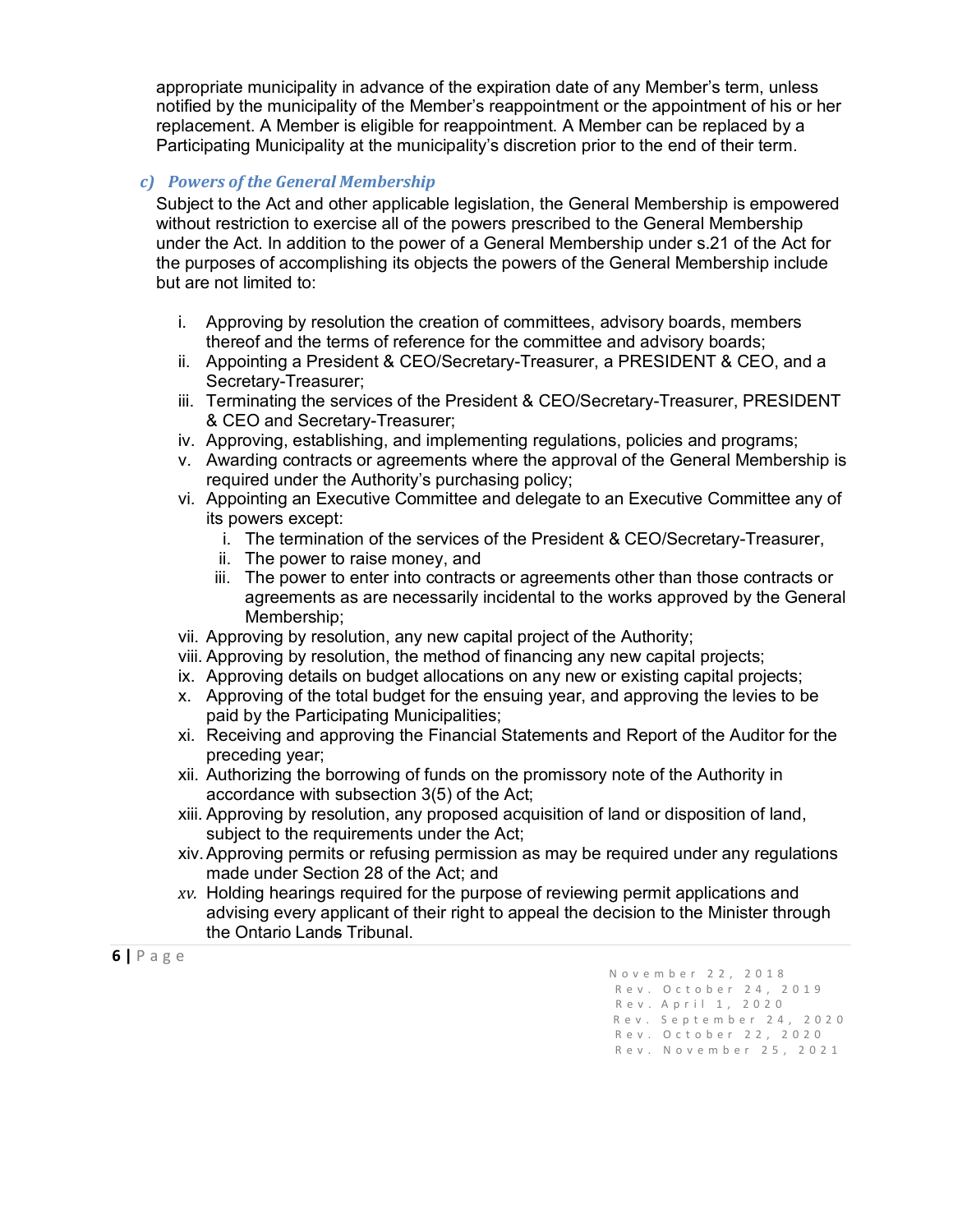#### *d) Member Accountability*

Participating Municipalities appoint Members to the General Membership as their representatives. Members have the responsibilities of Directors of the corporation that is the General Membership. While the administration is responsible for the day-to-day operations, the General Membership is responsible for matters of governance, ensuring compliance with applicable legislation, and ensuring appropriate policies are in place and for financial soundness of the Authority.

All Members have the responsibility to be guided by and adhere to the Code of Conduct (Appendix 1) and Conflict of Interest Policy (Appendix 2), as adopted by the General Membership.

All Members shall serve in a conscientious and diligent manner. No Member shall use the influence of office for any purpose other than for the exercise of his/her official duties. Every Member will abide by the legislative requirements of the position and this By-law.

Members' responsibilities include:

- i. Attending all meetings of the General Membership;
- ii. Understanding the purpose, function and responsibilities of the General Membership;
- iii. Being familiar with the Authority's statutory and other legal obligations;
- iv. With the administration, setting strategic direction for the Authority;
- v. Adhering to the Code of Conduct;
- vi. Advancing the Strategic Plan;
- vii. Advancing the Mission of the Authority;
- viii. Supporting the fundraising efforts of Conservation Halton Foundation;
- ix. Ensuring fiscal stability of the Authority; and
- x. Recruiting, interviewing and hiring a President & CEO/Secretary-Treasurer and performance managing the work of the President & CEO/Secretary-Treasurer.

#### *e) Applicable Legislation*

In addition to the Act, the Members are subject to other legislation including, but not limited to:

- *Municipal Conflict of Interest Act;*
- *Municipal Freedom of Information and Protection of Privacy Act;*
- *Accessibility for Ontarians with Disability Act; and*
- *Ontario Occupational Health and Safety Act*

If any part of the By-law conflicts with any provision of the Municipal Conflict of Interest Act or the Municipal Freedom of Information and Protection of Privacy Act or a provision of a regulation made under one of those Acts, the provision of that Act or regulation prevails.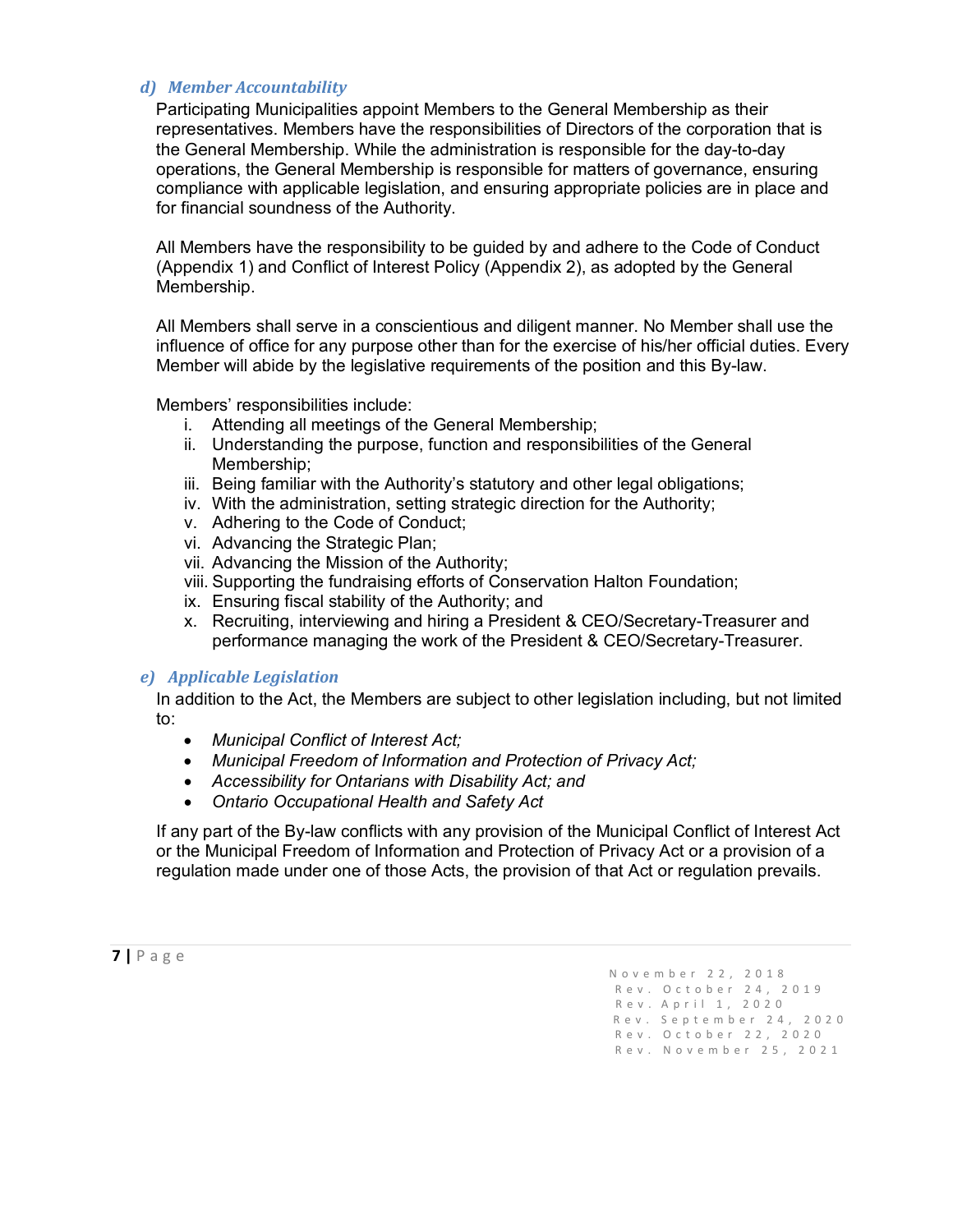#### *f) Relationship between Members and Staff*

The General Membership relies on the President & CEO/Secretary-Treasurer to manage the operations of the organization, including all employees of the Authority. The President & CEO/Secretary-Treasurer is accountable to the General Membership, working cooperatively to achieve the goals established by the General Membership.

The General Membership will ensure that a process exists for regular performance evaluations of the President & CEO/Secretary-Treasurer**.**

#### *g) Practicing Effective Human Resources Practices*

The Members must act as a team. A strong partnership must be forged between the Members and the President & CEO/Secretary-Treasurer. The President & CEO/Secretary-Treasurer manages the organization and its staff. The following guidelines should be followed to ensure a common voice is heard throughout the organization and by the public at large.

- If a Member has questions on a project or report, such questions should be referred through the President & CEO/Secretary-Treasurer for him/her to invite the appropriate staff to explain the project and answer questions.
- If a Member would like to volunteer to assist in a project, such action should be taken in consultation with the General Membership to organize the process if appropriate.
- If a Member receives a complaint about a staff member or would like to acknowledge a staff member, such information should go through the President & CEO/Secretary-Treasurer in writing.
- If a Member receives a complaint from a staff member, the Member must refer the staff member to the President & CEO/Secretary-Treasurer or if the complaint is against the President & CEO/Secretary-Treasurer to the head of Human Resources Department of the Authority. The head of the Human Resources Department will report directly to the General Membership if the complaint relates to the President & CEO/Secretary-Treasurer.

With respect to staffing issues, the following outlines the responsibilities of the General Membership and the President & CEO/Secretary-Treasurer.

- The General Membership is solely responsible for the following:
	- o Recruiting, hiring, evaluating, and dismissing the President & CEO/Secretary-Treasurer;
	- $\circ$  Determining the annual salary and pay for performance of the President & CEO/Secretary-Treasurer
- The General Membership and the President & CEO/Secretary-Treasurer share the following responsibilities in that the recommendation will come from the President & CEO/Secretary-Treasurer and the approval will come from the General Membership;
	- o Setting goals for the President & CEO/Secretary-Treasurer;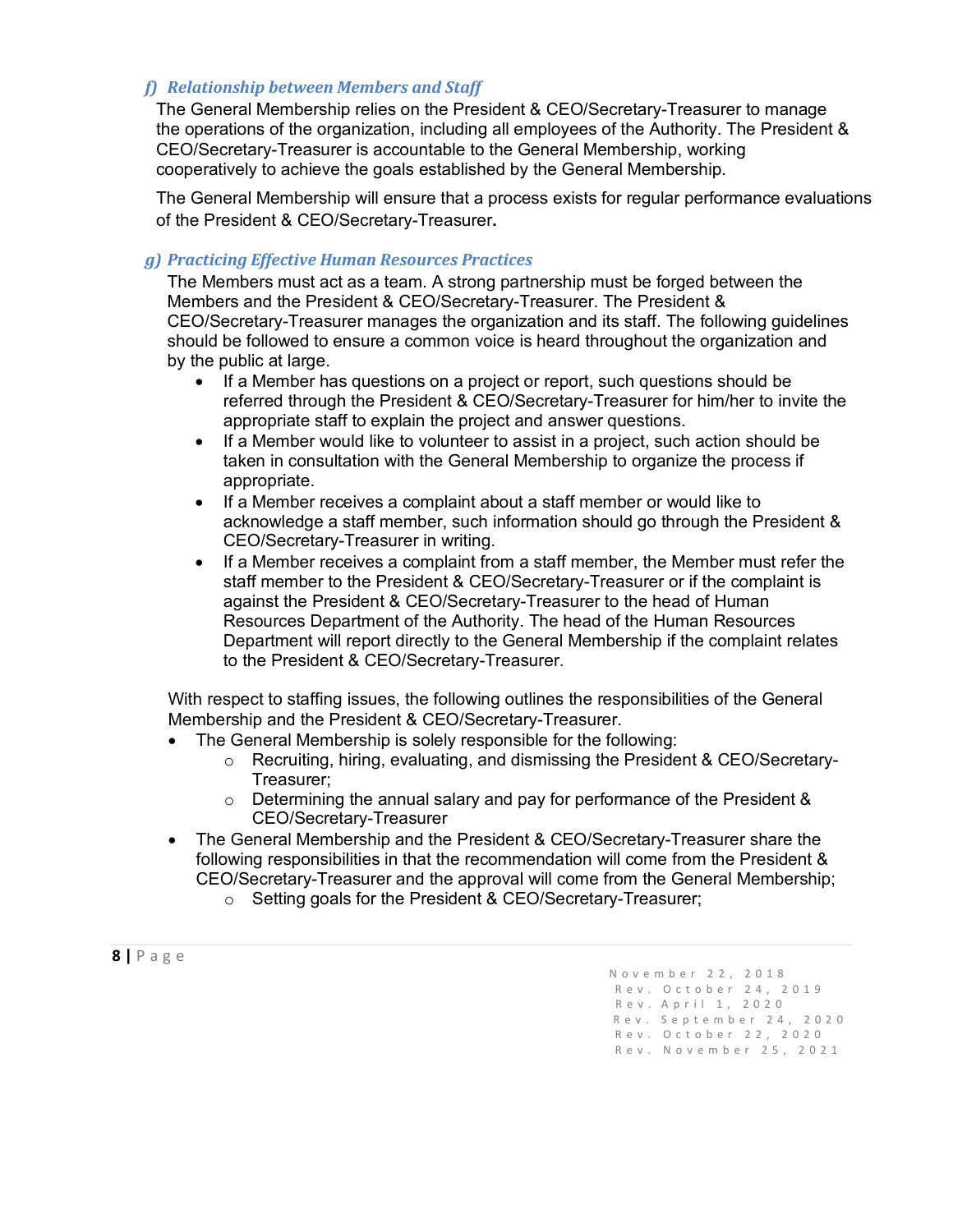- $\circ$  Setting human resource and personnel policies which will have a monetary impact upon the budget; and
- $\circ$  Setting staff salary schedules and plans as part of the annual budget review process
- The President & CEO/Secretary-Treasurer is responsible for the following:
	- o Assessing and approving staffing requirements;
	- $\circ$  Recruiting, hiring, evaluating, promoting, disciplining and dismissing staff;
	- o Providing staff direction;
	- o Approving staff evaluations;
	- o Implementing and administering approved salary schedule and plan;
	- o Designing and implementing changes to the organizational structure; and
	- $\circ$  Setting human resource and personnel policies, which have no monetary impact on the budget

#### *h) Members Focusing on Team*

The following suggestions regarding focusing on "team results" include:

- a) Concentrate on governing, not micro-managing;
- b) Focus on the big picture;
- c) Practice listening;
- d) Maintain a relationship with the community for which you serve;
- e) Recognize staff as partners; treat them as you expect to be treated;
- f) Don't refer matters to staff for a further report unless you can cite good reasons to do so, otherwise, vote – the matter may not get any easier;
- g) Use a policy approach;
- h) Respect democracy; and
- i) Be prepared for meetings

#### *i) Employee Appointed to General Membership*

In the event that a municipality appoints an employee of the Authority to the General Membership of the Authority, the following process will take place:

- The President & CEO/Secretary-Treasurer shall advise the appointing municipality immediately
- To alleviate any conflict of interest, the employee must either reject the proposed appointment to the General Membership of the Authority or resign from his/her position and employment with the Authority

In the event that a Member of the General Membership of the Authority is interested in applying for any position of employment at the Authority, the Member must first resign his/her position on the Authority's General Membership and such resignation must be made in writing to the appointing municipality with a copy attached to the Authority's application for employment.

#### <span id="page-9-0"></span>**2. Officers**

**<sup>9</sup> <sup>|</sup>**Page November 22, 2018 The Officers of the General Membership, and their respective responsibilities, shall be:

 Rev . October 24, 2019 Rev.A p ril 1, 2020 Rev. September 24, 2020 Rev. October 22, 2020 Rev. November 25, 2021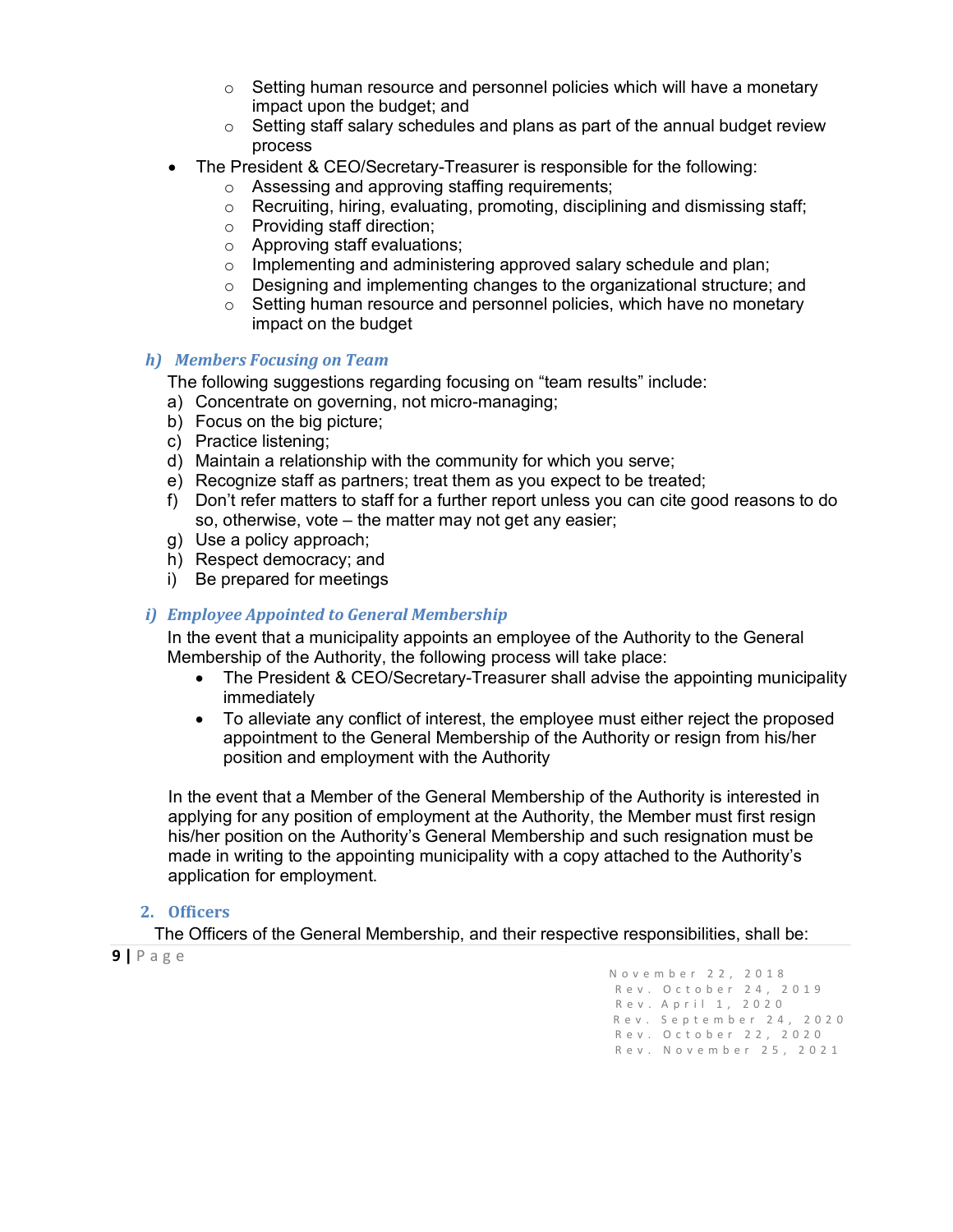#### **Chair**

- Is a Member of the General Membership;
- Presides at all meetings of the General Membership (and Executive Committee if applicable);
- Calls special meetings if necessary;
- Supports the President & CEO/Secretary-Treasurer to ensure Board resolutions are carried out;
- Assists President & CEO/Secretary-Treasurer in preparing agenda for board meetings where required;
- Periodically consults with General Membership on their roles;
- Represents the General Membership at Conservation Ontario Council meetings;
- Serves as ex-officio Member of Conservation Halton Foundation Board;
- Serves as ex-officio Member of the Committees of the General Membership;
- Acts as a public spokesperson on behalf of the General Membership;
- Serves as signing officer for the Authority;
- Ensures relevant information and policies are brought to the General Membership's attention;
- Keeps the General Membership apprised of significant issues in a timely fashion; and
- Performs other duties when directed to do so by resolution of the General Membership.

With respect to any meetings over which he/she presides, to:

- Preserve order and decide all questions of order, subject to appeal; and without argument or comment state the rule applicable to any point of order if called upon to do so;
- Receive and submit to a vote all motions presented by the Members which do not contravene the rules and regulations of the General Membership;
- Announce the results of the vote on any motions so presented;
- Decline to put to a vote motions which infringe upon the rules and regulations, or which are beyond the jurisdiction of the General Membership;
- Enforce on all occasions the observance of order and decorum among the Members;
- Adjourn the meeting when business is concluded;
- Adjourn the sitting without any questions being asked or suspend or recess the sitting for a time to be named if considered necessary;
- Represent and support the General Membership, declaring its will and implicitly obeying its decisions in all things; and
- Perform other duties when directed to do so by resolution of the General Membership.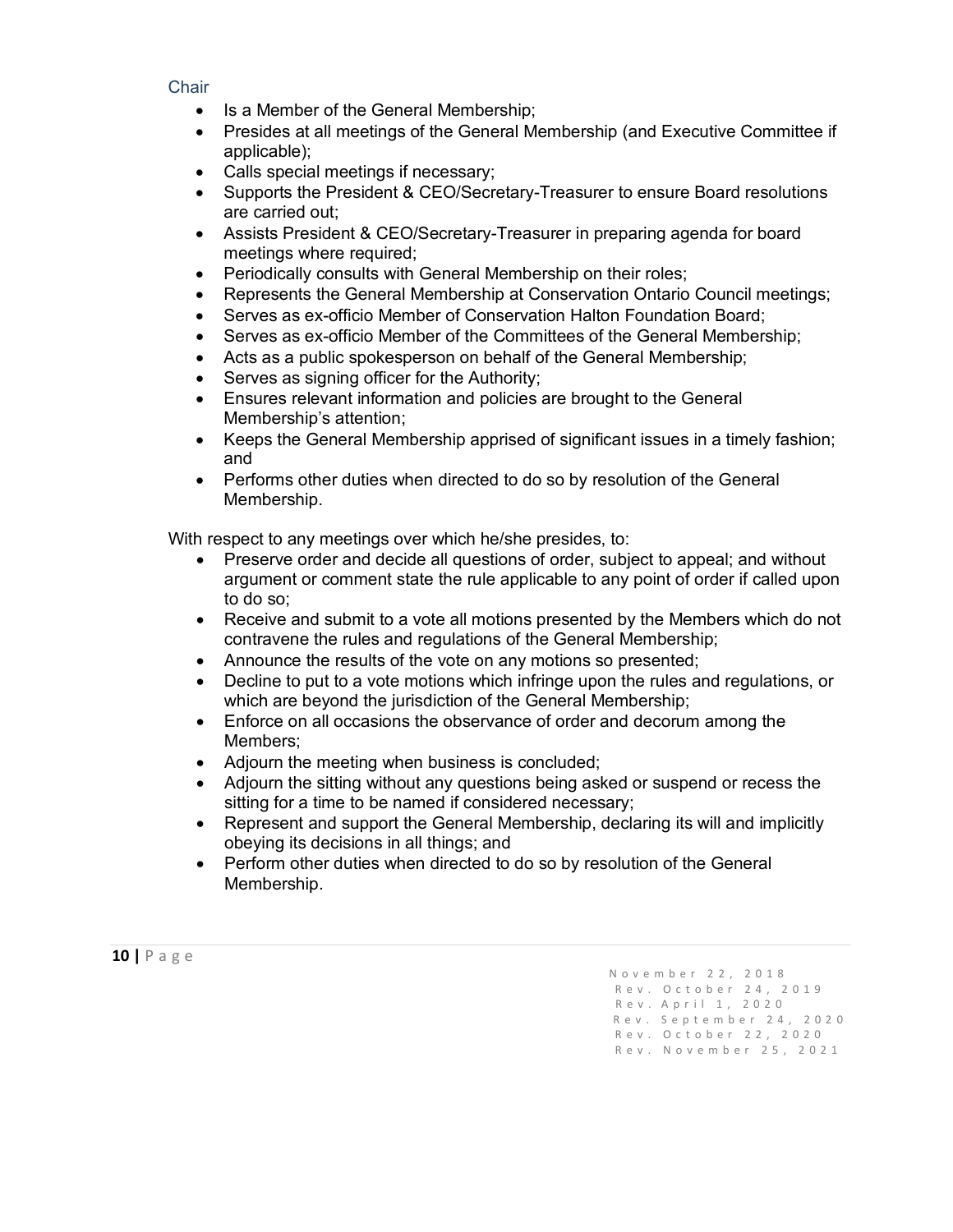#### Vice-Chair(s)

- Is/are a Member(s) of the General Membership;
- Attends all meetings of the General Membership (and Executive Committee if applicable);
- Carries out assignments as requested by the Chair;
- Understands the responsibilities of the Chair and acts as Chair immediately upon the death, incapacity to act, absence or resignation of the Chair until such time as a new Chair is appointed or until the Chair resumes his/her duties;
- Serves as a member of Conservation Halton Foundation Board; and
- Serves as a signing officer for the Authority.

#### President & CEO/Secretary-Treasurer

Responsibilities of the President & CEO/Secretary-Treasurer as assigned by the General Membership include, but are not limited to the following:

- Is an employee of the Authority;
- Attends all meetings of the General Membership (and Executive Committee if applicable) or designates an acting PRESIDENT & CEO if not available;
- Works in close collaboration with the Chair and Vice-Chair(s) and keeps them apprised of relevant information and significant issues in a timely fashion;
- Develops a strategic plan for approval by the General Membership and implements short and long-range goals and objectives;
- Is responsible for the management of the operations of the Authority, including all staff and programs of the Authority;
- Ensures resolutions of the General Membership are implemented in a timely fashion;
- Develops and maintains effective relationships and ensures good communications with Participating Municipalities, federal and provincial government ministries/agencies, Indigenous communities, other conservation authorities, Conservation Ontario, stakeholders, community groups and associations;
- Makes recommendations as applicable to the General Membership regarding suggested policy changes;
- Acts as public spokesperson on behalf of the Authority;
- Represents the Authority at Conservation Ontario Council, ad hoc and Task Force meetings;
- Negotiates and enters into contracts with external agencies/partners to carry out the goals of the organization in accordance with the Purchasing of Goods and Services Policy;
- Fulfills the requirements of the Secretary-Treasurer as defined in the Act;
- Is the custodian of the Corporate Seal
- Serves as a member of Conservation Halton Foundation Board;
- Serves as a signing officer for the Authority, and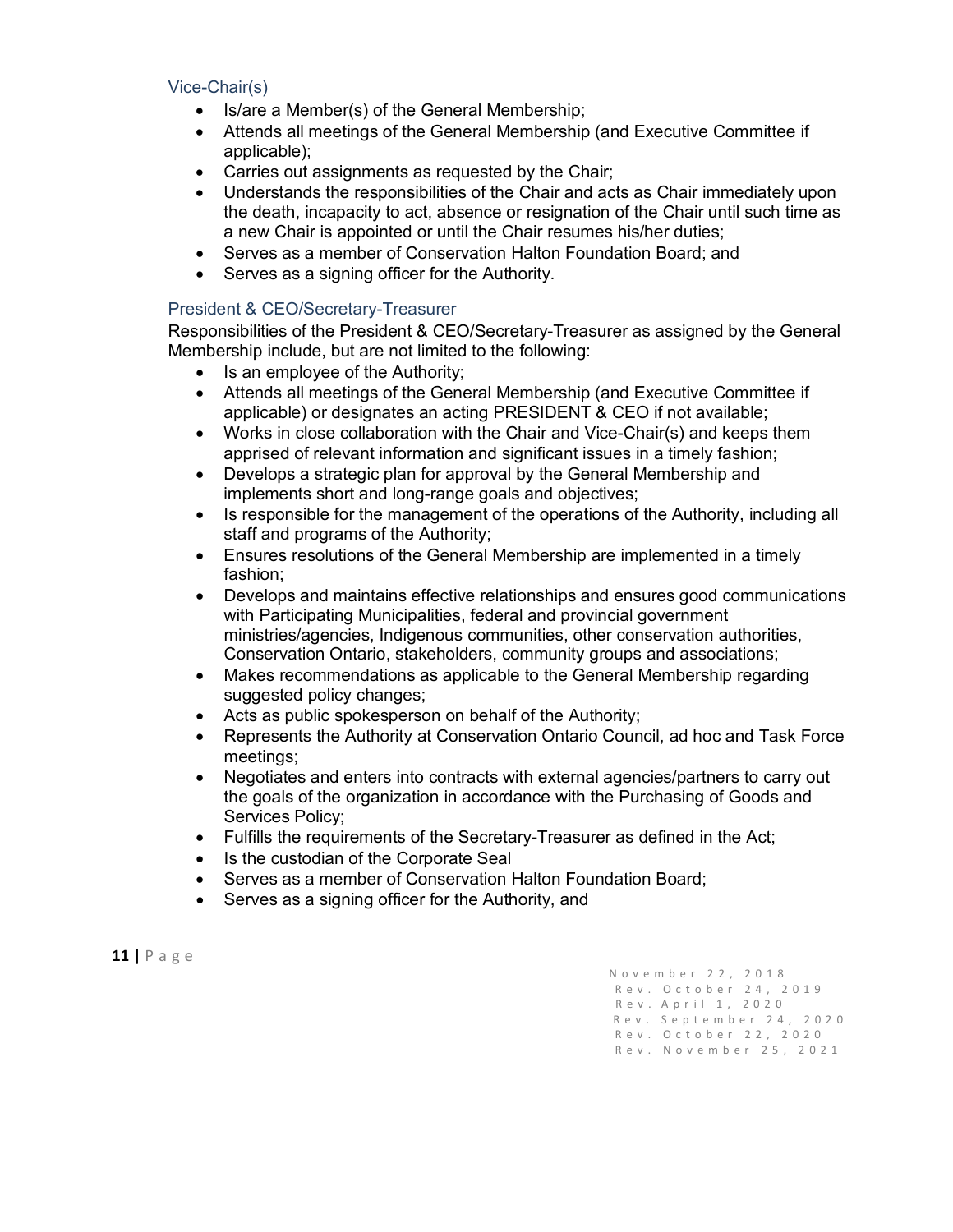• Ensures the practices, activities, and decisions of the organization consider the provisions of the President & CEO/Secretary-Treasurer Management Authority Limits Policy (Appendix 4).

#### <span id="page-12-0"></span>**3. Absence of Chair and Vice-Chair(s)**

In the event of the absence of the Chair and Vice-Chair(s) from any meeting, the Members shall appoint an acting Chair who, for the purposes of that meeting has all the powers and shall perform all the duties of the Chair.

#### <span id="page-12-1"></span>**4. Representatives to Conservation Ontario Council**

The General Membership may appoint up to three Representatives to Conservation Ontario Council ("Council"), designated as Voting Delegate and Alternate(s). Council will consist of the Voting Delegates appointed by each Member Conservation General Membership. The Voting Delegate and Alternates shall be registered with Conservation Ontario annually.

#### <span id="page-12-2"></span>**5. Election of Chair and Vice-Chairs**

The election of the Chair and one or more Vice-Chairs shall be held in accordance with the Act: at the Annual/Inaugural meeting of the General Membership held prior to May 31 of each year in accordance with the General Membership's Procedures for Election of Officers (Appendix 3). Successors to the positions of Chair and Vice-Chair shall be a Member from a different participating municipality from the incumbent. Upon application by an Authority or a participating municipality, the Minister may grant permission for a member who was appointed to the Authority by the same participating municipality that appointed the outgoing Chair or Vice-Chair to serve as Chair or Vice-Chair.

### **6. Maximum Term for Chair and Vice-Chair(s)**

Both the Chair and Vice-Chair shall hold office for a term of one year and shall serve for no more than two consecutive terms. Notwithstanding these terms, the Minister may grant permission (upon application by an Authority or a participating municipality) for a Chair or Vice-Chair to serve for a term of more than one year or to hold office for more than two consecutive terms.

### <span id="page-12-3"></span>**7. Appointment of Auditor**

The General Membership shall appoint an auditor for the coming year at the Annual Meeting in accordance with Section 38 of the Act.

### <span id="page-12-4"></span>**8. Financial Statements and Report of the Auditor**

The Authority's accounts and transactions will be audited annually by a person licensed under the *Public Accounting Act, 2004* and shall ensure that the annual audit is prepared in accordance with generally accepted accounting principles for local governments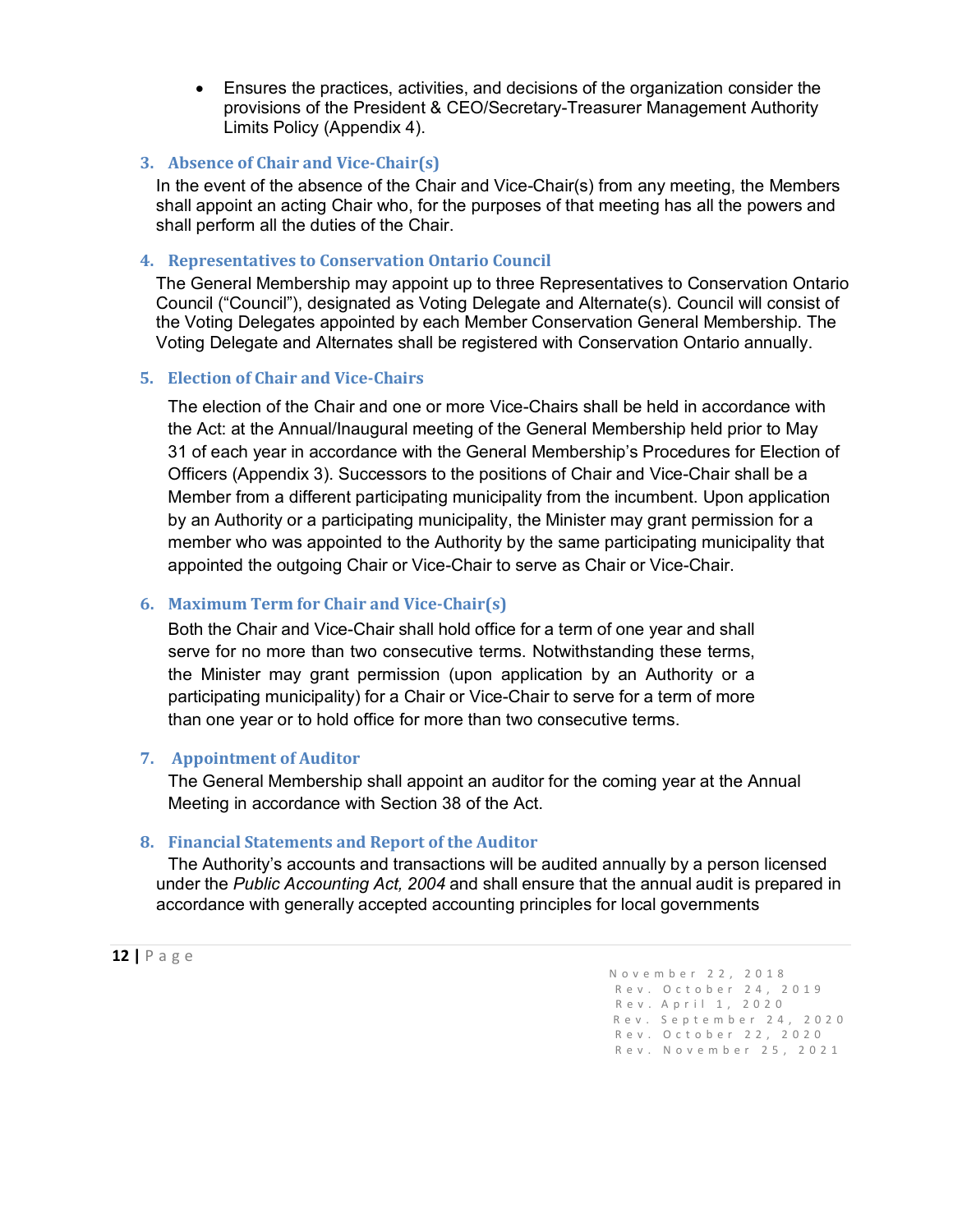recommended by the Public Sector Accounting Board of the Chartered Professional Accountants of Canada.

The General Membership shall receive and approve the Audited Financial Statements and Report of the Auditor annually for the previous year at the meeting of the General Membership held prior to the first day of May each year.

The Authority shall forward copies of the Audited Financial Statements and Report of the Auditor to Participating Municipalities and the Minister in accordance with Section 38 of the Act and will make the Audited Financial Statements available to the public on the Authority's website within sixty (60) days of receiving the Auditor's Report. The Audited Financial Statements will be included in the Authority's Annual Report.

#### <span id="page-13-0"></span>**9. Borrowing Resolution**

If required, the General Membership shall establish a borrowing resolution by March 31 of each year and such resolution shall be in force until it is superseded by another borrowing resolution.

#### <span id="page-13-1"></span>**10. Signing Officers**

All deeds, transfers, assignments, contracts, and obligations entered into by the Authority shall be signed by the signing officers of the Authority. Signing Officers of the Authority are as follows:

Chair; Vice Chair; President & CEO/Secretary-Treasurer; Chief Operating Officer; Director, Parks and Recreation; and Director, Finance as the Signing Officers for the Authority, and their delegates when a Signing Officer position becomes vacant.

The President & Chief Executive Officer/Secretary-Treasurer may delegate approval of signing authority to positions to enable decisions to be made by those persons who are in the most appropriate position to do so within Conservation Halton, in terms of their accountability, control and knowledge. Once the vacant Signing Officer position is filled/no longer vacant the delegated authority goes back to the Signing Officer of the Authority.

A Signing Officer cannot assign responsibility to someone else for temporary absences or vacations.

Any delegation of signing authority will be signed off by the President & Chief Executive Officer/ Secretary-Treasurer and the duration (if known) should be agreed upon at the time when the need for delegation arises.

The Delegation of Signing Authority must be kept on file in the office of the Signing Officer and be readily available as required by Internal Audit and/or Finance.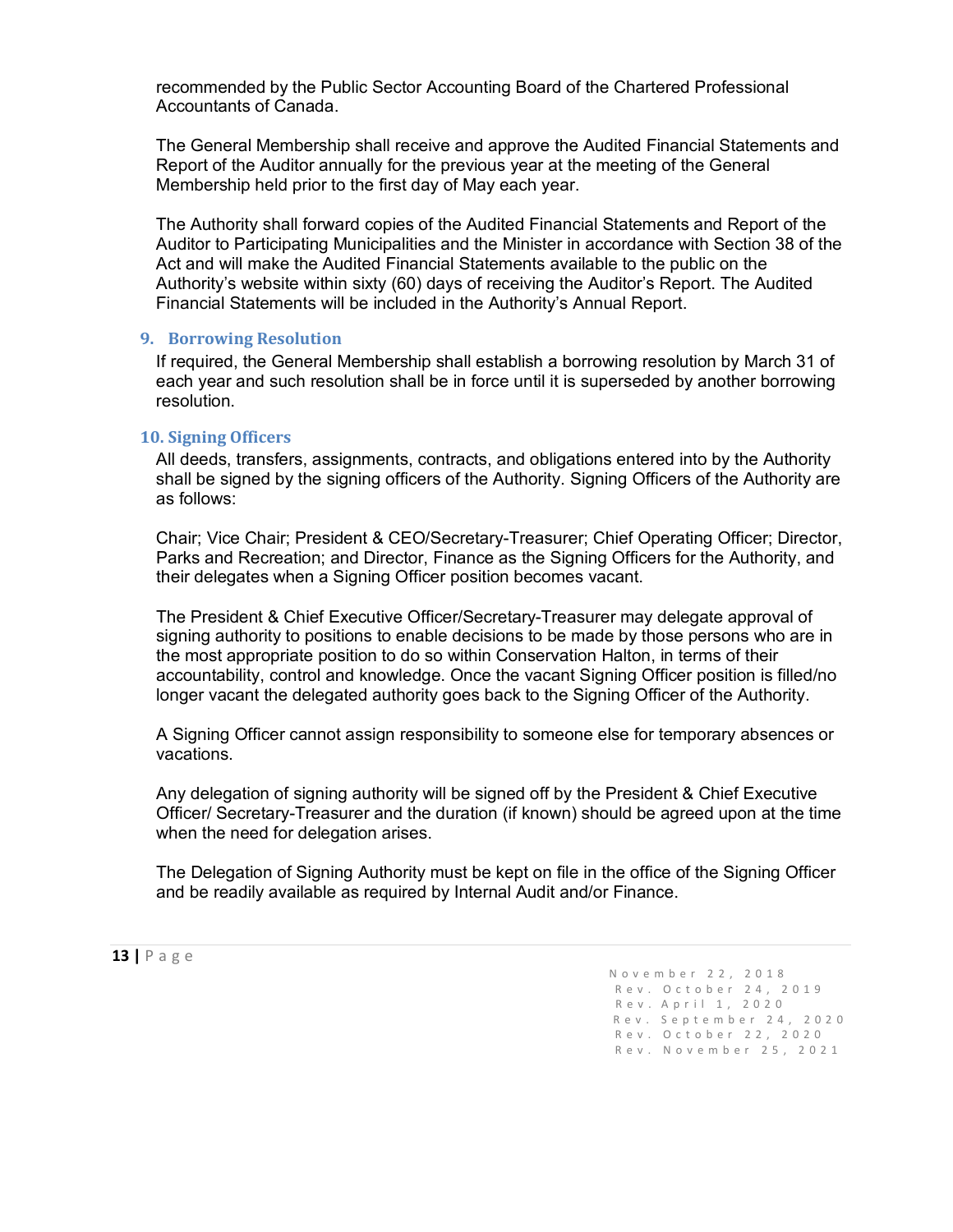Any two of the named Signing Officer positions shall be required for signing bank documents and agreements that bind the Authority and any other document or agreement that requires two signatures. In all other circumstances where the contract or agreements are necessarily incidental to the works approved by the Authority, a single signature of the President & CEO/Secretary-Treasurer, or his/her delegate, will be sufficient to bind the Authority.

Signing authority that was authorized by any previous Administration Regulation or By-law is superseded by this By-law.

#### <span id="page-14-0"></span>**11. Levies and Audit Reports**

The levy due to the Authority from Participating Municipalities shall be communicated to those municipalities in accordance with the Act and any applicable Regulations.

Each watershed municipality will be advised of a scheduled discussion of the budget and levy of the Authority 30 days prior to the General Membership's Board meeting conducting such discussion.

Within 30 days following the adoption of the General Membership's budget in each year and, if so required by the municipal By-law, no later than April 1, in each year, the President & CEO/Secretary-Treasurer or the head of the Financial and Administrative Services Department shall send to the Clerk of each watershed municipality, a notice indicating the monies due to the Authority from each watershed municipality, and the apportionment of those monies due shall be as required by the Act and as approved by the General Membership. A copy of the Auditor's report for the preceding year shall be sent to the Clerk of each watershed municipality and to the Ministry.

#### <span id="page-14-1"></span>**12. Executive Committee**

The General Membership may appoint an executive committee at the first meeting of the General Membership each year in accordance with the Section 19 of the Act and Section 1(c) of this By-law.

#### <span id="page-14-2"></span>**13. Advisory Boards and Other Committees**

In accordance with Section 18(2) of the Act, the General Membership shall establish such advisory boards as required by regulation and may establish such other advisory boards or committees as it considers appropriate to study and report on specific matters.

The General Membership shall approve the terms of reference for all such advisory boards and committees, which shall include the role, the frequency of meetings and the number of members required.

Resolutions and policies governing the operation of the General Membership shall be observed in all advisory board and committee meetings.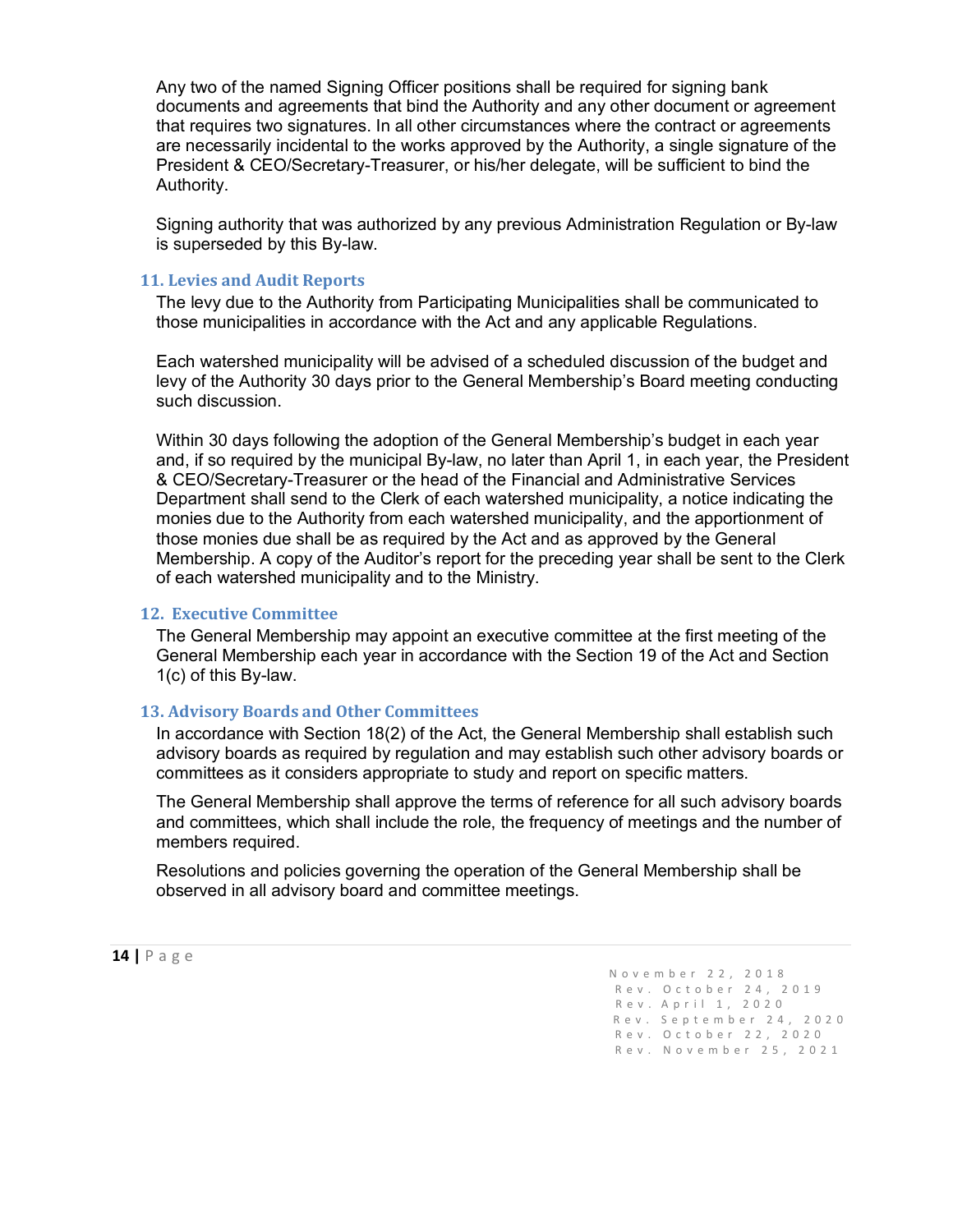Each advisory board or committee shall report to the General Membership, presenting any recommendations made by the advisory board or committee.

The dates of all advisory board and committee meetings shall be made available to all Members of the General Membership.

Committees of the General Membership include but are not limited to:

- President & CEO/Secretary-Treasurer Compensation Committee (Comp)
- Finance and Audit Committee (F&A)
- Governance Committee (Gov)

#### <span id="page-15-0"></span>**14. Remuneration of Members**

Members who are present for the full duration of a duly called Meeting(s) and who are officially appointed to the Board(s) or Committee(s) holding such Meeting shall be entitled to payment of a per diem. No Member may collect more than one per diem per day. Per diem rates shall be set and approved by the General Membership from time to time Where a Member is duly authorized to attend to General Membership's business other than at a Meeting, the Member shall be entitled to a per diem for attending at such business.

Members who take on additional roles as Chair/Vice- Chair of the General Membership may be entitled to the payment of additional per diems/compensations as provided in the PRESIDENT & CEO Departmental budget allocation for elected officials.

Duly authorized Members who attend meetings of the General Membership, Committees/ad-hoc meetings, shall be entitled to a return travel allowance between the Member's principal residence and the meeting place.

Where a Member is duly authorized by the General Membership to attend to General Membership's business other than a Meeting, the Member shall be eligible for a travel allowance from his principal place of residence to the location of the business and return.

#### <span id="page-15-1"></span>**15. Records Retention**

The General Membership shall keep full and accurate records including, but not limited to:

- i. Minutes of all meetings of the General Membership, including registries of statements of interests in accordance with the *Municipal Conflict of Interest Act*;
- ii. Assets, liabilities, receipts and disbursements of the General Membership and Financial Statements and Reports of the Auditors;
- iii. Human Resources Files for all employees and Members as applicable;
- iv. Workplace Health and Safety documents including workplace inspections, workplace accidents, investigations, etc.;
- v. Electronic Communications including emails;
- vi. Contracts and Agreements entered into by the Authority;
- vii. Strategic Plans and other documents providing organizational direction;
- viii. Projects of the Authority;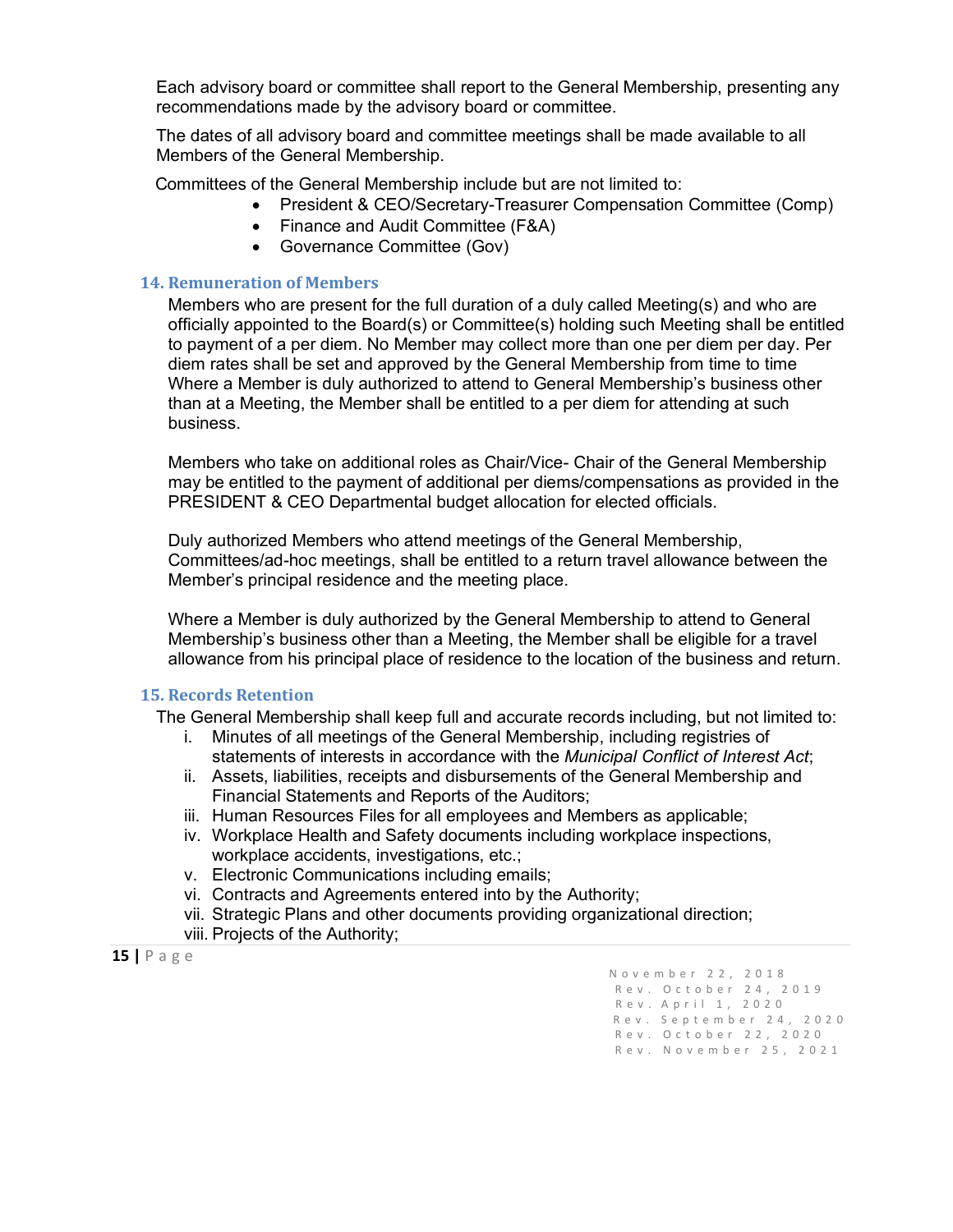- ix. Technical Studies and data gathered in support of Programs of the Authority;
- x. Legal Proceedings involving the General Membership; and
- xi. Incidents of personal injury or property damage involving the General Membership and members of the public.

Such records shall be retained and protected in accordance with all applicable laws and the Records Retention Policy of the Authority as approved by the General Membership from time-to-time.

#### <span id="page-16-0"></span>**16. Records Available to Public**

Records of the General Membership shall be made available to the public, subject to requirements of the *Municipal Freedom of Information and Protection of Personal Privacy Act* (MFIPPA).

The General Membership shall designate the Chair to act as head of the Authority for the purposes of MFIPPA.

The Chair shall delegate the powers and duties vested in the head to the member of Staff or their designate who is the FOI Coordinator.

#### <span id="page-16-1"></span>**17. By-law Review**

In accordance with the Act, this By-law shall be reviewed by the General Membership to ensure the By-law is in compliance with the Act and any other relevant law. The General Membership shall review the By-law every four years to ensure best management practices in governance are being followed.

#### <span id="page-16-2"></span>**18. By-law Available to Public**

In accordance with the Act, the General Membership shall make its By-law available to the public on the General Membership's website. The By-law shall also be available for review by any member of the public at the Authority's administration centre or provided in alternative formats, in accordance with the *Accessibility for Ontarians with Disabilities Ac*t, if requested by interested parties.

#### <span id="page-16-3"></span>**19. Enforcement of By-law and Policies**

The Members shall respect and adhere to all applicable By-law and policies (for example, the Code of Conduct and Conflict of Interest).The General Membership may take reasonable measures to enforce its By-law and policies, including the enforcement mechanisms under the Municipal Conflict of Interest Act. The procedure for enforcement shall be as follows:

1. Complainants (which includes any Member, Staff, or any member of the general public) may use two different complaint procedures to indicate concerns regarding a breach of the By-law, policies and Code of Conduct (collectively in this section the "Policies"):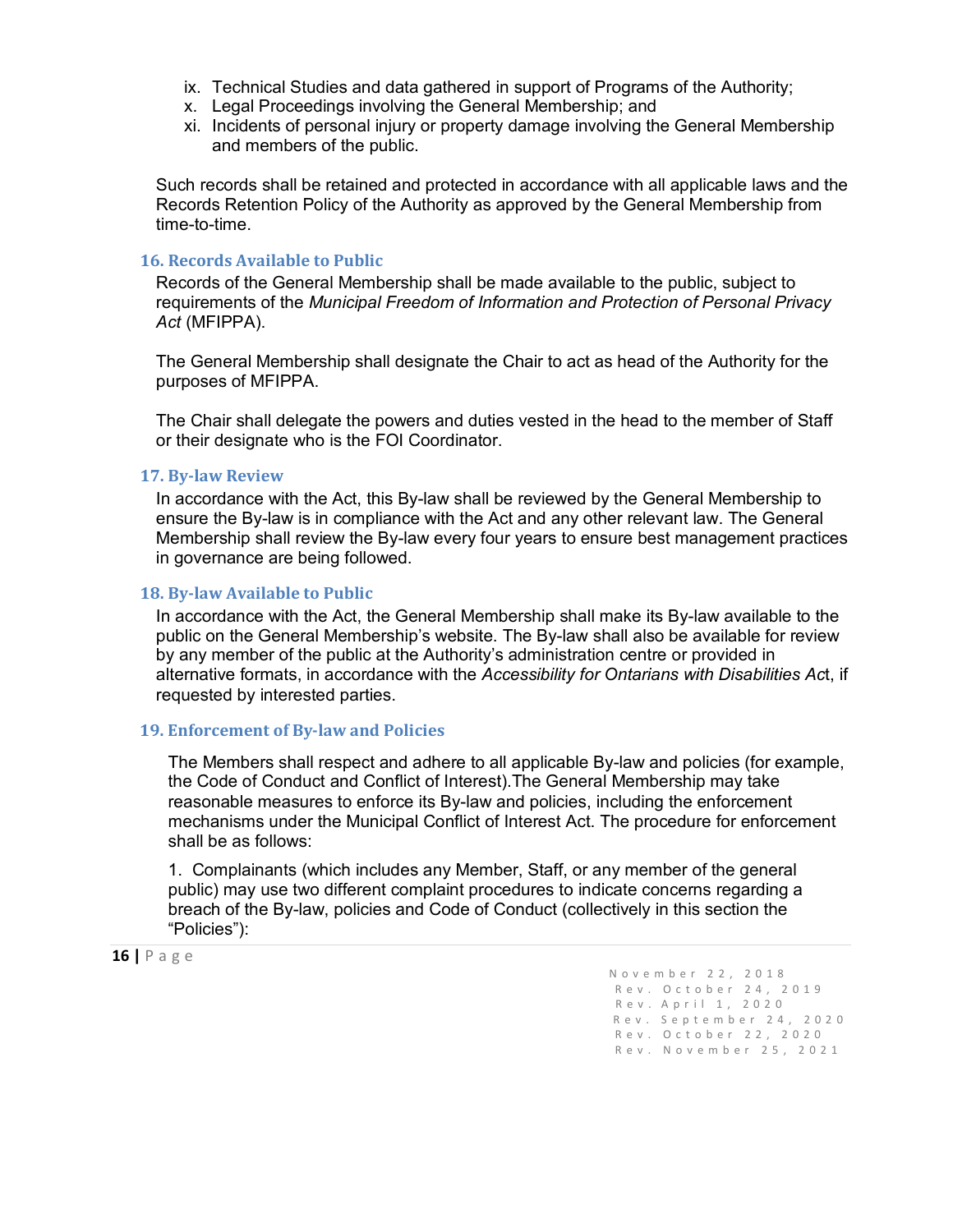a) Informal Complaint Procedure

b) Formal Complaint Procedure

2. The Informal Complaint Procedure will provide an opportunity to immediately identify and address behaviours and activities which are considered to be in contravention of the Policies.

a) The Complainant shall:

i. Advise the Member that his/her behaviour or activity contravenes the Policies. This may or may not be in writing;

ii. Request that the Member immediately discontinue the prohibited behaviour or activity;

iii. Keep a written record of the incident including date, time, location, other persons present and any other relevant information;

iv. If applicable, advise the Member of his/her satisfaction or dissatisfaction with the response;

v. In the event of a dissatisfactory or no response, consider the need to pursue the matter in accordance with the formal complaint procedure.

3. Members are encouraged to initially pursue the informal complaint procedure as a means of stopping and remedying a behaviour or activity contrary to the Policies. However, it is not a precondition or a prerequisite that the informal complaint procedure be initiated or completed prior to pursuing the formal complaint procedure as described in the Formal Complaint Procedure option.

4. The Formal Complaint Procedure shall be as follows:

a) A dated, signed, and written complaint detailing the relevant particulars shall be submitted to the Chair.

b) Upon receipt of the complaint, the Chair or designate shall prepare an information package that shall include the following:

i. The Complaint;

ii. A copy of the Policies that are relevant;

iii. Such other information or documentation that the Chair deems relevant.

c) The Governance Committee not directly involved in the complaint shall address the complaint. In the case where the Chair is involved in the complaint, the Vice-Chair will receive the complaint.

d) The information package referred to above shall be provided to the Member alleged to be in contravention forthwith and to the Governance Committee.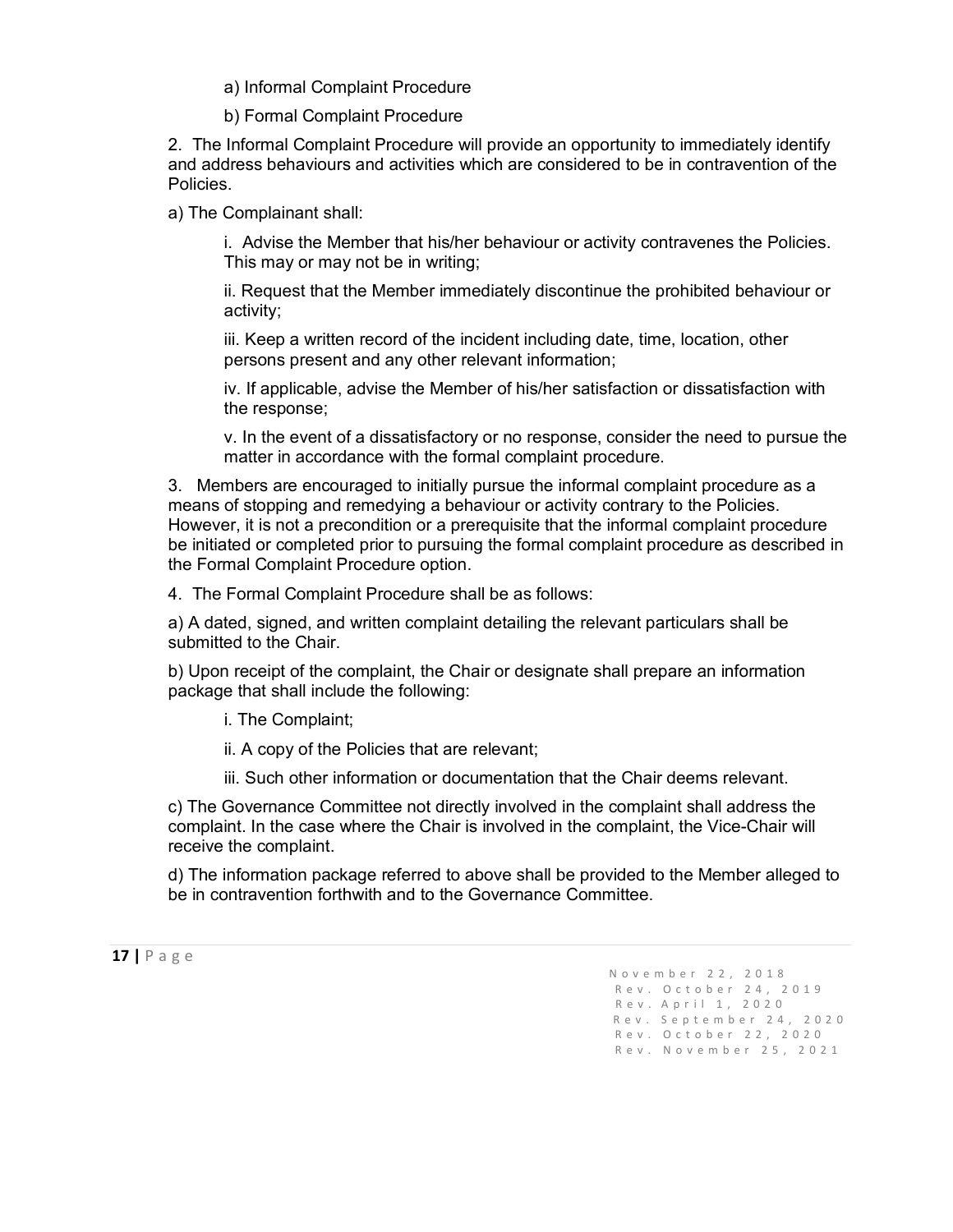e) The Chair shall submit a brief report to the General Membership in closed session at a regularly scheduled General Membership Meeting advising that a complaint was received, providing the following information:

i. Name of Alleged Offender;

- ii. Name of Complainant;
- iii. The provision of the Policies allegedly contravened;
- iv. A summary of the facts constituting the alleged contravention;
- v. The date of request.

f) The Governance Committee, where appropriate, shall complete an investigation of the complaint (which shall include an opportunity to the affected Member to respond to the allegation) within 30 days of receipt of the information package or such longer period as it may require not to exceed 60 days, and provide a report to the Chair of the General Membership (or Vice-Chair as the case may be) on the matter as to the validity of the complaint and its written recommendations as to the appropriate measures, if any, to be taken by the General Membership.

The report shall be tabled in closed session at the next regularly scheduled Meeting.

g) The General Membership shall receive the report and recommendations from the Governance Committee and may determine the appropriate action(s) to be taken, if any.

Following such determination by the General Membership the appointing municipality shall be notified of such determination.

#### <span id="page-18-0"></span>**20. Indemnification of Members, Officers and Employees**

The General Membership undertakes and agrees to indemnify and save harmless its Members, Officers and Employees and their heirs and legal representatives, respectively, from and against all costs, charges and expenses, including all amounts paid to settle an action or satisfy any judgement, reasonably incurred by any such Member, Officer or Employee in respect of any civil, criminal or administrative action or proceeding to which any such Member, Officer or Employee is made a party by reason of being a Member, Officer or Employee of the General Membership (except in respect of an action by or on behalf of the General Membership to procure a judgment in its favour) if;

- Such Member, Officer or Employee acted honestly, in good faith with a view to the best interests of the General Membership and within the scope of such Member's, Officer's or Employee's duties and responsibilities, and
- In the case of a criminal or administrative action or proceeding that is enforced by a monetary penalty that such Member, Officer or Employee had reasonable grounds for believing that the conduct was lawful.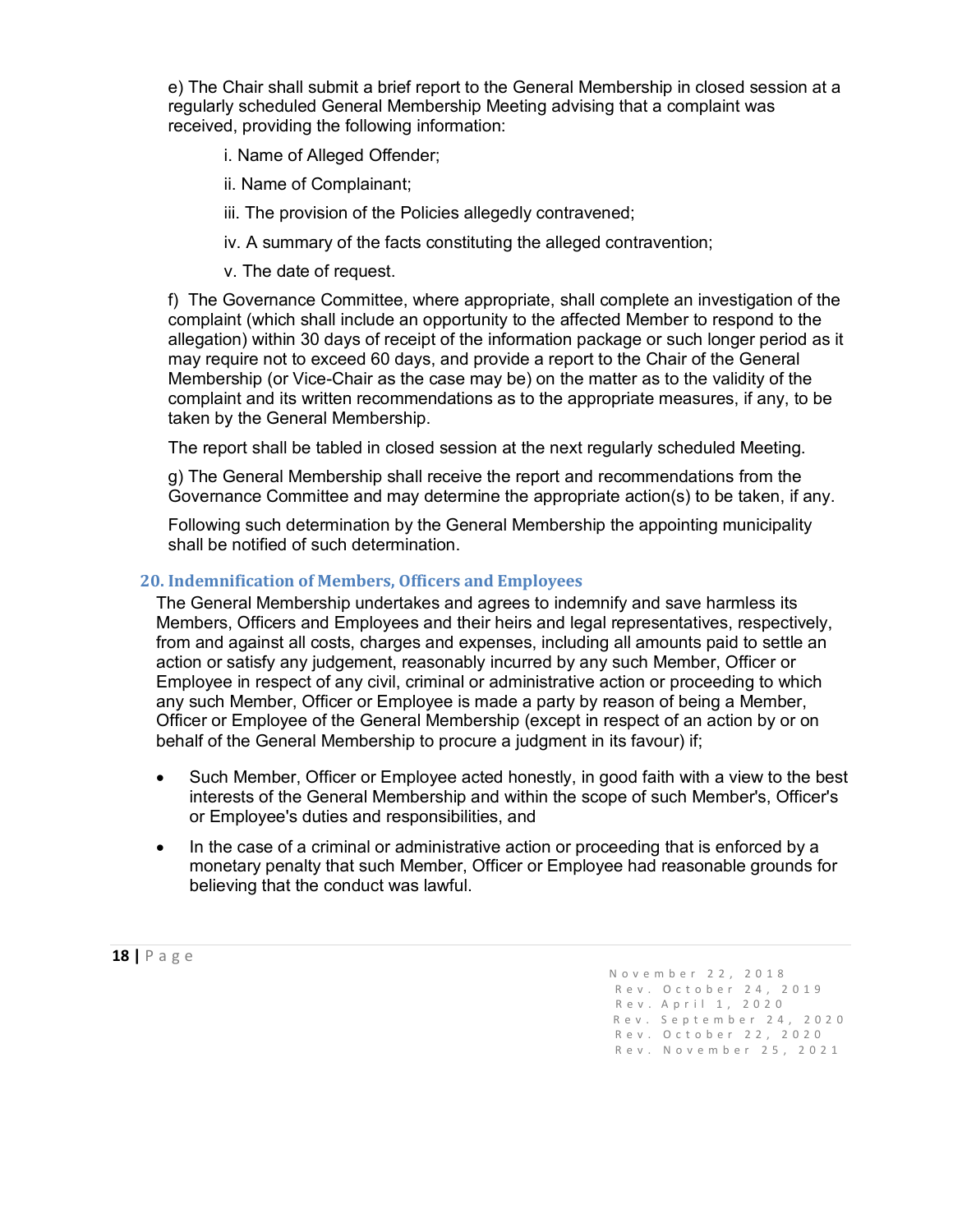# **D. Meeting Procedures**

<span id="page-19-0"></span>The meeting procedures below governing the procedure of the General Membership shall be observed in all Meetings of the General Membership including its Committees and Advisory Board Meetings, as far as they are applicable, and references to Committees or Advisory Board may be substituted for the word General Membership as applicable.

#### <span id="page-19-1"></span>**1. Rules of Procedure**

All matters of procedure not specifically dealt with under the Act and this By-law and its Appendices, shall be decided by the Chair in accordance, as far as is reasonably practicable, with Robert's Rule of Order or generally accepted rules or procedure.

#### <span id="page-19-2"></span>**2. Notice of Meeting**

The General Membership shall approve a schedule for regular Meetings in advance. The President & CEO/Secretary-Treasurer shall send Notice of regular Meetings to all Members at least seven calendar days in advance of a Meeting. Notice of all regular or special Meetings of the General Membership or its Committees shall be made available to the public as soon as possible after its delivery to General Membership.

The Annual/Inaugural Meeting of the General Membership shall be held prior to May 31 each year. The regular Meetings of the General Membership shall be held according to the meeting schedule adopted by the General Membership. The Authority may alter the schedule of meetings from time to time. The Chair of the General Membership may call additional Meetings on any vacant/available day.

Notice of any Meeting shall indicate the type, meeting number, time and place of that meeting and the agenda for the Meeting.

Notice(s) of each Authority General Membership, and any other Committee Meetings shall be given to each Member of the General Membership, the President & CEO/Secretary-Treasurer and posted on the Authority's website.

All material and correspondence to be dealt with by the General Membership at a Meeting will be submitted to the President & CEO/Secretary-Treasurer, at least ten calendar days, if it is to be included in the published agenda, or at least five Business Days, if it is to be introduced at the meeting, in advance of the Meeting where it is to be dealt with.

The Chair may, at his/her pleasure, call a special Meeting of the General Membership as necessary on one calendar day notice in writing or email. That notice shall state the business of the special Meeting and only that business shall be considered at that special Meeting. Any Member, with 50% support of the other Members, may also request the Chair to call a Meeting of the General Membership and the Chair will not refuse.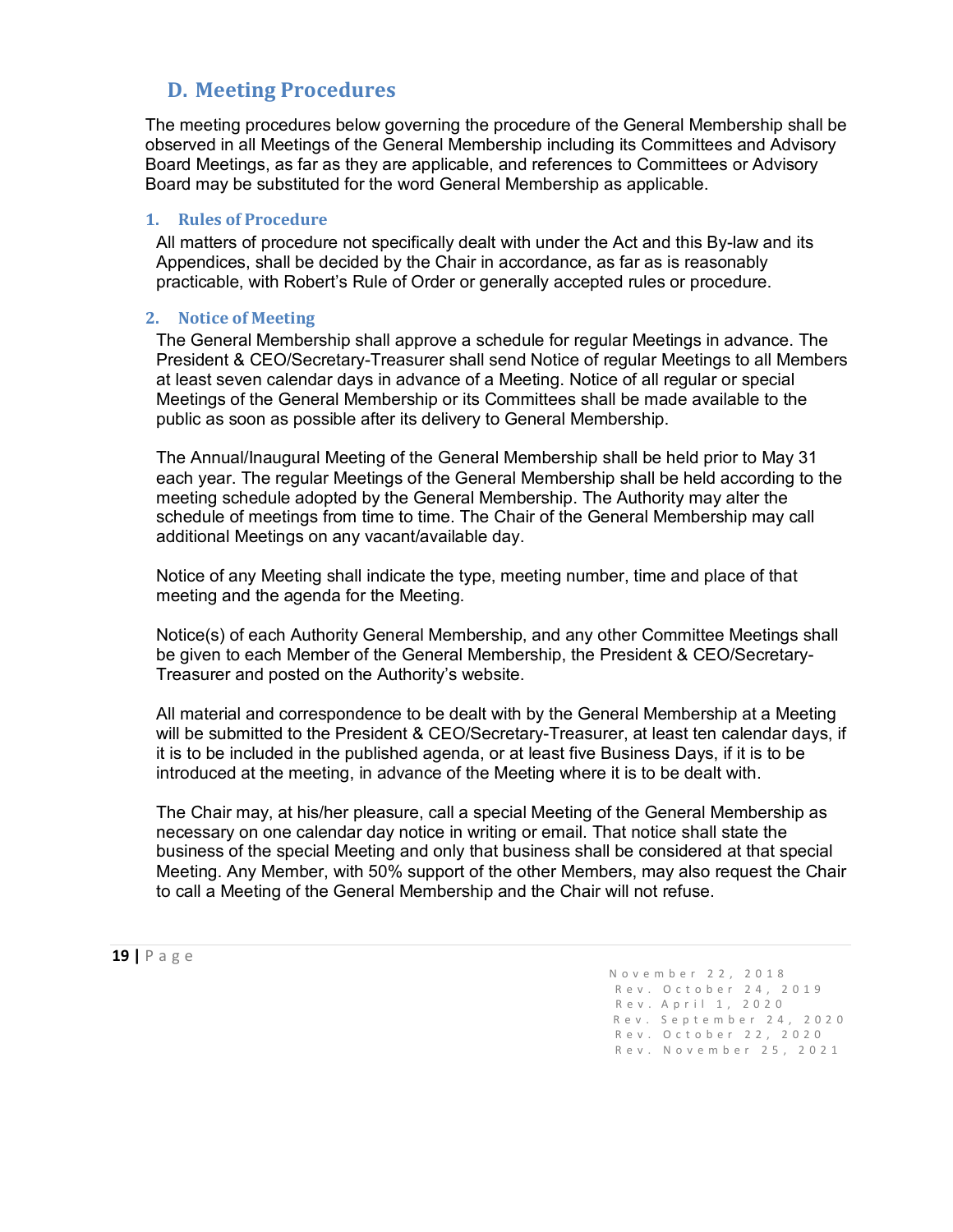The Chair or the President & CEO/Secretary-Treasurer may, by notice in writing or email delivered to the Members so as to be received by them at least 24 hours before the hour appointed for the Meeting, postpone or cancel any Meeting of a Committee or Advisory Board until the next scheduled date for the specific Committee or Advisory Board affected.

The Chair or the President & CEO/Secretary-Treasurer may, if it appears that a storm or like occurrence will prevent the Members from attending a Meeting, postpone that Meeting by advising as many Members as can be reached. Postponement shall not be for any longer period than the next regularly scheduled meeting date.

Notwithstanding any other provision of this By-law, an emergency Meeting may be held, without notice, to deal with an emergency situation, provided that an attempt has been made to reach the Members by telephone or email at their respective residences or places of business as appropriate and applicable. No business except business dealing directly with the emergency situation shall be transacted at such emergency Meeting.

A Meeting which has been interrupted through the loss of a quorum may be reconvened without notice, provided that the Meeting is reconvened on the same day.

#### <span id="page-20-0"></span>**3. Meetings Open to Public**

All Meetings of the General Membership and other Committees shall be open to the public.

A Meeting or part of a Meeting may be closed to the public if the subject matter being considered is identified in the closed meeting section of the Agenda and the subject matter meets the criteria for a closed meeting as defined in this By-law.

#### <span id="page-20-1"></span>**4. Agenda for Meetings**

Authority staff, under the supervision of the President & CEO/Secretary-Treasurer, shall prepare an agenda for all regular Meetings of the General Membership that shall include, but not necessarily be limited to, the following headings:

Agenda Items:

- 1. Roll Call and Mileage
- 2. Acceptance of Agenda Items as listed or identification of additional topics Members and Staff wish to have listed on the agenda
- 3. Approval of Minutes of Previous Meeting
- 4. Disclosure of Pecuniary Interest
- 5. Delegations/Presentations, if applicable
- 6. Consent Items
- 7. Action Items
- 8. In Camera Items, if applicable
- 9. Other Business Items
- 10. Adjournment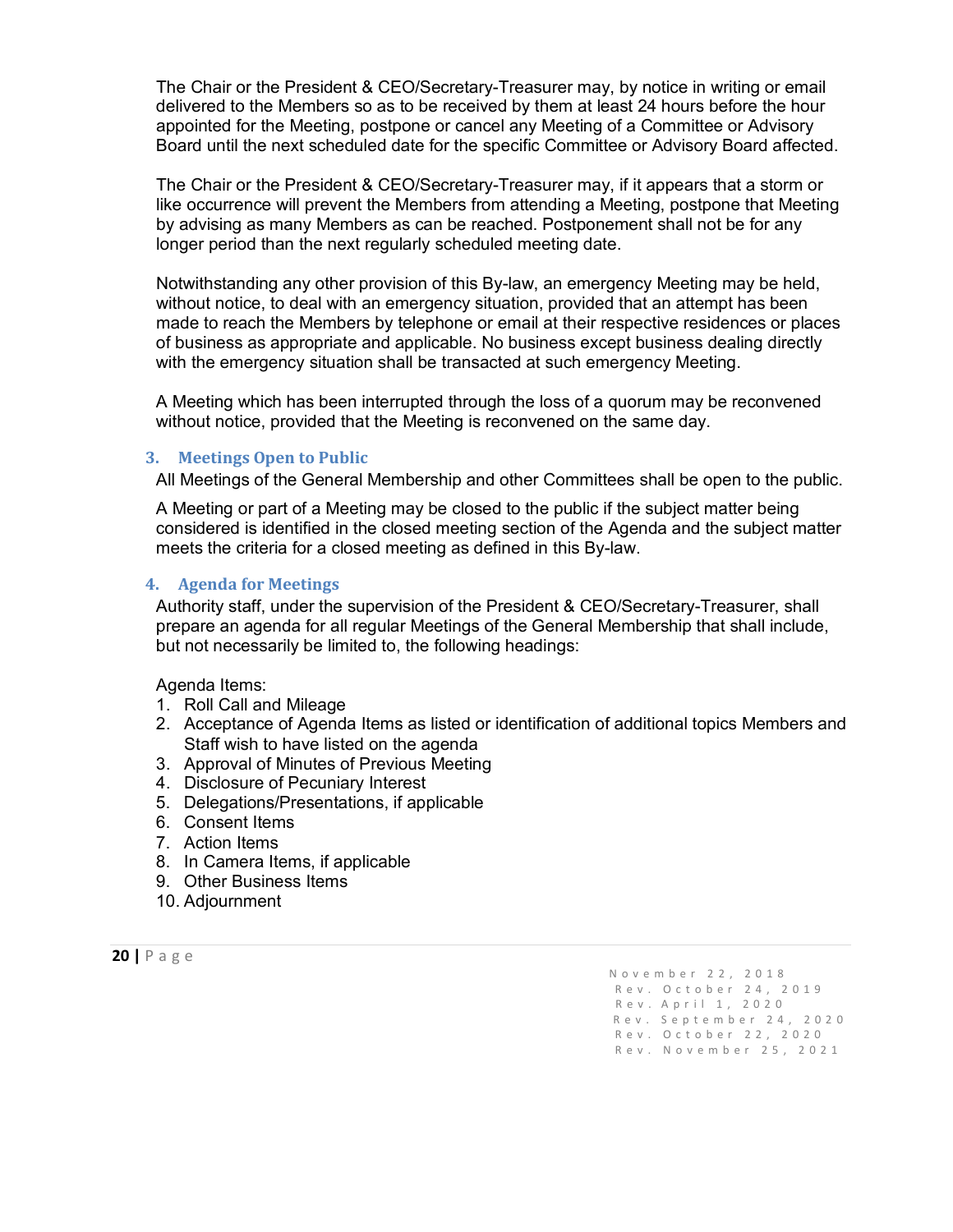The agenda for special Meetings of the General Membership shall be prepared as directed by the Chair.

At the Annual/Inaugural Meeting (s) of the General Membership in each year, Authority Staff, under the supervision of the President & CEO/Secretary-Treasurer shall prepare an agenda for the use of the Members that includes but is not necessarily limited to the following items of business:

Annual/Inaugural Meeting(s) Agenda Items:

- 1. Roll Call and Mileage
- 2. Acceptance of Agenda Items as listed or identification of additional topics Members and Staff wish to have listed on the agenda
- 3. Disclosure of Pecuniary Interest
- 4. Delegations/Presentations, if applicable
- 5. Action Items, to include:
	- a. Election of Officers of the General Membership
	- b. Borrowing By-law
	- c. Signing Officers
	- d. Appointment of the Auditor for the Upcoming Year
	- e. Approval of Financial Statements and Report of the Auditor for the prior year
	- f. Election of Officers
	- g. Approval of Budgets and Levies
- 6. Other Business Items
- 7. Adjournment

Agendas for Meetings shall be forwarded to all Members at least five Business Days in advance of the Meeting. Such agendas shall be made available to the public on the General Membership's website at the same time, unless the Meeting is closed to the public in accordance with this By-law. Such agendas shall also be available in alternative formats, in accordance with the *Accessibility for Ontarians with Disabilities Act,* if requested by interested parties.

The agenda shall be accompanied by any relevant material to be brought before such Meeting. The agenda page shall list at the top of the page the following:

- Name of Committee
- Meeting number
- Date of meeting
- Time of meeting
- Place of meeting

All matters requiring the General Membership's attention shall be submitted in writing to the President & CEO/Secretary-Treasurer or designate for placement on the agenda for the General Membership. The deadline for receiving items for consideration at the next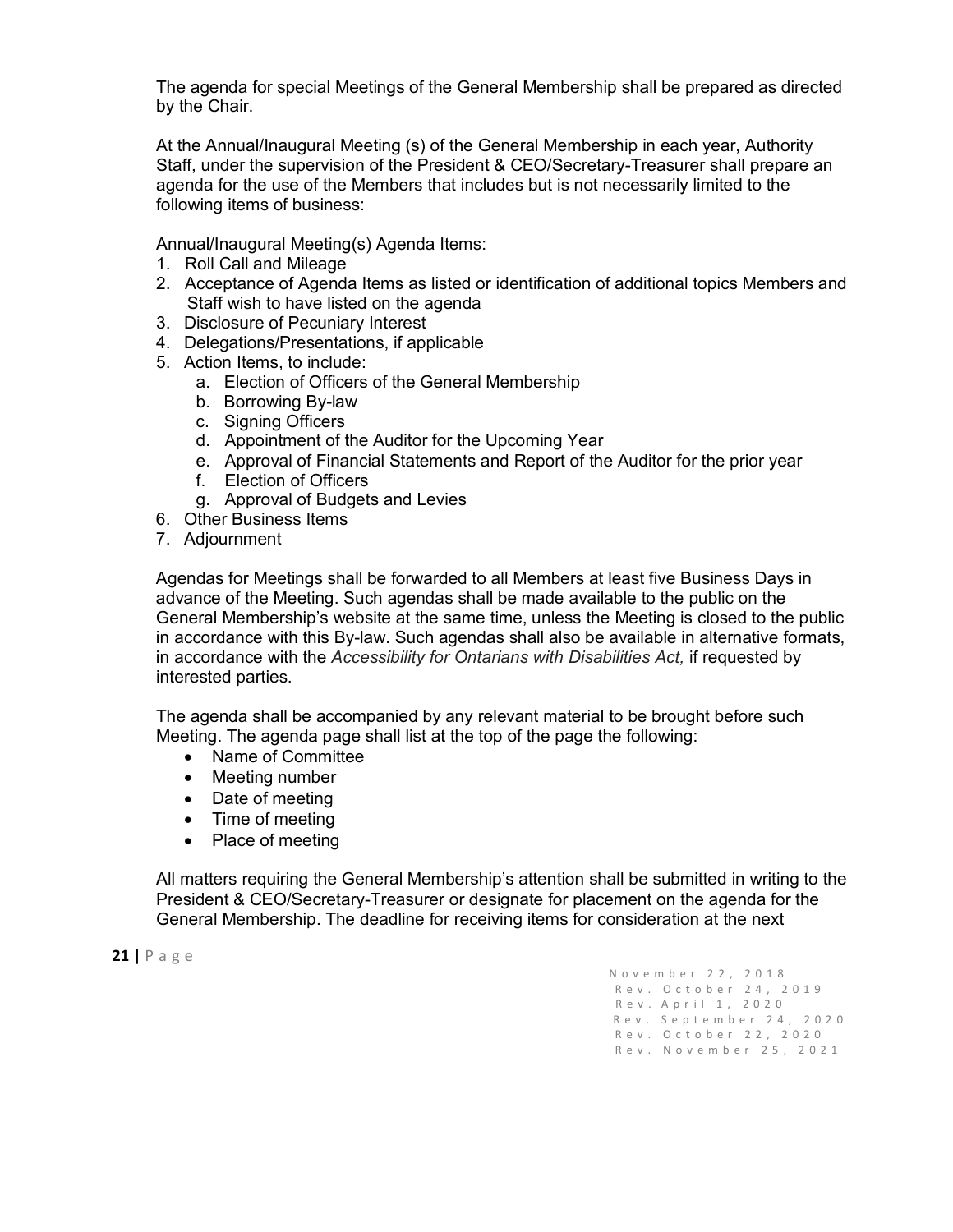regularly scheduled meeting will be seven Business Days prior to the said meeting, provided that no report is required.

Any items received after that time will be placed on the agenda for the next Meeting. If any item that is received requires a report from a particular Department, it will be the responsibility of that Department Director to advise the President & CEO/Secretary-Treasurer when the report will be available for inclusion in the agenda. The Department Director shall advise the individual or group as to when the matter will be considered.

Requests from Members for Staff to prepare additional information related to an agenda item of a General Membership Meeting agenda should be made to the President & CEO/Secretary-Treasurer prior to the Meeting.

Requests from Members for Staff to prepare information about non-agenda items should be made at the General Membership's Meeting and voted upon. Included in the request for information would be a target date for the information to come back to the General Membership.

All reports classified as "Action Items" from Departments to the General Membership must be approved by the President & CEO/Secretary-Treasurer or designate for inclusion and circulation on all agendas.

All reports classified as "Consent Items" from Departments to the General Membership must be approved for inclusion and circulation by the appropriate Department Director as designated by the President & CEO/Secretary-Treasurer.

An item of business not listed on the General Membership agenda cannot be introduced at a General Membership Meeting without the approval of the Members expressed by motion. Items of an emergent or congratulatory nature may be introduced under the "Other Business Items" of the agenda.

There shall only be an addendum to the agenda for a meeting when an item(s) arises after the closing of the deadline for items for the agenda and prior to the meeting, which item(s) the Chair or the President & CEO/Secretary-Treasurer believe are of an urgent nature requiring immediate consideration of the body concerned.

Members will receive, by email, a copy of the agenda. For those Members who have requested a hard copy, it shall be couriered to their residence or place of business, as far as possible, five Business Days preceding the meeting.

#### <span id="page-22-0"></span>**5. Quorum**

At any Meeting of the General Membership, a quorum consists of one-half of the Members appointed by the Participating Municipalities, except where there are fewer than six such Members, in which case three such Members constitute a quorum. At any Committee (if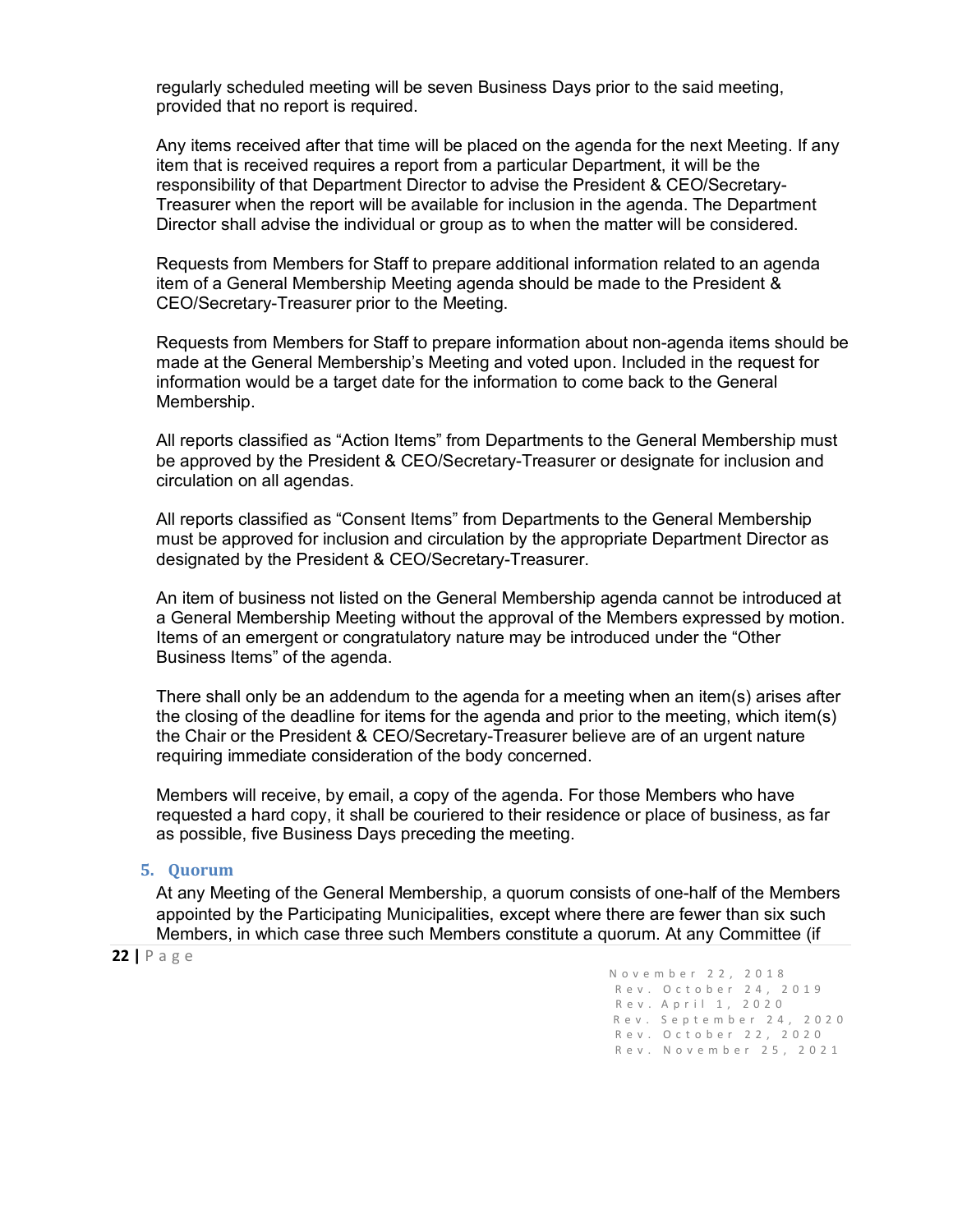applicable) or Advisory board Meeting, a quorum consists of one-half of the Members of the Committee (if applicable) or Advisory board.

If there is no quorum within one half-hour after the time appointed for the Meeting, the Chair for the Meeting shall declare the Meeting adjourned due to a lack of a quorum, or shall recess until quorum arrives, and the recording secretary shall record the names of the Members present and absent.

If during a General Membership or Committee Meeting a quorum is lost, the Chair shall declare that the Meeting shall stand recessed or adjourned, until the date of the next regular meeting or other meeting called in accordance with the provisions of this By-law. Agenda items including delegations present may be covered and presented and issues discussed, but no formal decisions may be taken by the remaining Members who do not constitute a quorum.

Notwithstanding the provisions of this section, where the number of Members who are disabled from participating in a Meeting due to the declaration of a conflict of interest is such that at that Meeting the remaining Members are not of sufficient number to constitute a quorum, the remaining number of Members shall be deemed to constitute a quorum, provided such number is not less than five.

#### <span id="page-23-0"></span>**6. Order of Business**

The business of the General Membership shall be taken up in the order in which it stands on the agenda unless otherwise decided by a majority of those Members present.

No Member shall present any matter to the General Membership for its consideration unless the matter appears on the agenda for the Meeting of the General Membership or leave is granted to present the matter by the affirmative vote of a majority of the Members present.

#### <span id="page-23-1"></span>**7. Debate**

The General Membership shall observe the following procedures for discussion/debate on any matter coming before it:

- a) A Member shall be recognized by the Chair prior to speaking;
- b) Every Member, before speaking to any question or motion at a General Membership Meeting, shall first receive recognition from the Chair and respectfully address the Chair;
- c) Where two or more Members rise to speak, the Chair shall designate the Member who has the floor, who shall be the Member who in the opinion of the Chair was first recognized;
- d) All questions and points of discussion shall be directed through the Chair;
- e) Where a motion is presented, it shall be moved and seconded before debate;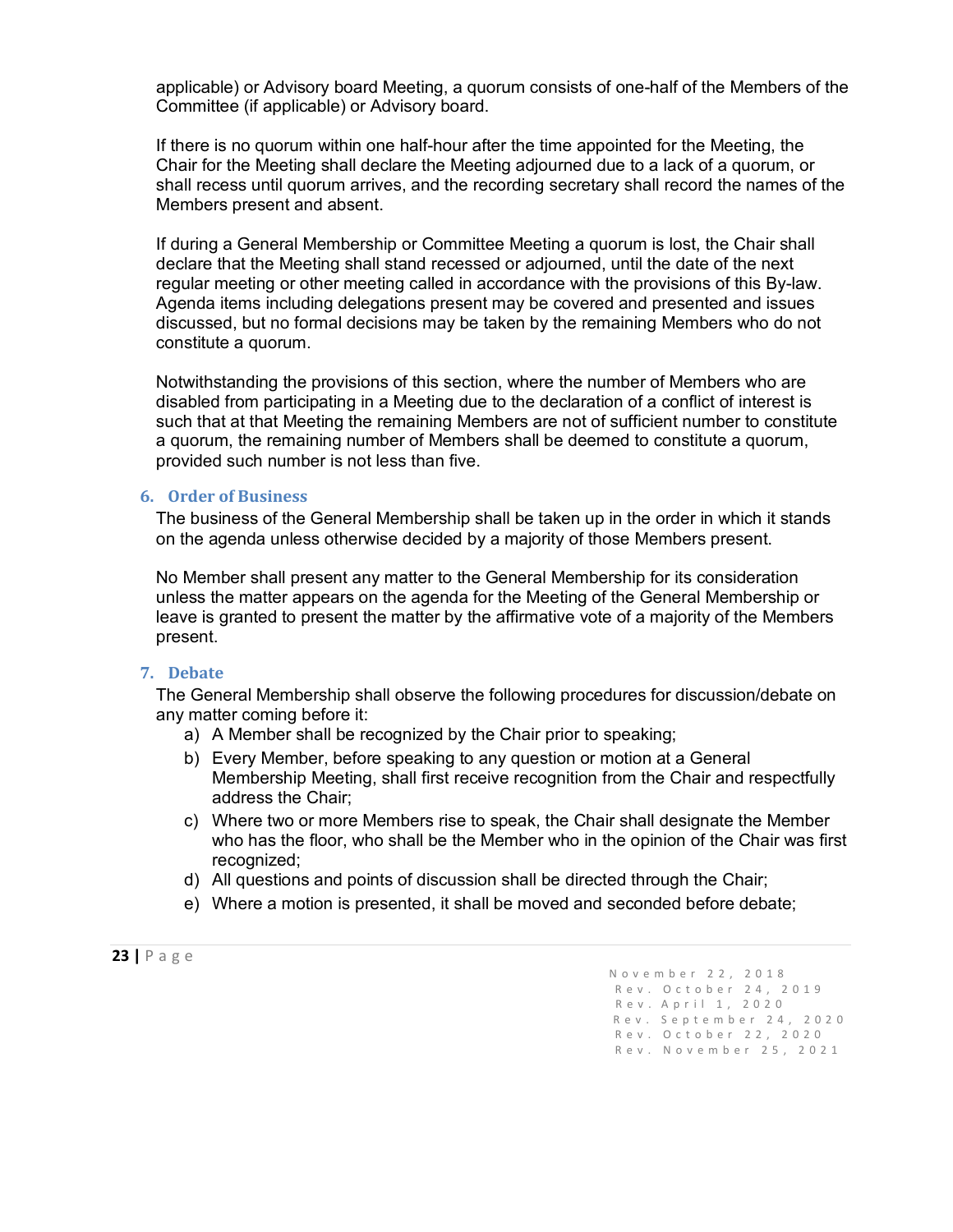- f) No Member shall speak more than once to the same question without leave from the Chair, except in explanation of a material part of the speech;
- g) Any Member may ask a question of the previous speaker through the Chair;
- h) The Member who has presented a motion, other than a motion to amend or dispose of a motion, may speak again to the motion immediately before the Chair puts the motion to a vote;
- i) When a motion is under debate, no motion shall be received other than a motion to amend, to defer action, to refer the question, to take a vote, to adjourn, or to extend the hour of closing the proceedings;
- j) When a motion is under consideration, only one amendment is permitted at a time; and
- k) If a Member considers that a ruling made by the Chair is not in order, an appeal may be made. When challenged, the Chair may give a brief explanation of the ruling and ask the Members "Is the ruling of the Chair/Committee Chair upheld?" In the event of a tie vote, the ruling is upheld. The decision of the Chair under this section is final.

#### <span id="page-24-0"></span>**8. Matters of Precedence**

The following matters shall have precedence over the usual order of business:

- a) a point of order;
- b) matter of privilege;
- c) a matter of clarification;
- d) a motion to suspend a rule of procedure or to request compliance with the rules of procedure;
- e) a motion that the question be put to a vote; and
- f) a motion to adjourn.

#### <span id="page-24-1"></span>**9. Members' Attendance**

The General Membership shall provide a listing of Members' attendance at scheduled Meetings of the General Membership to the Participating Municipalities at least annually.

Upon a Member's vacancy due to death, incapacity or resignation occurring in any office of the General Membership, the General Membership shall request the municipality that was represented by that Member to appoint a Member replacement.

Each Member shall attend at least 60% of the Meetings in a calendar year/12 months.

If a Member is unable to attend any Meeting and wishes to bring any additional information or opinion pertaining to an agenda item to the General Membership, the Member shall address in writing or email to the Chair or President & CEO/Secretary-Treasurer such correspondence prior to the start of the Meeting. The correspondence shall be read aloud by the President & CEO/Secretary-Treasurer without comment or explanations.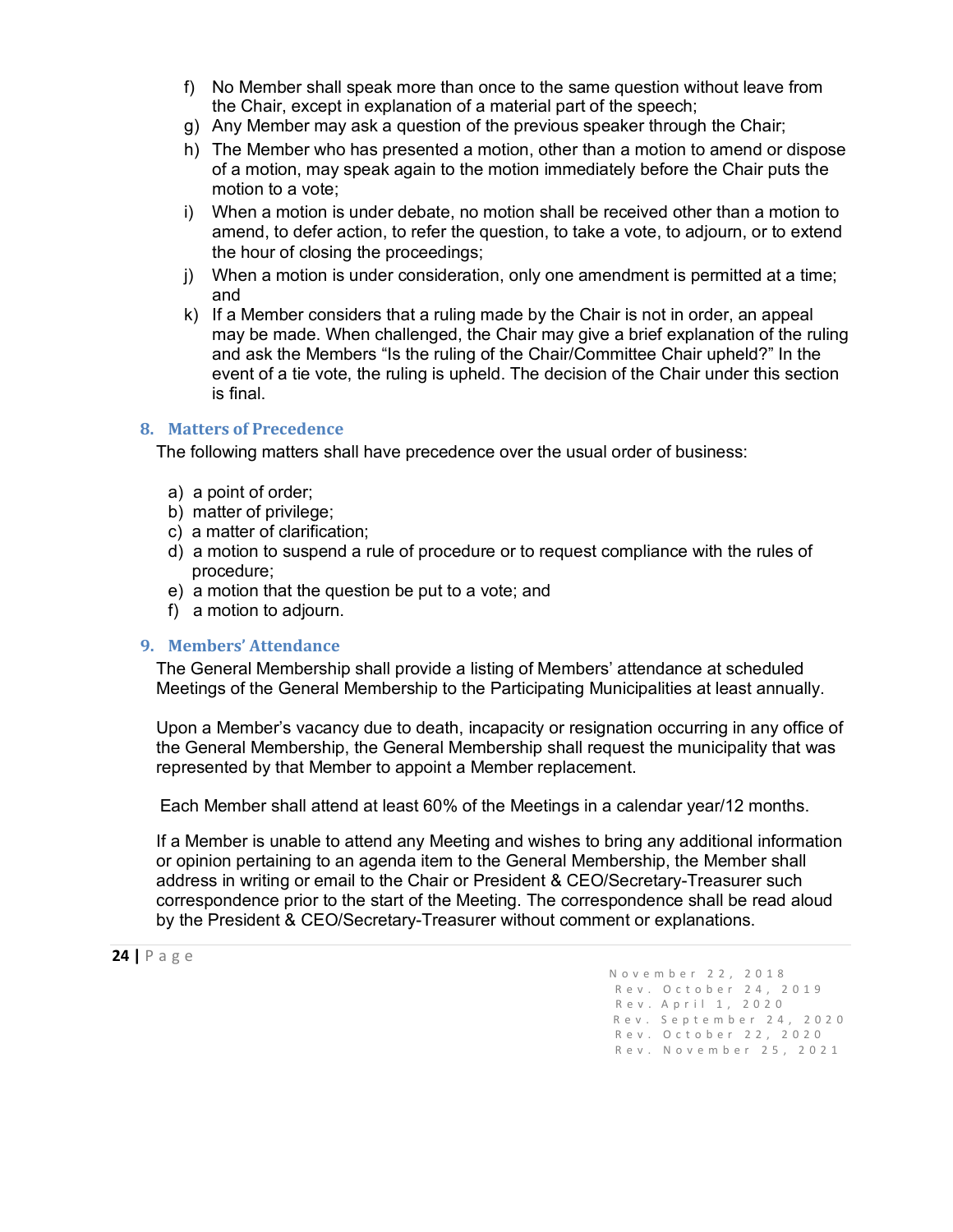#### <span id="page-25-0"></span>**10. Electronic Participation**

Members may participate in a Meeting that is open to the public by telephone or other electronic means that permits all participants to communicate adequately with each other during the Meeting. A Member participating in a Meeting by electronic means shall be counted in determining quorum and can vote provided that they have all relevant information available to them. A Member shall participate by electronic means in a Meeting that is closed to the public.

During any period, in all or part of an area over which Conservation Halton has jurisdiction, under any circumstances that may prevent members of the General Membership from meeting in person (when it is deemed appropriate by the conservation authority to do so), the By-law provides for electronic meeting procedures as per section 10.1.

#### **10.1. Electronic participation**

- a) That members of the General Membership be permitted to participate in meetings electronically, which shall include the ability of those members participating electronically to register votes.
- b) That any member of the General Membership who is participating electronically in a meeting may be counted in determining whether or not a quorum of members is present at any point in time during the meeting in accordance with the requirement in subsection 16 (2) of the Conservation Authorities Act
- c) That any member of the General Membership can participate electronically in a meeting that is closed to the public.
- d) That any hearing or appeal that is dealt with in the By-law can be conducted electronically with provisions for applicants and their agents to participate if the Authority holds any such hearing or appeal during any period where an emergency has been declared to exist.

#### <span id="page-25-1"></span>**11. Delegations**

Any person or organization who wishes to address the General Membership may make a request in writing or email to the President & CEO/Secretary-Treasurer. The request should include an accurate and thorough summary or statement of the issue or matter involved and indicate the name of the proposed speaker(s). If such request is received ten calendar days in advance of a scheduled Meeting, the delegation shall be listed on the published agenda.

Any person or organization requesting an opportunity to address the General Membership, but not having made a written request to do so in the timelines specified above, may appear before the Meeting if approved by two thirds of Members present, or shall be listed on the published agenda for the following Meeting.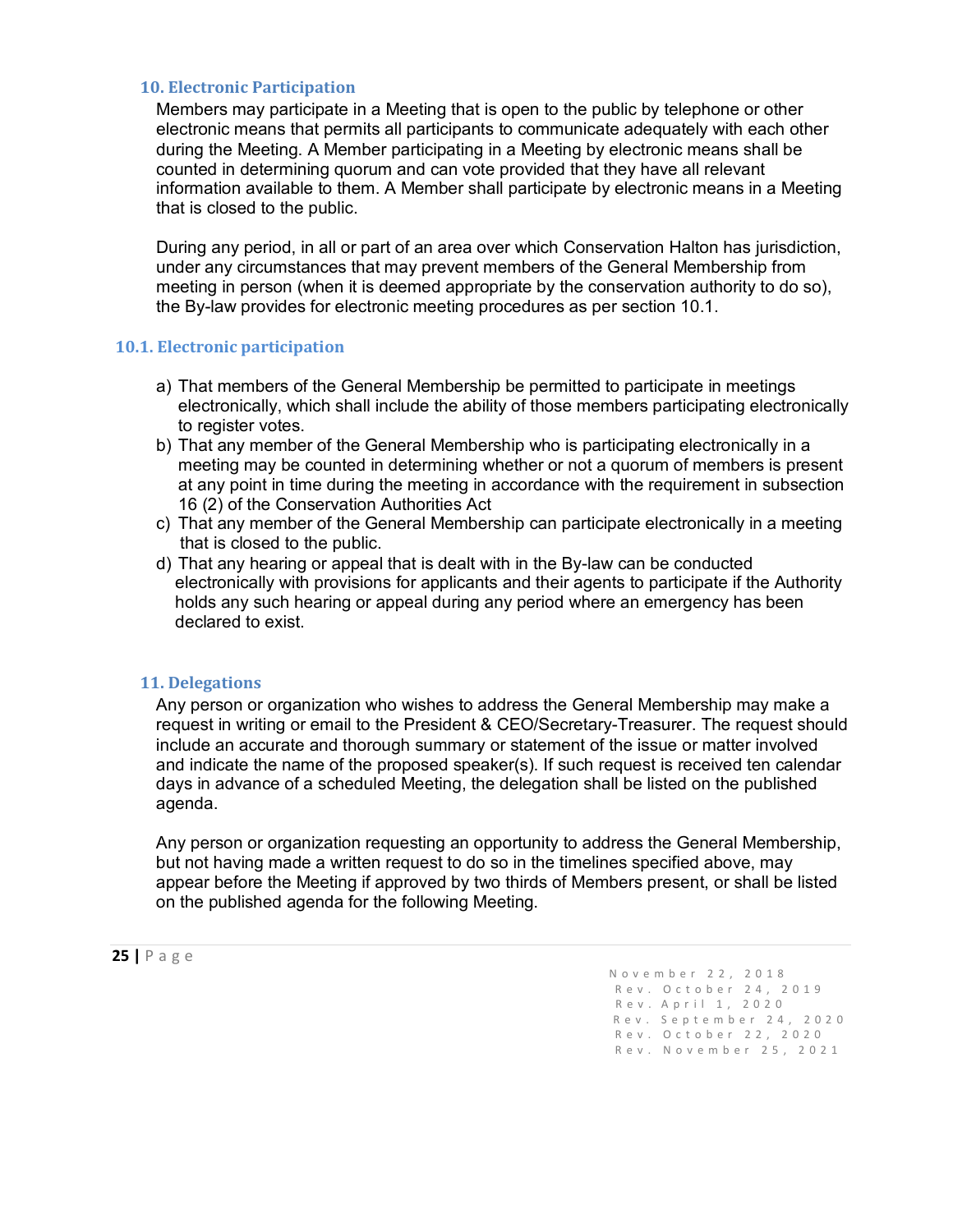Upon receipt of the written notice requesting delegation status, the President & CEO/Secretary-Treasurer shall list the delegation on the next agenda for a General Membership Meeting only if:

- The matter is one which is to be dealt with by the General Membership at the next Meeting, or
- The request for delegation to the General Membership is approved by the Chair.

Special consideration may be given to any person, group of persons, firm or organization not being a Member of the General Membership, or an appointed official of the General Membership, requesting delegation status at a General Membership Meeting up to 24 hours prior to the meeting date concerned. The status of the request to speak to the General Membership may be granted upon the majority vote of the Members present at the General Membership meeting. The request should include accurate and thorough summary or statement of the issue or matter involved and indicate the name of the proposed speaker(s).

Except by leave of the Chair or appeal by the leave of the General Membership, delegations shall be limited to one (1) speaker for not more than 5 minutes.

Upon the completion of a presentation to the General Membership by a delegation, any discourse between Members of the General Membership and the delegation shall be limited to Members, through the Chair, asking questions for clarification and obtaining additional, relevant information only. Members shall not enter into debate with the delegation respecting the presentation.

No delegation shall:

- Speak disrespectfully of any person;
- Use offensive words or unparliamentarily language;
- Speak on any subject other than the subject for which they have received approval to address the General Membership; and
- Disobey the rules of procedure or a decision of the Chair or of the General Membership.

Speakers will be requested not to repeat what has been said by previous speakers at the meeting. A returning delegation will only be allowed to speak again if new, relevant information has become available since their previous presentation. The Chair may choose to end a returning delegation's presentation if, in the opinion of the Chair, the new information being presented is not relevant to a decision facing the General Membership.

The Chair may curtail any delegation, any questions of a delegation or debate during a delegation for disorder or any other breach of this By-law and, if the Chair rules that the delegation is concluded, the person or persons appearing shall immediately withdraw.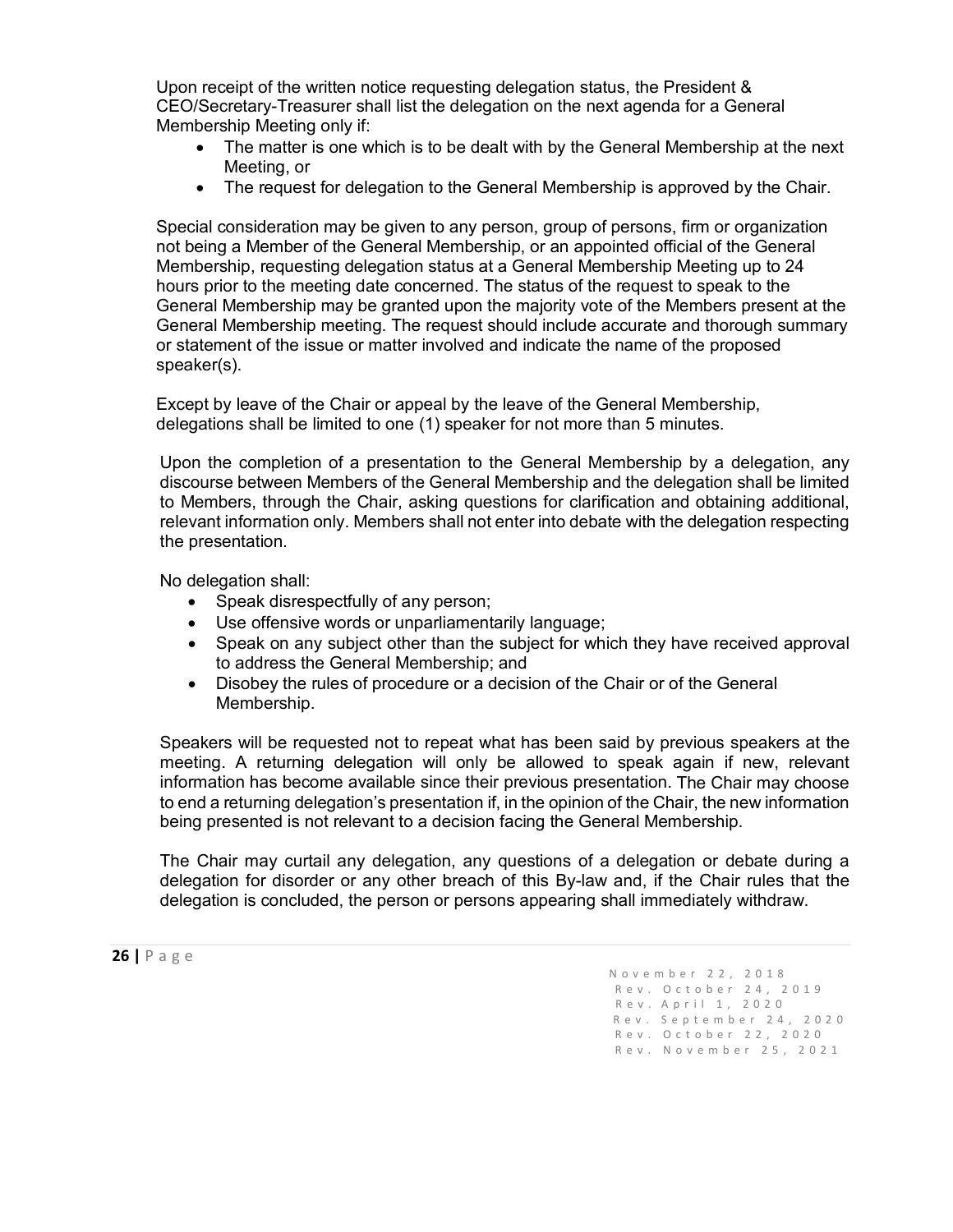#### <span id="page-27-0"></span>**12. Meetings with Closed "In Camera" Sessions**

Every Meeting of the General Membership and Committees shall be open to the public as per Section 15(3) of the Act, subject to the exceptions set out below.

Meetings may be closed to the public if the subject matter being considered relates to:

- a) The security of the property of the Authority;
- b) Personal matters about an identifiable individual, including employees of the Authority;
- c) A proposed or pending acquisition or disposition of land by the Authority;
- d) Labour relations or employee negotiations;
- e) Litigation or potential litigation, including matters before administrative tribunals (e.g., Ontario Land Tribunal), affecting the Authority;
- f) Advice that is subject to solicitor-client privilege;
- g) A matter in respect of which the General Membership or committee or other body may hold a closed meeting under another Act;
- h) Information explicitly supplied in confidence to the General Membership by Canada, a province or territory or a Crown agency of any of them;
- i) A trade secret or scientific, technical, commercial, financial or labour relations information, supplied in confidence to the General Membership, which, if disclosed, could reasonably be expected to prejudice significantly the competitive position or interfere significantly with the contractual or other negotiations of a person, group of persons, or organization;
- j) A trade secret or scientific, technical, commercial or financial information that belongs to the Authority and has monetary value or potential monetary value; or
- k) A position, plan, procedure, criteria or instruction to be applied to any negotiations carried on or to be carried on by or on behalf of the General Membership.

The General Membership shall close a Meeting if the subject matter relates to the consideration of a request under the Municipal Freedom of Information and Protection of Privacy Act, and the General Membership is the head of an institution for the purposes of the Municipal Freedom of Information and Protection of Privacy Act.

A Meeting of the General Membership or Committee may also be closed to the public if:

- a) The Meeting is held for the purpose of educating or training the Members, and
- b) At the Meeting, no Member discusses or otherwise deals with any matter in a way that materially advances the business or decision-making of the General Membership or other Committee.

Before holding a Meeting or part of a Meeting that is to be closed to the public, the Members shall state by resolution during the open session of the Meeting that there will be a Meeting closed to the public and the general nature of the matter to be considered at the closed Meeting. Once matters have been dealt with in a closed Meeting, the General Membership shall reconvene in an open session.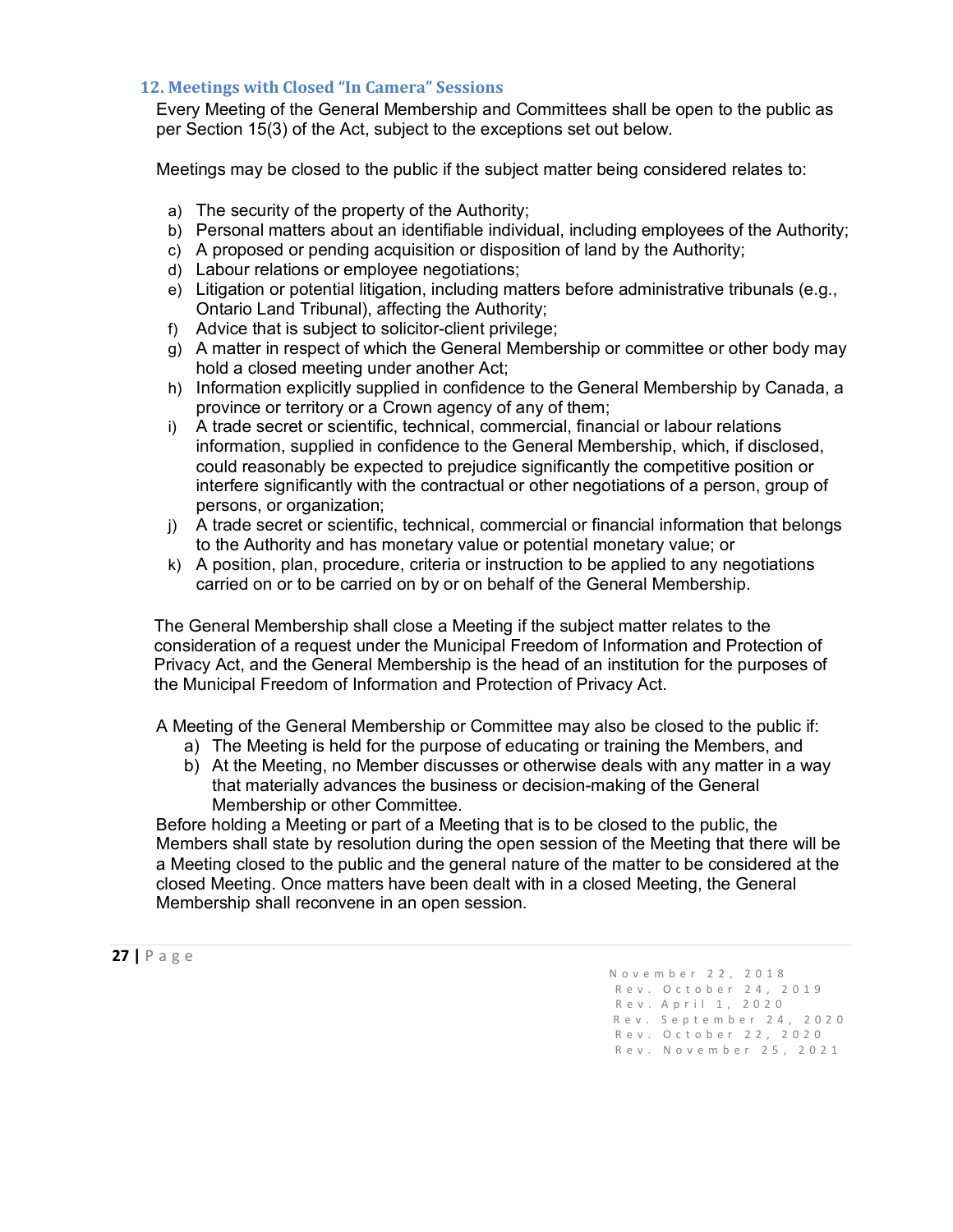The General Membership shall not vote during a Meeting that is closed to the public, unless:

- a) The Meeting meets the criteria outlined in this By-law to be closed to the public; and
- b) The vote is for a procedural matter or for giving directions or instructions to Officers, employees or agents of Authority.

Any materials presented to the General Membership prior to and during a closed Meeting in respect to a confidential Agenda item shall be returned to the President & CEO/Secretary-Treasurer prior to departing from the Meeting and shall be treated in accordance with the Authority's policies and procedures and any applicable legislation for handling confidential material. Members not attending the closed meeting shall be required to return the confidential materials related to the closed session to the President & CEO/Secretary-Treasurer at or prior to the next scheduled meeting.

#### <span id="page-28-0"></span>**13. Voting**

In accordance with Section 16 of the Act:

- a) Each Member is entitled to one vote, including the Chair and
- b) A majority vote of the Members present at any Meeting is required upon all matters coming before the Meeting.

Every Member who is present when a question is put, shall vote thereon, unless prohibited in law or by this By-law.

Where a member has been appointed by Minister as a representative of the agricultural sector, the member shall not vote on a resolution to enlarge an authority's area of jurisdiction; a resolution to amalgamate the Authority with another conservation authority; a resolution to dissolve the Authority; or a resolution related to any budgetary matter.

If any Member who is qualified to vote abstains from voting, they shall be deemed to have voted neither in favour nor opposed to the question, which will not alter the number of votes required for a majority.

On a tie vote, the motion is lost.

Except as provided elsewhere in this By-law, a motion shall be deemed to have been carried when a majority of the Members present, and voting have expressed agreement with the question.

Interrelated motions shall be voted on in the order specified in Robert's Rules of Order.

Unless a Member requests a Recorded Vote, a vote shall be by a show of hands or such other means as the Chair may call. No question shall be voted upon more than once at any Meeting, unless a Recorded Vote is requested.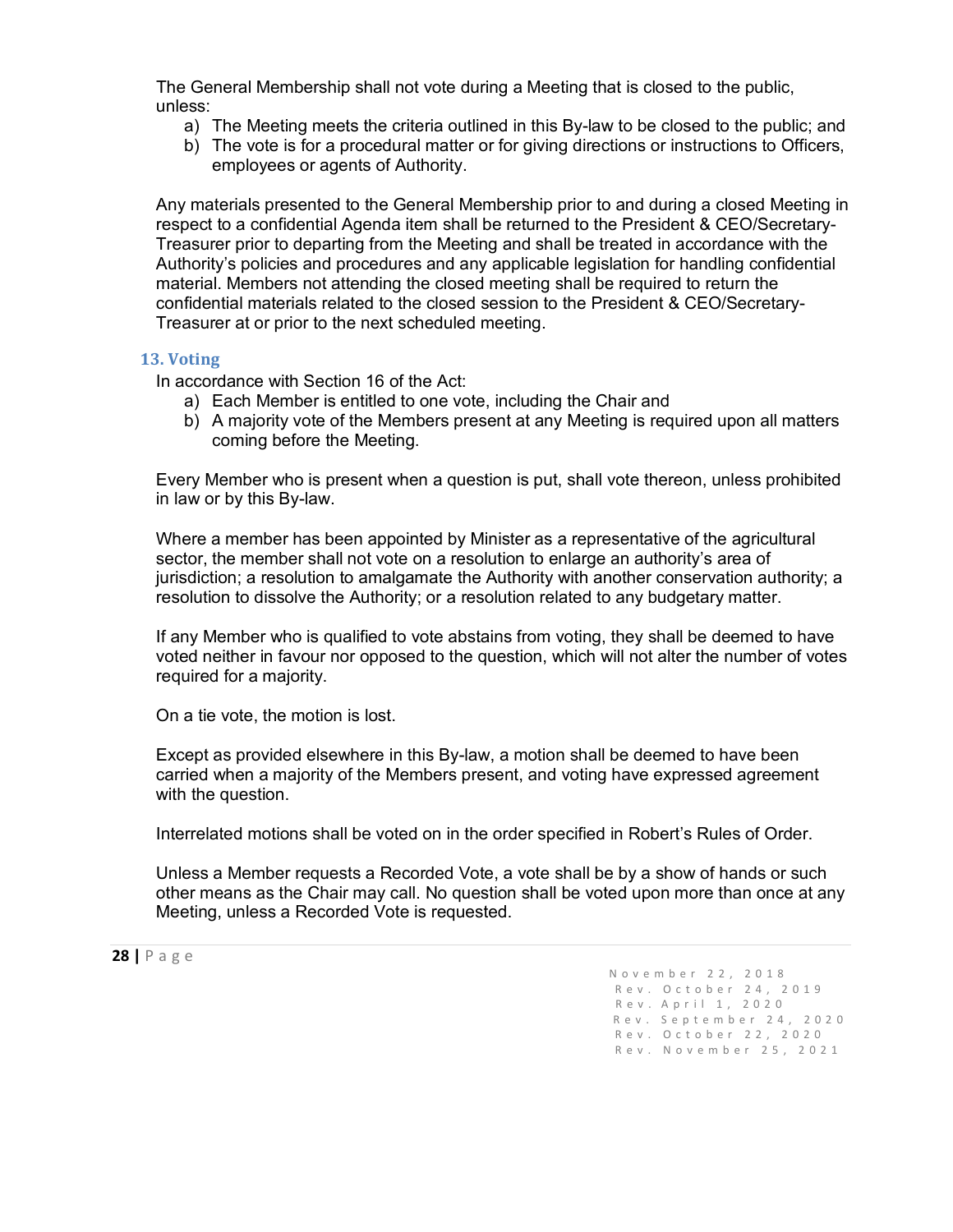Any Member at a General Membership Meeting before or immediately after a vote is taken, may require a Recorded Vote to be taken on the question concerned. In such circumstances, the Chair shall have the right to speak to the question and indicate how the Chair intends to vote on the question, prior to the commencement of the Recorded Vote.

Where Recorded Vote is required, the Chair shall call for those Members in favour to all rise, at which time the recording secretary shall record the name of each Member standing and their vote in favour and upon completion of the recording then the Chair shall call for those Members opposed to all rise, at which time the recording secretary shall record the name of each Member standing and their vote in opposition.

After a non-Recorded Vote is held and after the Chair declares the result, any Member may rise and declare his disagreement with the declaration, and thereafter another vote must be held or the Member may request a Recorded Vote and a Recorded Vote must be taken as mentioned above.

At the Meeting of the General Membership at which the Non-Matching Levy is to be approved, the President & CEO/Secretary-Treasurer shall conduct the vote to approve of Non-Matching Levy by a Weighted Majority of the Members present and eligible to vote, in accordance with Ontario Regulation 139/96.

Where a question under consideration contains more than one item, upon the request of any Member, a vote upon each item shall be taken separately.

Except as provided in this By-law (Election of Chair and Vice-Chair), no vote shall be taken by ballot or by any other method of secret voting, and every vote so taken is of no effect.

#### <span id="page-29-0"></span>**14. Motions**

In General Membership and Committee Meetings, the following matters and motions with respect thereto, may be introduced orally, without notice and with leave of the Chair, except as otherwise provided by this By-law:

- A point of order or personal privilege
- To close debate and
- To adjourn.

In General Membership and Committee meetings, the following motions may be introduced without notice and with leave of the General Membership except as otherwise provided by this By-law:

- To suspend the rules of procedure
- To table
- To postpone definitely
- To refer
- To amend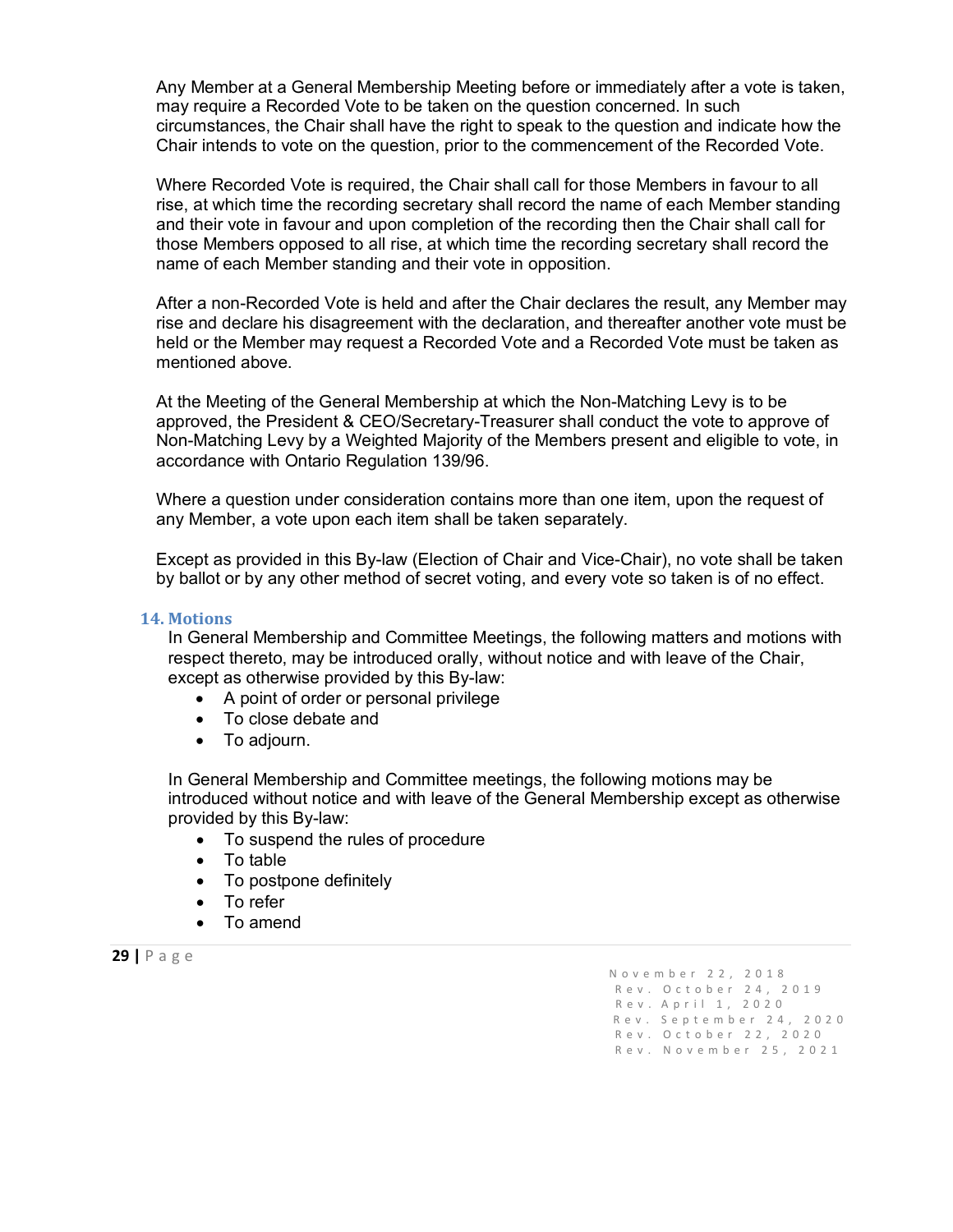- To censure
- To postpone indefinitely (defer) and
- Any other procedural motion

In voting, all motions may be supported or opposed by the mover and/or seconder. The mover and seconder may withdraw a motion or a notice of motion at any time prior to it being called by the Chair. After a motion has been called or stated by the Chair, it shall be deemed to be in the possession of the General Membership, but may be withdrawn by the originator at any time before a decision or amendment, provided the General Membership does not object.

#### <span id="page-30-0"></span>**15. Notice of Motion**

Written notice of motion to be made at a General Membership or Committee Meeting may be given to the President & CEO/Secretary-Treasurer by any Member of the General Membership not less than ten calendar days prior to the date and time of the Meeting and shall be forthwith placed on the agenda of the next meeting. The President & CEO/Secretary-Treasurer shall include such notice of motion in full in the agenda for the Meeting concerned.

Recommendations included in reports of Committees that have been included in an agenda for a Meeting of the General Membership shall constitute notice of motion for that Meeting.

Recommendations included in Staff reports that have been included in an agenda for a Meeting of the General Membership shall constitute notice of motion for that Meeting.

Notwithstanding the foregoing, any motion or other business may be introduced for consideration of the General Membership provided that it is made clear that to delay such motion or other business for the consideration of an appropriate Committee would not be in the best interest of the Authority and that the introduction of the motion or other business shall be upon an affirmative vote of majority of the Members of the General Membership present.

#### <span id="page-30-1"></span>**16. Motion to Reconsider**

No motion to reconsider a decided matter of the General Membership shall be in order when the original motion has been implemented resulting in a legally binding commitment that is in place on the date that a motion to reconsider is to be debated.

A motion to reconsider a decided matter of the General Membership at the same meeting at which the original motion was decided shall be introduced under "Other Business Items" of the General Membership agenda unless the Chair determines there was a clear misunderstanding of the question that was put, in which case a motion for reconsideration shall be introduced immediately after the original vote was taken.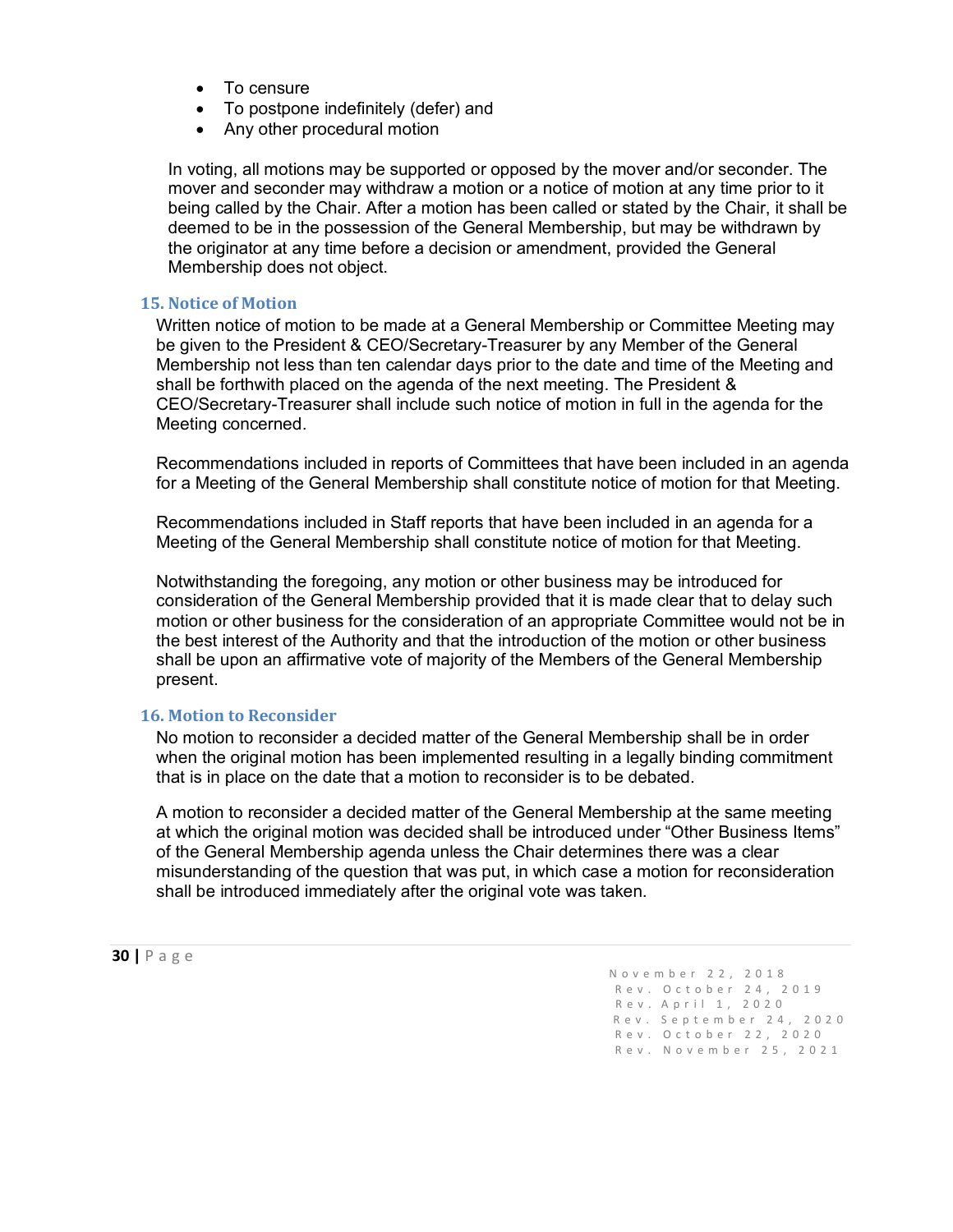A motion to reconsider a decided matter of the General Membership at a meeting subsequent to the meeting at which the original motion was decided shall require a notice of motion submitted in accordance with this By-law, unless the motion to reconsider comes forward to the General Membership through a report of a Committee.

A motion to reconsider a decided matter of the General Membership must be made by a Member who voted with the majority on the original motion.

No motion to reconsider a decided matter of the General Membership shall be made more than once in the twelve-month period from the date the matter was decided, unless a regular election has occurred following the decision.

A motion to reconsider a decided matter of the General Membership shall require the approval of at least two thirds of the whole General Membership.

If a motion to reconsider is decided in the affirmative at a meeting, then consideration of the original matter shall become the next order of business.

#### <span id="page-31-0"></span>**17. Duties of the Meeting Chair**

It shall be the duty of the Chair, with respect to any Meetings over which he/she presides, to:

- a) Preserve order and decide all questions of order, subject to appeal; and without argument or comment, state the rule applicable to any point of order if called upon to do so;
- b) Ensure that the public in attendance does not in any way interfere or disrupt the proceedings of the Members;
- c) Receive and submit to a vote all motions presented by the Members, which do not contravene the rules of order or regulations of the General Membership;
- d) Announce the results of the vote on any motions so presented; and
- e) Adjourn the Meeting when business is concluded.

#### <span id="page-31-1"></span>**18. Conduct of Members**

Members shall maintain a high standard of conduct and at all times comply with applicable laws and the General Membership's Code of Conduct (Appendix 1).

No Member at any Meeting of the General Membership shall:

- a) Speak in a manner that is discriminatory in nature based on an individual's race, ancestry, place of origin, citizenship, creed, gender identity, gender expression, sex, sexual orientation, age, colour, marital status, family status, ethnic origin or disability;
- b) Leave their seat or make any noise or disturbance while a vote is being taken or until the result is declared;
- c) Interrupt a Member while speaking, except to raise a point of order or a question of privilege;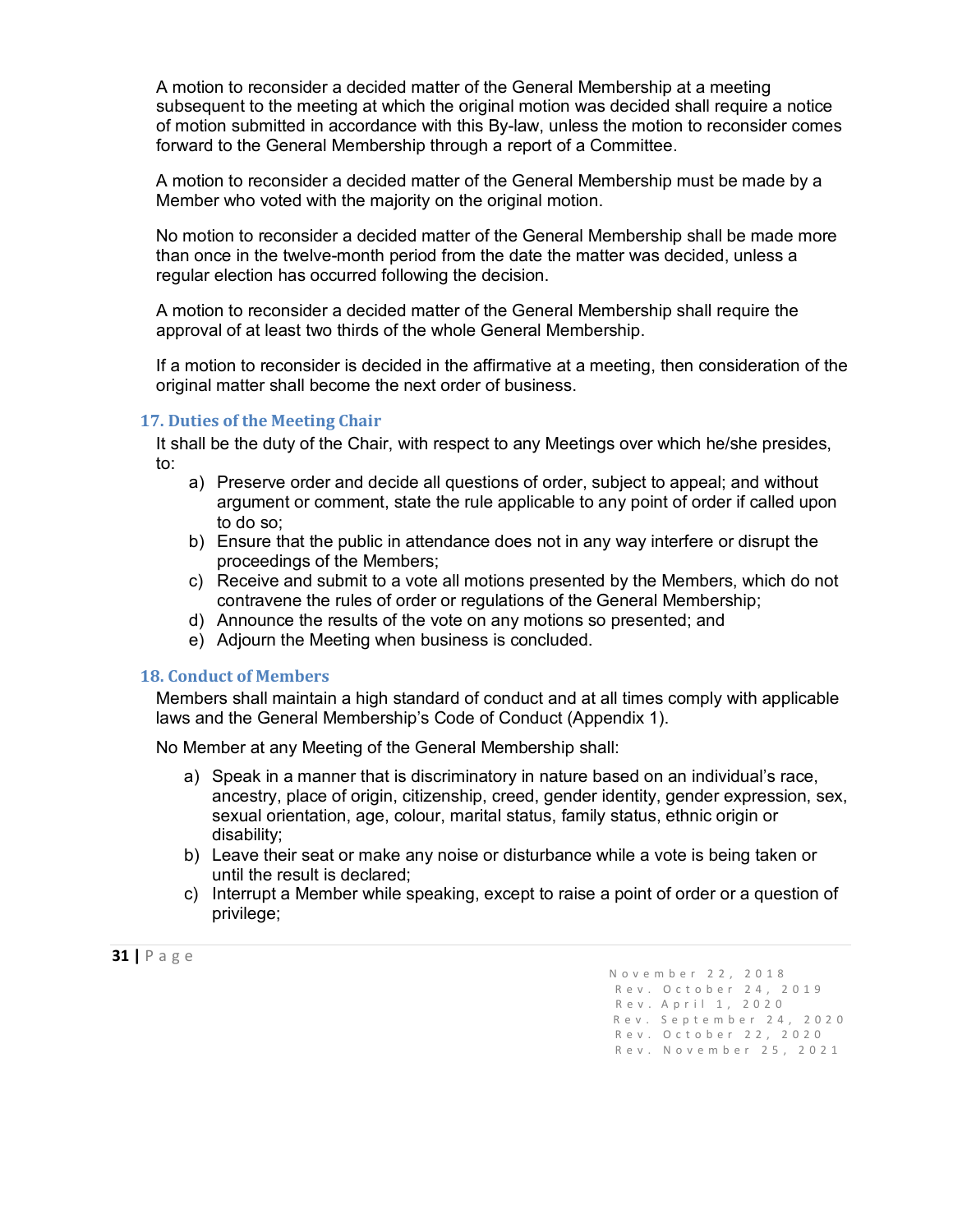- d) Speak disrespectfully or use offensive words against the General Membership, the Members, Staff, or any member of the public;
- e) Speak beyond the question(s) under debate;
- f) Resist the rules of order or disobey the decision of the Chair on the questions or order or practices or upon the interpretation of the By-law.

#### <span id="page-32-0"></span>**19. Minutes of Meetings**

The President & CEO/Secretary-Treasurer shall undertake to have a recording secretary in attendance at Meetings of the General Membership and each Committee. The recording secretary shall make a record in the form of minutes of the meeting proceedings and in particular shall record all motions considered at the Meeting.

If a recording secretary is not present in an In Camera session, the President & CEO/Secretary-Treasurer shall take notes of any direction provided, for endorsement by the Chair and Vice-Chair.

Minutes of all Meetings shall include the time and place of the Meeting and a list of those present and shall state all motions presented together with the mover and seconder and voting results.

The President & CEO/Secretary-Treasurer or designate shall include draft minutes of the previous Meeting available to each Member of the General Membership at the same time as agendas for the next Meeting are distributed.

After the minutes have been approved by resolution, original copies shall be signed by the President & CEO/Secretary-Treasurer and copies of all non-confidential minutes shall be posted on the Authority's website. Minutes shall be made available for review on the Authority's website within 30 days of the meeting. Minutes shall be made available in alternative formats, in accordance with the *Accessibility for Ontarians with Disabilities Act,* if requested by interested parties.

# <span id="page-32-1"></span>**E. Approval of By-law and Revocation of Previous By-law(s)**

| By-law number 2018-01 shall come into force on the<br>,2018.<br>day of |                       |  |
|------------------------------------------------------------------------|-----------------------|--|
| Read a First and Second Time                                           | Date October 25, 2018 |  |
| Read a Third and Finally Passed                                        | Date                  |  |

By-law number 2016-01 is hereby repealed;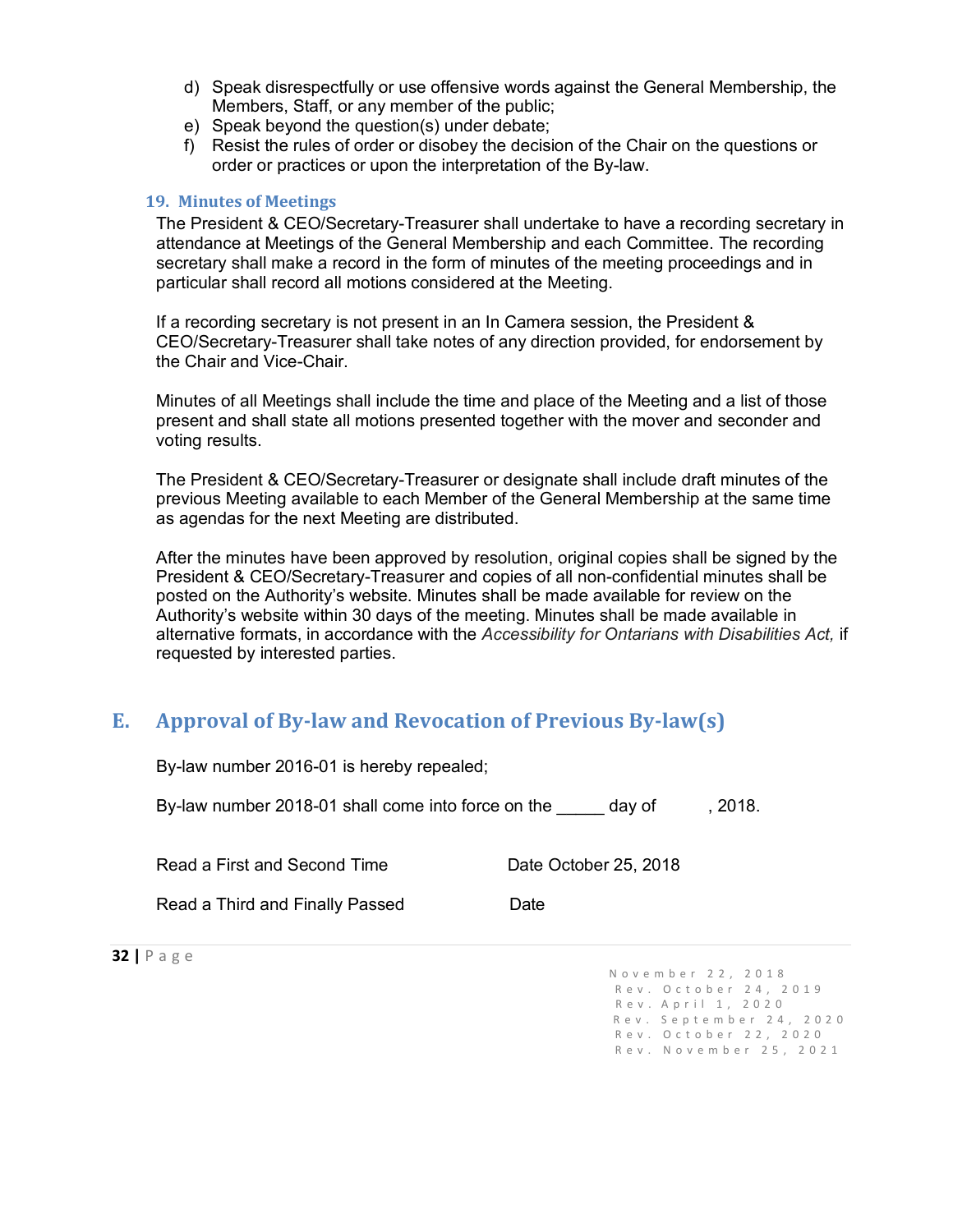Signed:

**Chair** 

 $\mathcal{L}_\text{max}$  , where  $\mathcal{L}_\text{max}$  , we have the set of the set of the set of the set of the set of the set of the set of the set of the set of the set of the set of the set of the set of the set of the set of the set of President & CEO/Secretary-Treasurer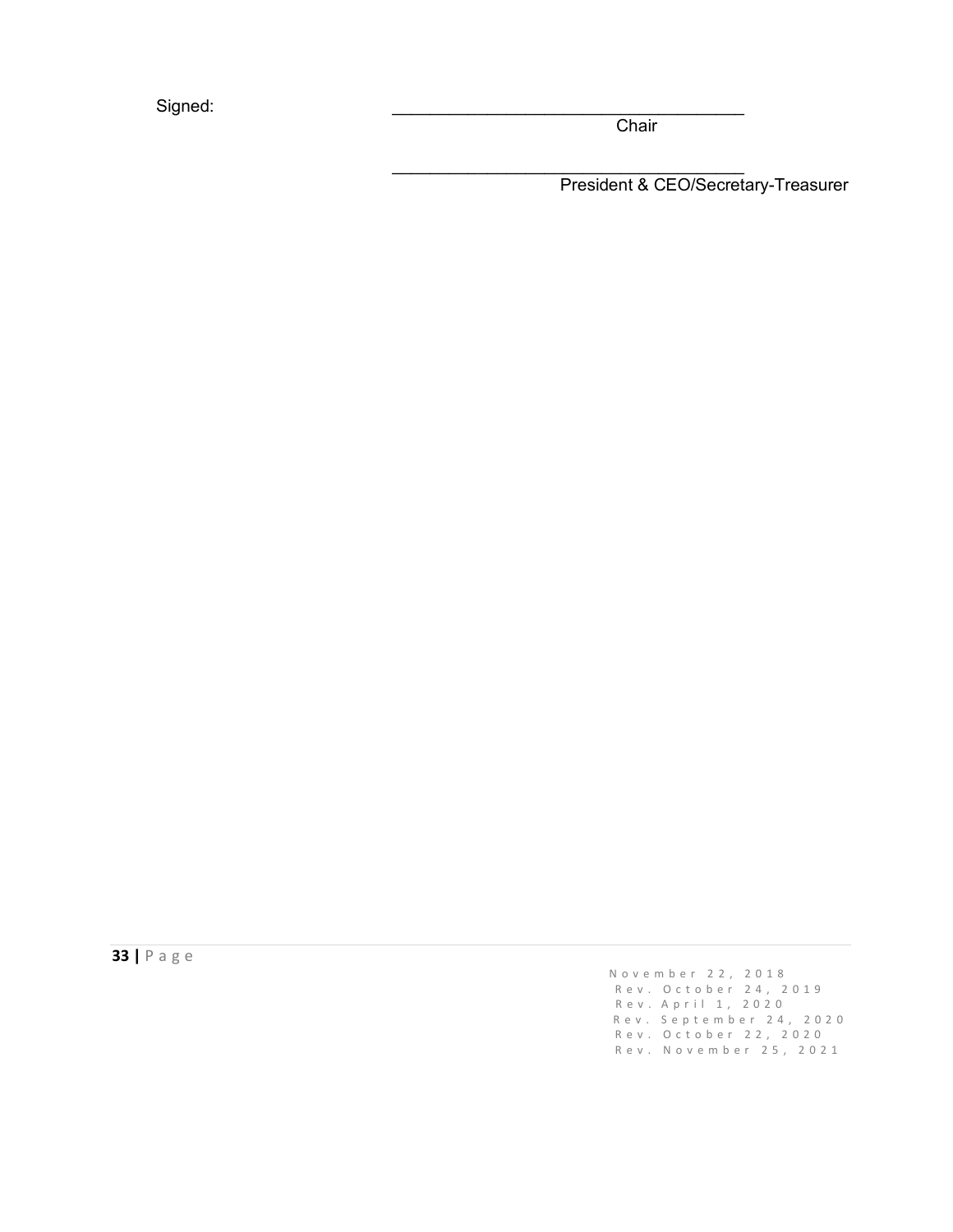# **F. Appendices to the Administrative By-law**

#### <span id="page-34-1"></span><span id="page-34-0"></span>**Appendix 1 - Code of Conduct**

#### *1. Background*

Since its inception in 1963, The Halton Region Conservation Authority has demanded a high level of integrity and ethical conduct from its General Membership. The General Membership's reputation has relied upon the good judgement of individual Members. A written Code of Conduct helps to ensure that all Members share a common basis for acceptable conduct. Formalized standards help to provide a reference guide and a supplement to legislative parameters within which Members must operate. Further, they enhance public confidence that Members operate from a base of integrity, justice and courtesy.

The Code of Conduct is a general standard. It augments the laws which govern the behaviour of Members, and it is not intended to replace personal ethics.

This Code of Conduct will also assist Members in dealing with confronting situations not adequately addressed or that may be ambiguous in Authority's resolutions, regulations, or policies and procedures.

#### *2. General*

All Members, whether municipal councillors or appointed representatives of a municipality, are expected to conduct themselves in a manner that reflects positively on the General Membership.

All Members shall serve in a conscientious and diligent manner. No Member shall use the influence of office for any purpose other than for the exercise of his/her official duties.

It is expected that Members adhere to a code of conduct that:

- i. Upholds the mandate, vision and mission of the General Membership;
- ii. Considers the General Membership's jurisdiction in its entirety, including their appointing municipality;
- iii. Respects confidentiality;
- iv. Approaches all General Membership issues with an open mind, with consideration for the organization as a whole;
- v. Exercises the powers of a Member when acting in a meeting of the General Membership;
- vi. Respects the democratic process and respects decisions of the General Membership and Committees;
- vii. Declares any direct or indirect pecuniary interest or conflict of interest when one exists or may exist; and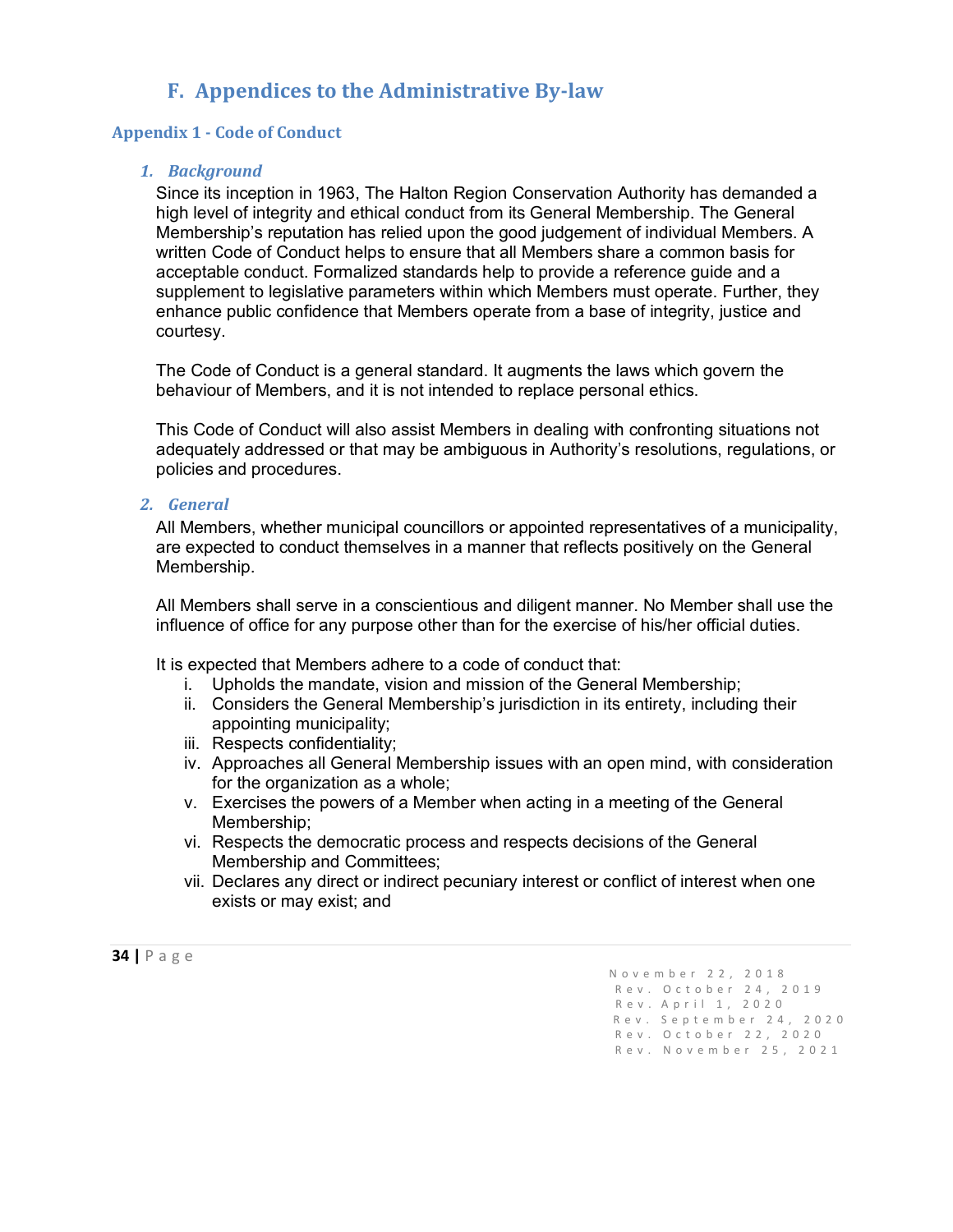viii. Conducts oneself in a manner which reflects respect and professional courtesy and does not use offensive language in or against the General Membership or against any Member or any Authority Staff.

#### *3. Gifts and Benefits*

Members shall not accept fees, gifts, hospitality or personal benefits that are connected directly or indirectly with the performance of their duties, except compensation authorized by law.

This section does not apply to tokens, mementos, souvenirs or such gifts or benefits that are received as an incident of protocol or social obligations that normally accompany the responsibilities of office.

#### *4. Confidentiality*

The Members shall be governed at all times by the provisions of the *Municipal Freedom and Information and Protection of Privacy Act*.

All information, documentation or deliberations received, reviewed, or taken in an In Camera Meeting are confidential.

Members shall not disclose or release by any means to any member of the public, either in verbal or written form, any confidential information acquired by virtue of their office, except when required by law to do so.

Members shall not permit any persons, other than those who are entitled thereto, to have access to information which is confidential.

In the instance where a member vacates their position on the General Membership, they will continue to be bound by MFIPPA requirements.

Particular care should be exercised in protecting information such as the following:

- i. Human Resources matters;
- ii. Information about suppliers provided for evaluation that might be useful to other suppliers;
- iii. Matters relating to the legal affairs of the Authority;
- iv. Information provided in confidence from an Aboriginal community, or a record that if released could reasonably be expected to prejudice the conduct of relations between an Aboriginal community and the Authority;
- v. Sources of complaints where the identity of the complainant is given in confidence;
- vi. Items under negotiation;
- vii. Schedules of prices in tenders or requests for proposals;
- viii. Appraised or estimated values with respect to the Authority's proposed property acquisitions or dispositions; and
- ix. Information deemed to be "personal information" under MFIPPA.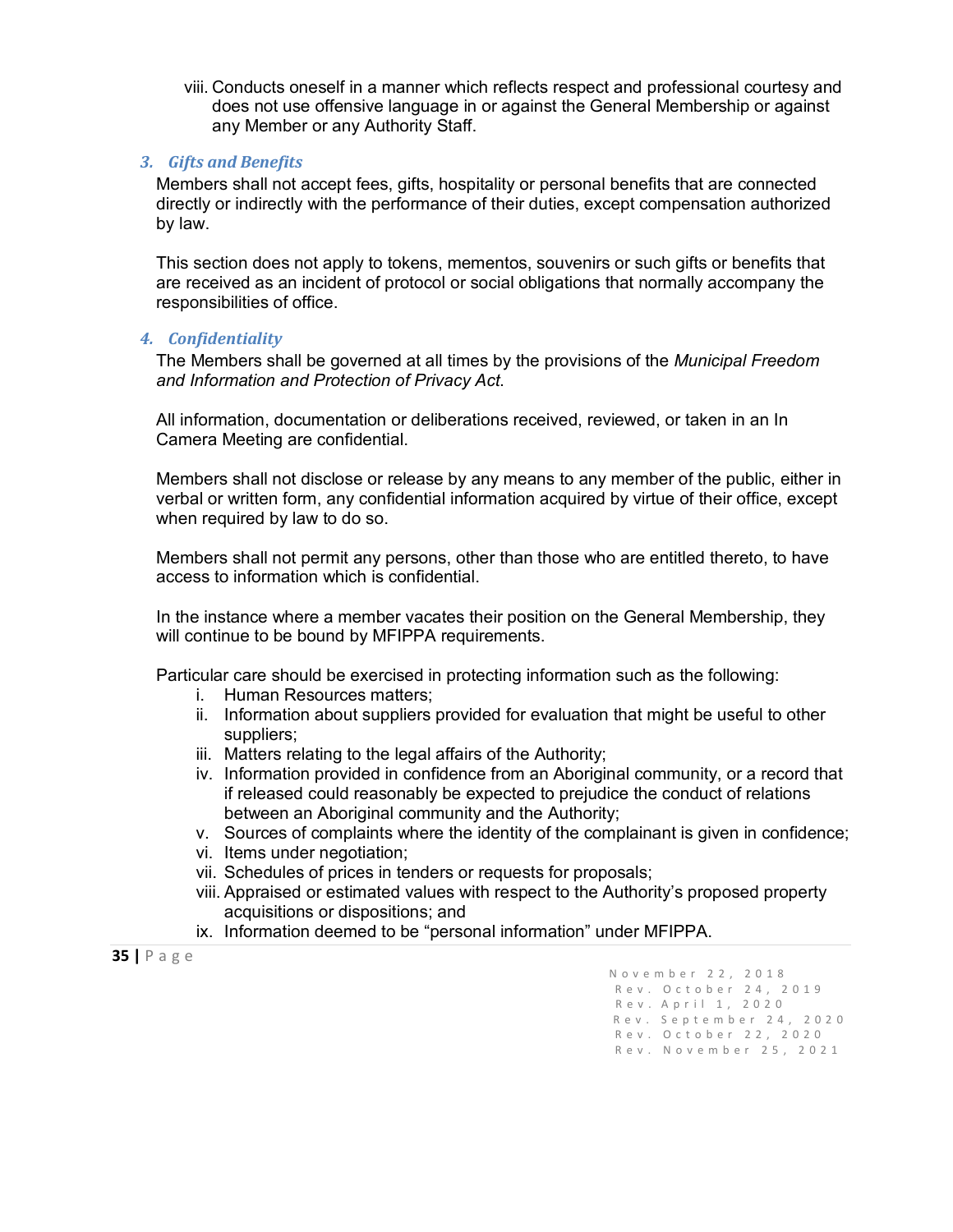The list above is provided for example and is not exhaustive.

#### *5. Use of General Membership Property*

No Member shall use for personal purposes any Authority property, equipment, supplies, or services of consequence other than for purposes connected with the discharge of General Membership duties or associated community activities of which the General Membership has been advised.

No Member shall obtain financial gain from the use or sale of Authority developed intellectual property, computer programs, technological innovations, or other patentable items, while a Member or thereafter. All such property remains the exclusive property of the Authority.

#### *6. Work of a Political Nature*

No Member shall use Authority facilities, services or property for his/her election or reelection campaign to any position or office within the Authority or otherwise.

#### *7. Conduct at General Membership Meetings*

During meetings of the General Membership, Members shall conduct themselves with decorum. Respect for delegations and for fellow Members requires that all Members show courtesy and not distract from the business of the General Membership during presentations and when others have the floor.

#### *8. Influence on Staff*

Members shall be respectful of the fact that Staff work for the Authority as a whole and are charged with making recommendations that reflect their professional expertise and corporate perspective, without undue influence.

#### *9. Business Relations*

No Member shall borrow money from any person who regularly does business with the Authority unless such person is an institution or company whose shares are publicly traded and who is regularly in the business of lending money.

No Member shall act as a paid agent before the General Membership or Committee, except in compliance with the terms of the *Municipal Conflict of Interest Act.*

#### *10. Encouragement of Respect for the General Membership and its Regulations*

Members shall represent the General Membership in a respectful way and encourage public respect for the Authority and its Regulations.

#### *11. Harassment*

It is the policy of the Authority that all persons be treated fairly in the workplace in an environment free of discrimination and of personal and sexual harassment. Harassment of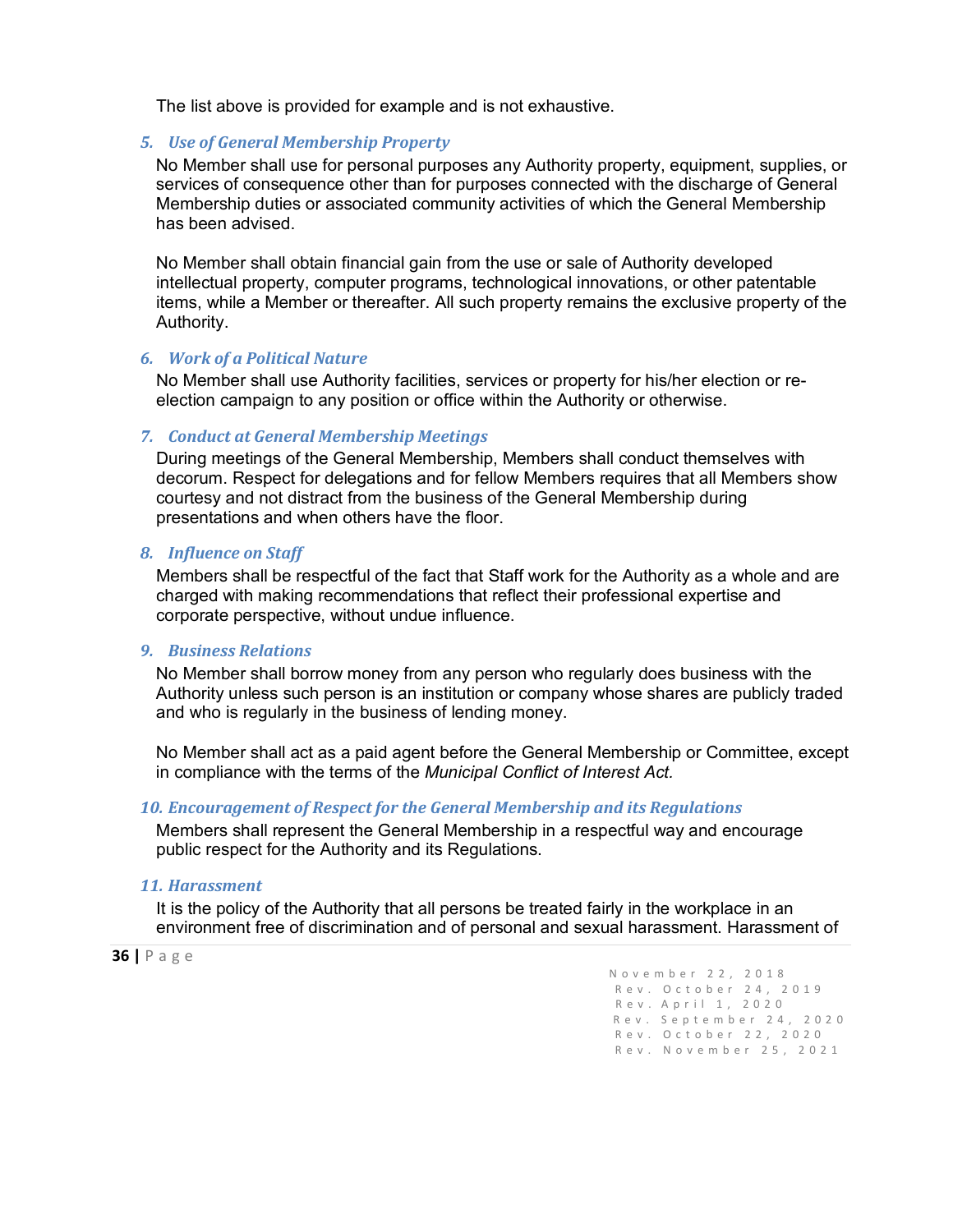another Member, Staff or any member of the public is misconduct. Members shall follow the Authorities' Harassment Policy as approved from time-to-time.

Examples of harassment that will not be tolerated include: verbal or physical abuse, threats, derogatory remarks, jokes, innuendo or taunts related to an individual's race, religious beliefs, colour, gender, physical or mental disabilities, age, ancestry, place of origin, ethnic origin, citizenship, creed, gender identity, gender expression, record of offences, marital status, source of income, family status, or sexual orientation. The General Membership will also not tolerate the display of pornographic, racist or offensive signs or images; practical jokes that result in awkwardness or embarrassment; unwelcome invitations or requests, whether indirect or explicit and any other prohibited grounds under the provisions of the *Ontario Human Rights Code*.

#### *12. Breach of Code of Conduct*

Any breach, or alleged breach, of the Code of Conduct shall be investigated in accordance with the Enforcement of By-law and Policies procedure outlined in Section 18 of the Halton Region Conservation General Membership Administrative By-law.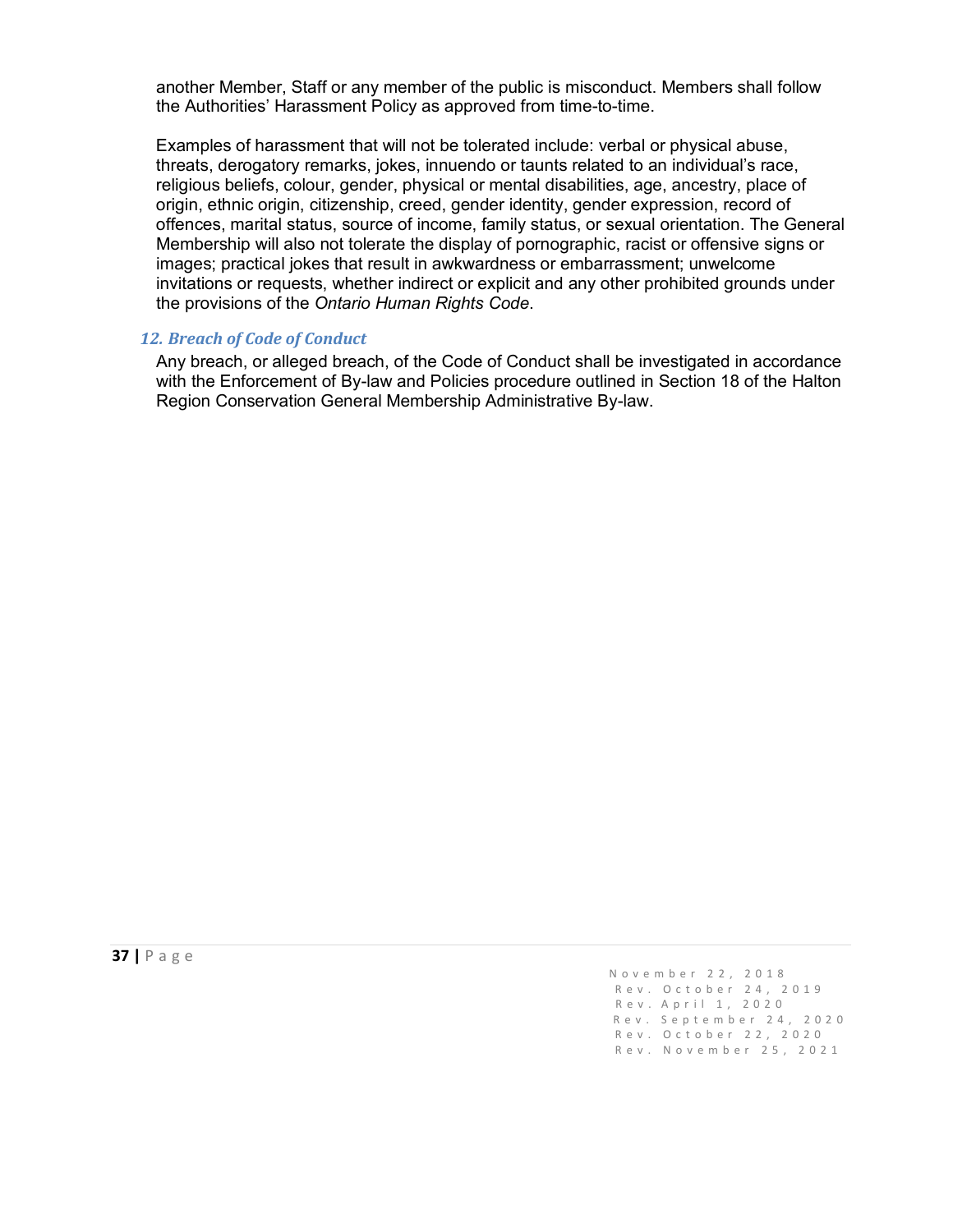#### <span id="page-38-0"></span>**Appendix 2 - Conflict of Interest**

#### *1. Municipal Conflict of Interest Act*

The General Membership commit themselves to ethical, businesslike, and lawful conduct when acting as the General Membership. The General Membership is bound by the *Municipal Conflict of Interest Act*. This appendix to the By-law is intended to assist Members in understanding their obligations. Members are required to review the *Municipal Conflict of Interest Act* on a regular basis.

#### *2. Disclosure of Pecuniary Interest*

Where a Member, either on his or her own behalf or while acting for, by, with or through another, has any pecuniary interest, direct or indirect, in any matter and is present at a meeting of the General Membership or Committee at which the matter is the subject of consideration, the Member:

- a) Shall, prior to any consideration of the matter at the meeting, disclose the pecuniary interest and the general nature thereof;
- b) Shall not take part in the discussion of, or vote on any question in respect of the matter; and
- c) Shall not attempt in any way whether before, during or after the meeting to influence the voting on any such question.

#### *3. Chair's Conflict of Interest or Pecuniary Interest*

Where the Chair of a meeting discloses a conflict of interest with respect to a matter under consideration at a meeting, another Member shall be appointed to chair that portion of the meeting by Resolution.

#### *4. In Camera Meetings*

Where a meeting is not open to the public, a Member who has declared a conflict of interest shall leave the meeting for the part of the meeting during which the matter is under consideration.

#### *5. Member Absent*

Where the interest of a Member has not been disclosed by reason of their absence from the particular meeting, the Member shall disclose their interest and otherwise comply at the first meeting of the General Membership or Committee, as the case may be, attended by them after the particular meeting.

#### *6. Disclosure Recorded in Minutes*

The recording secretary shall record in reasonable detail the particulars of any disclosure of conflict of interest or pecuniary interest made by Members and whether the Member withdrew from the discussion of the matter. Such record shall appear in the minutes/notes of that particular meeting of the General Membership or Committee, as the case may be.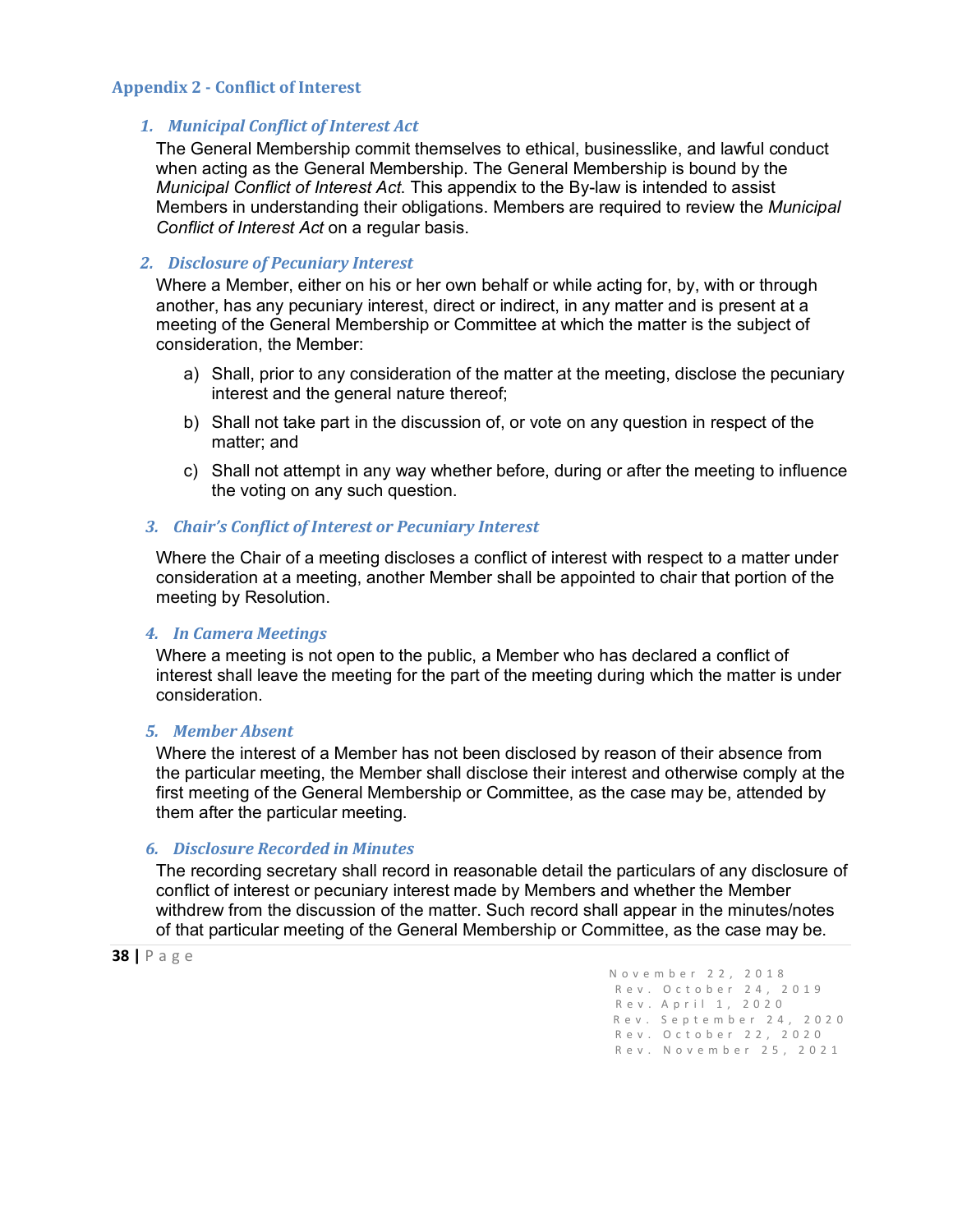#### *7. Breach of Conflict of Interest Policy*

Should a Member breach the Conflict of Interest Policy, they shall advise the Chair and Vice-Chair, in writing, with a copy to the President & CEO/Secretary-Treasurer, as soon as possible after the breach.

Should a Member allege that another Member has breached the Conflict of Interest Policy, the said breach shall be communicated to the Chair, in writing, with a copy to the President & CEO/Secretary-Treasurer. In the absence of the Chair, or if a Member alleges that the Chair has breached the Conflict of Interest Policy, the said breach shall be communicated the Vice-Chair, in writing, with a copy to the President & CEO/Secretary-Treasurer.

Should a member of the public or a municipality allege that a Member has breached the Conflict of Interest Policy, the party making the allegation will be directed to follow the notification procedure outlined above.

Any breach, or alleged breach, of the Conflict of Interest Policy shall be investigated in accordance with the Enforcement of By-law and Policies procedure outlined or referred to in the Authority's Administrative By-law.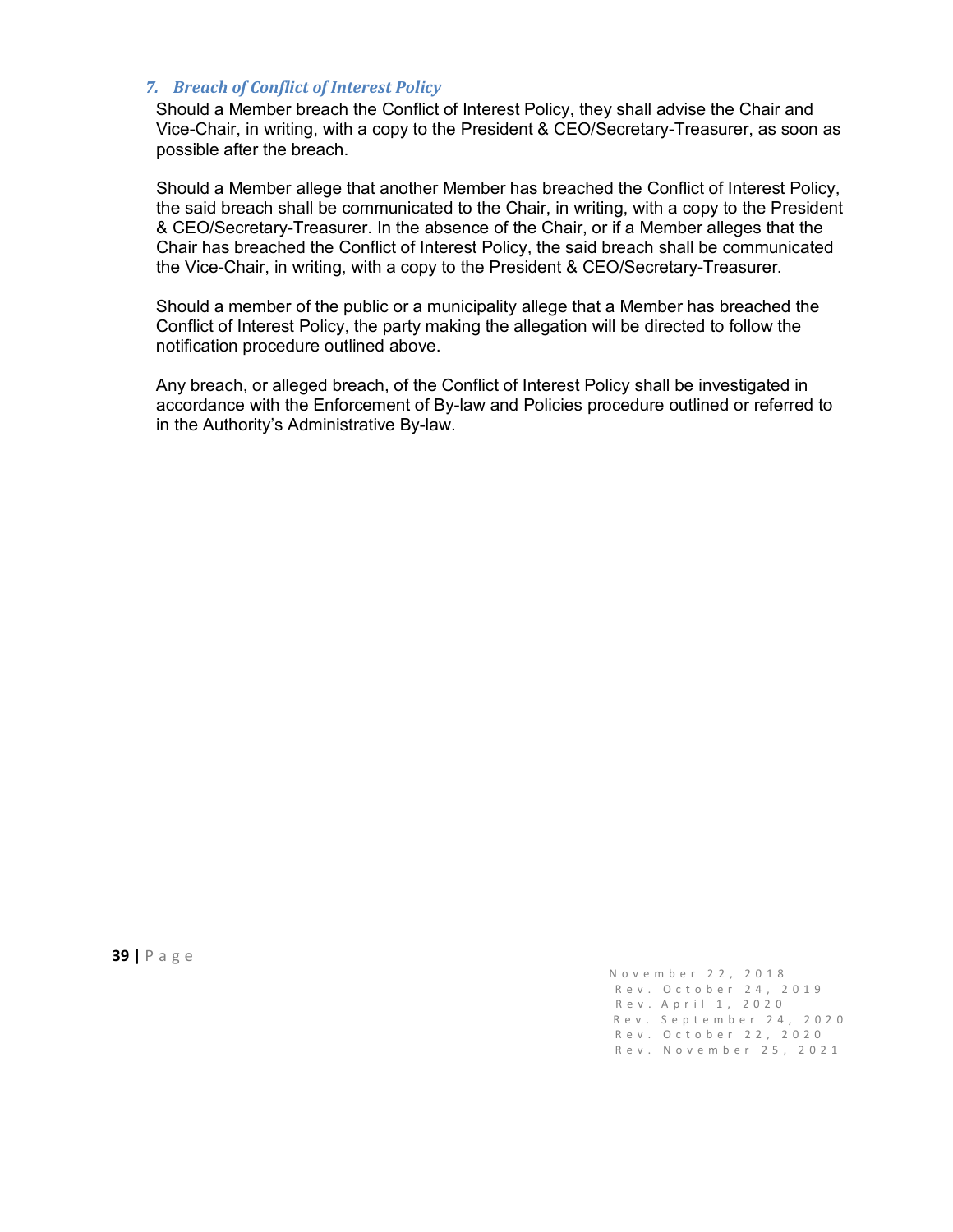#### <span id="page-40-0"></span>**Appendix 3 - Procedure for Election of Officers**

#### *1. Voting*

Voting shall be by secret ballot and no Members may vote by proxy.

#### *2. Chair for Election of Officers*

The President & CEO/Secretary-Treasurer, or designate, will assume the position of Chair for the purpose of Election of Officers.

#### *3. Scrutineer(s)*

The appointment of one or more scrutineers is required for the purpose of counting ballots, should an election be required. All ballots shall be destroyed by the scrutineers afterwards. The Acting Chair shall call a motion for the appointment of one or more persons, who are not Members of the General Membership, to act as scrutineers. A Member, who will not stand for election, may be appointed as an additional scrutineer if requested.

#### *4. Election Procedures*

The Acting Chair shall advise the Members that the election will be conducted in accordance with the Act as follows:

- a) The elections shall be conducted in the following order:
	- i. Election of the Chair, who shall be a Member of the General Membership
	- ii. Election of one or more Vice-Chairs, who shall be Members of the General Membership.
- b) The Acting Chair shall ask for nominations to each position;
- c) Only current Members of the General Membership who are present may vote;
- d) Nominations shall be called three (3) times and will only require a mover;
- e) The closing of nominations shall require both a mover and a seconder; and
- f) Each Member nominated shall be asked to accept the nomination. The Member must be present to accept the nomination unless the Member has advised the President & CEO/Secretary-Treasurer in writing or by email in advance of the election of their willingness to accept the nomination.

If one Nominee:

g) If only one nominee, the individual shall be declared into the position by acclamation.

If More than One Nominee: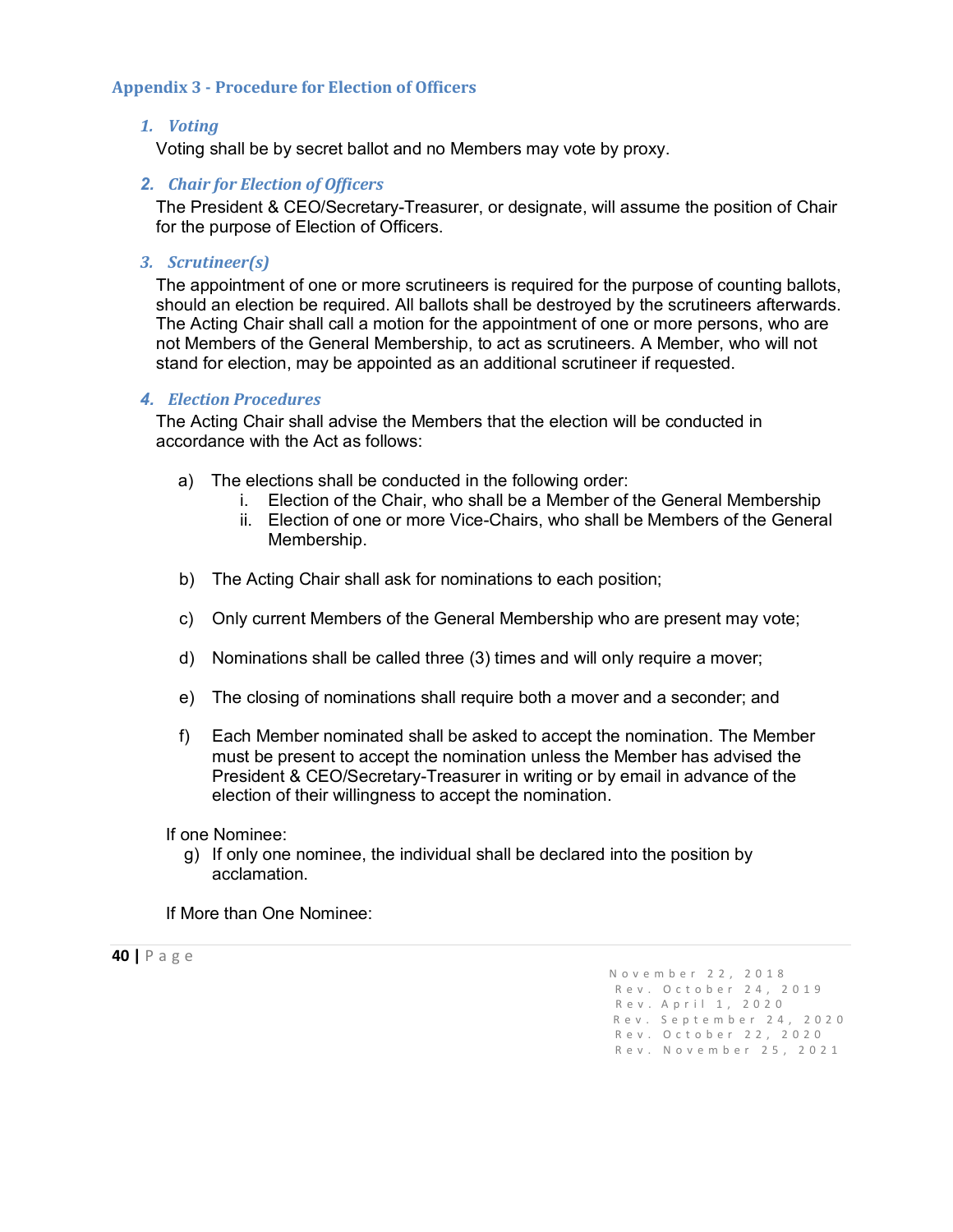- h) In the event of an election, each nominee shall be permitted not more than three (3) minutes to speak for the office, in the order of the alphabetical listing by surnames.
- i) Upon the acceptance by nominees to stand for election to the position of office, ballots shall be distributed to the Members by the scrutineers for the purpose of election and the Acting Chair shall ask the Members to write the name of one individual only on the ballot.
- j) The scrutineers shall collect the ballots, leave the meeting to count the ballots, return and advise the Acting Chair who was elected with more than 50% of the vote.

A majority vote shall be required for election. If there are more than two nominees, and upon the first vote no nominee receives the majority required for election, the name of the person with the least number of votes shall be removed from further consideration for the office and new ballots shall be distributed. In the case of a vote where no nominee receives the majority required for election and where two or more nominees are tied with the least number of votes, a special vote shall be taken to decide which one of such tied nominees' names shall be dropped from the list of names to be voted on in the next vote.

Should there be a tie vote between two remaining candidates, new ballots shall be distributed, and a second vote held. Should there still be a tie after the second ballot a third vote shall be held. Should there be a tie after the third vote, the election of the office shall be decided by lot drawn by the Acting Chair or designate.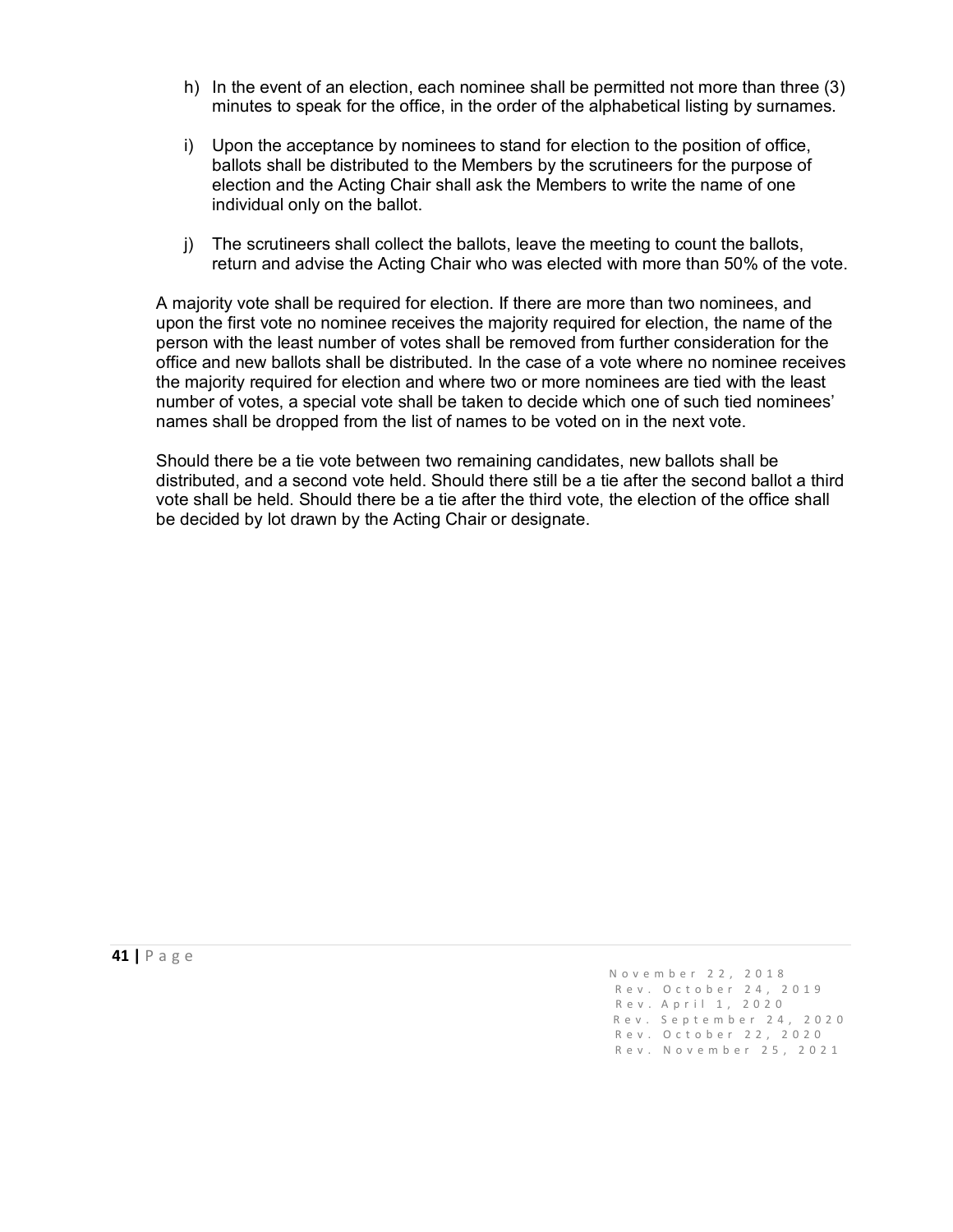## <span id="page-42-0"></span>**Appendix 4 - PRESIDENT & CEO/SECRETARY–TREASURER MANAGEMENT AUTHORITY LIMITS POLICY**

The PRESIDENT & CEO/ SECRETARY – TREASURER shall act within the purpose of all executive limitations as outlined herein. To the extent that there is any inconsistency between the executive limitations as set-out in this policy and the By-law and other policies of the Authority this policy will prevail.

## *1. EXECUTIVE LIMITATIONS*

The PRESIDENT & CEO/Secretary–Treasurer shall not cause or permit any practice, organizational circumstance, activity, or decision that is either imprudent or in violation of commonly accepted business practices or professional ethics.

- 1. Budgeting in any fiscal year shall not deviate materially from the Authority policies, risk financial jeopardy, or fail to be derived from a multi-year business plan.
- 2. Staff compensation and benefits shall not deviate materially from current market conditions.
- 3. Information presented to the General Membership will have no significant gaps in timeliness, accuracy or completeness.
- 4. Financial performance shall not incur jeopardy or compromise the Authority's Strategic Plan priorities policies.
- 5. The scope of business activities shall recognize General Membership directions or regulatory restrictions and deviations from same shall require General Membership approval.
- 6. Risk management procedures shall be explicit and updated to protect the organization, Members, officers and Staff from exposed liabilities.

### *2. GENERAL MEMBERSHIP- PRESIDENT & CEO/SECRETARY–TREASURER RELATIONSHIP*

The General Membership will link governance and management functions and performance through the PRESIDENT & CEO/Secretary–Treasurer.

1. Subject to the By-law of the Authority all authority to the operational organization is delegated through the PRESIDENT & CEO/Secretary–Treasurer, so that all authority and accountability for the operational organization is considered to belong to the PRESIDENT & CEO/Secretary–Treasurer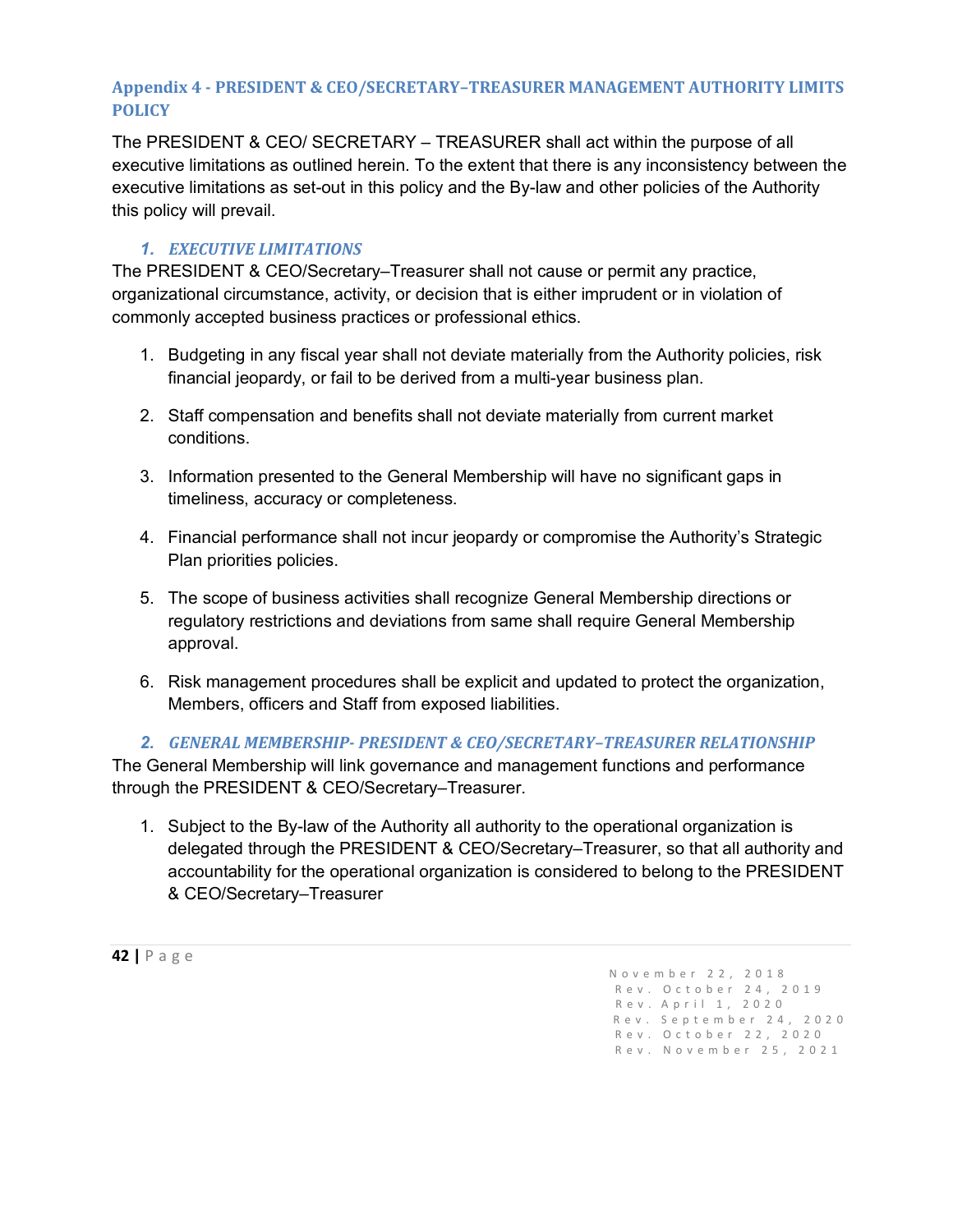- 2. The PRESIDENT & CEO/Secretary–Treasurer is accountable to the General Membership for achieving the Corporate Objectives and achieving provisions of the Strategic Plan policies within the PRESIDENT & CEO/SECRETARY–TREASURER Management Authority Limits Policy.
- 3. The General Membership limits the latitude the PRESIDENT & CEO/Secretary–Treasurer may exercise in practices, methods, conduct and other "means" by establishing the PRESIDENT & CEO/SECRETARY –TREASURER Management Authority Limits Policy.
- 4. As long as the PRESIDENT & CEO/Secretary–Treasurer uses any reasonable interpretation of By-law and Management Authority Limits Policy, the PRESIDENT & CEO/Secretary–Treasurer is automatically authorized to establish all further policies, make all decisions, take all actions, establish all practices, and develop all activities.
- 5. Monitoring data that disclose the degree of organizational performance, compliance with Strategic Plan priorities will be systematically gathered by the General Membership and considered part of the evaluation of PRESIDENT & CEO/Secretary–Treasurer Performance.
- 6. Members can never carry the instructive authority of the General Membership, nor can they waive requirements set out by the General Membership.

## *3. MATTERS REQUIRING GENERAL MEMBERSHIP REVIEW AND APPROVAL*

# **A) MATTERS REQUIRING GENERAL MEMBERSHIP CONSENT**

 Any matter requiring General Membership consent pursuant to The Halton Region Conservation Authority General Membership By-law dated the …….. day of …………….., 2018.

# **B) BUDGET AND BUSINESS PLAN DOCUMENTATION**

- annual corporate and business objectives, financial and non-financial;
- **annual strategic plan;**
- financial plans including proposed corporate financing and investments;
- **EXEDENT** annual operating and capital budget; or
- any other items as outlined in the Conservation Halton Budget Principles, approved by the General Membership.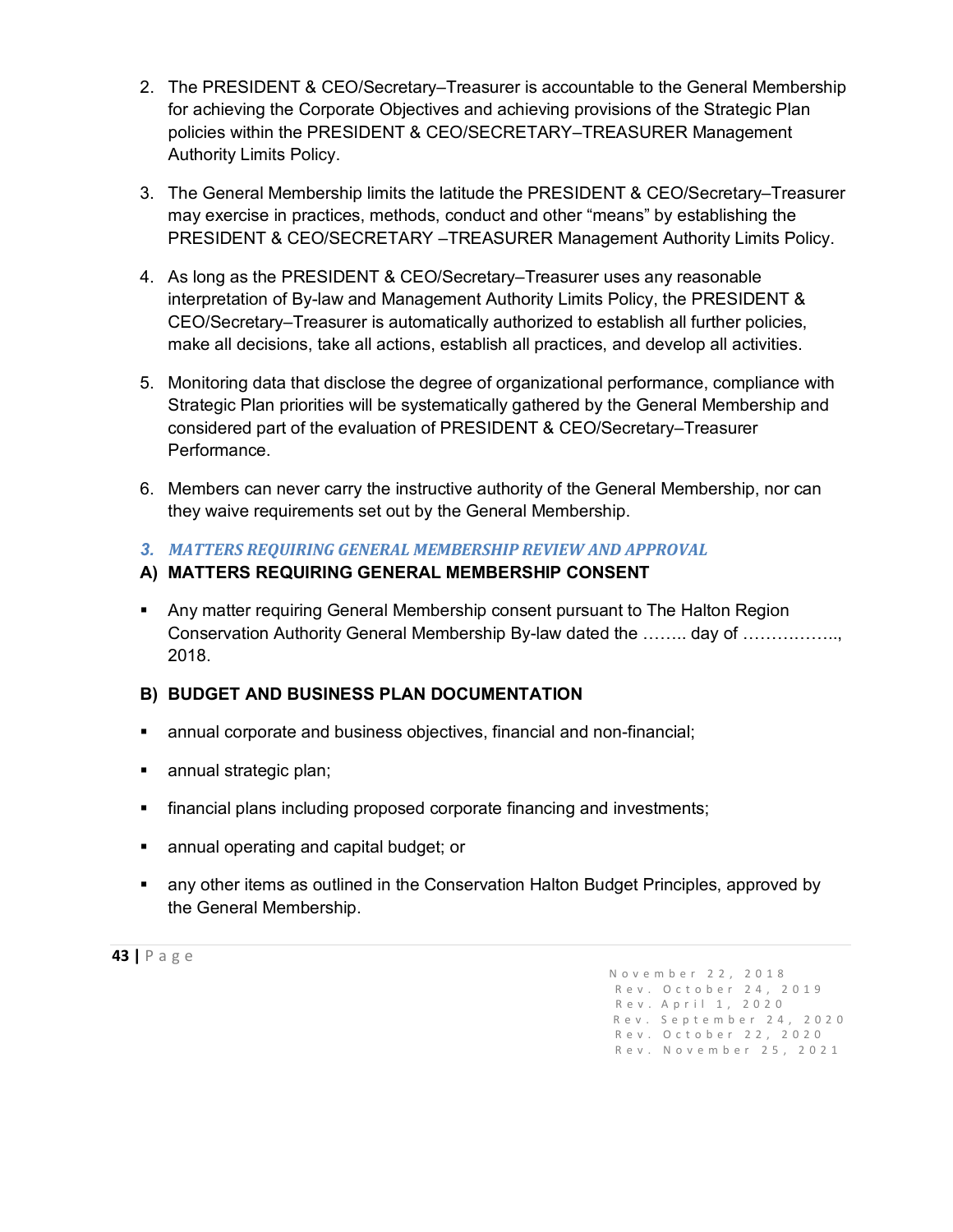#### **C) RISK MANAGMENT**

- **general risk management policies,**
- purchase (or sale) of any real property interest of Conservation Halton, except as outlined in the Land Acquisition Strategy approved by the General Membership.

## **D) COMPENSATION AND HUMAN RESOURCES**

■ compensation for the PRESIDENT & CEO/Secretary–Treasurer.

#### **E) FINANCIAL REPORTING REQUIREMENTS**

• The General Membership should be presented with financial statements (in conjunction with the General Membership's meeting schedule), complete with an analysis of variances between actual and budget, by major classification.

#### **Conservation Halton Purchasing Policy Approval and Reporting Requirements**

**The following summary outlines the purchasing process and reporting procurement** values, excluding taxes and shipping and has been approved by the General Membership on November 25, 2021 Report # 02 18 06, Resolution CHBD 08 03:

| <b>Procedure</b>                          | <b>Procurement</b><br>Value | <b>Process, Approvals and Reporting Requirements</b>                                                            |
|-------------------------------------------|-----------------------------|-----------------------------------------------------------------------------------------------------------------|
| Competitive<br>quotations not<br>required | $<$ \$10,000                | Open procurement by procurement authorized staff.                                                               |
| Informal quotation                        | $$10,000 - $25,000$         | Three written quotes solicited by procurement<br>authorized staff. Procurement Manager available to<br>support. |
| <b>Formal Quotation</b>                   | $$25,000 - $50,000$         | Approval by program Director is required.<br>Three written quotes solicited using formal                        |
|                                           |                             | quotation process administered by the<br>Procurement Manager.                                                   |
|                                           |                             | Approval by the President & CEO, COO or Director,<br>Finance.                                                   |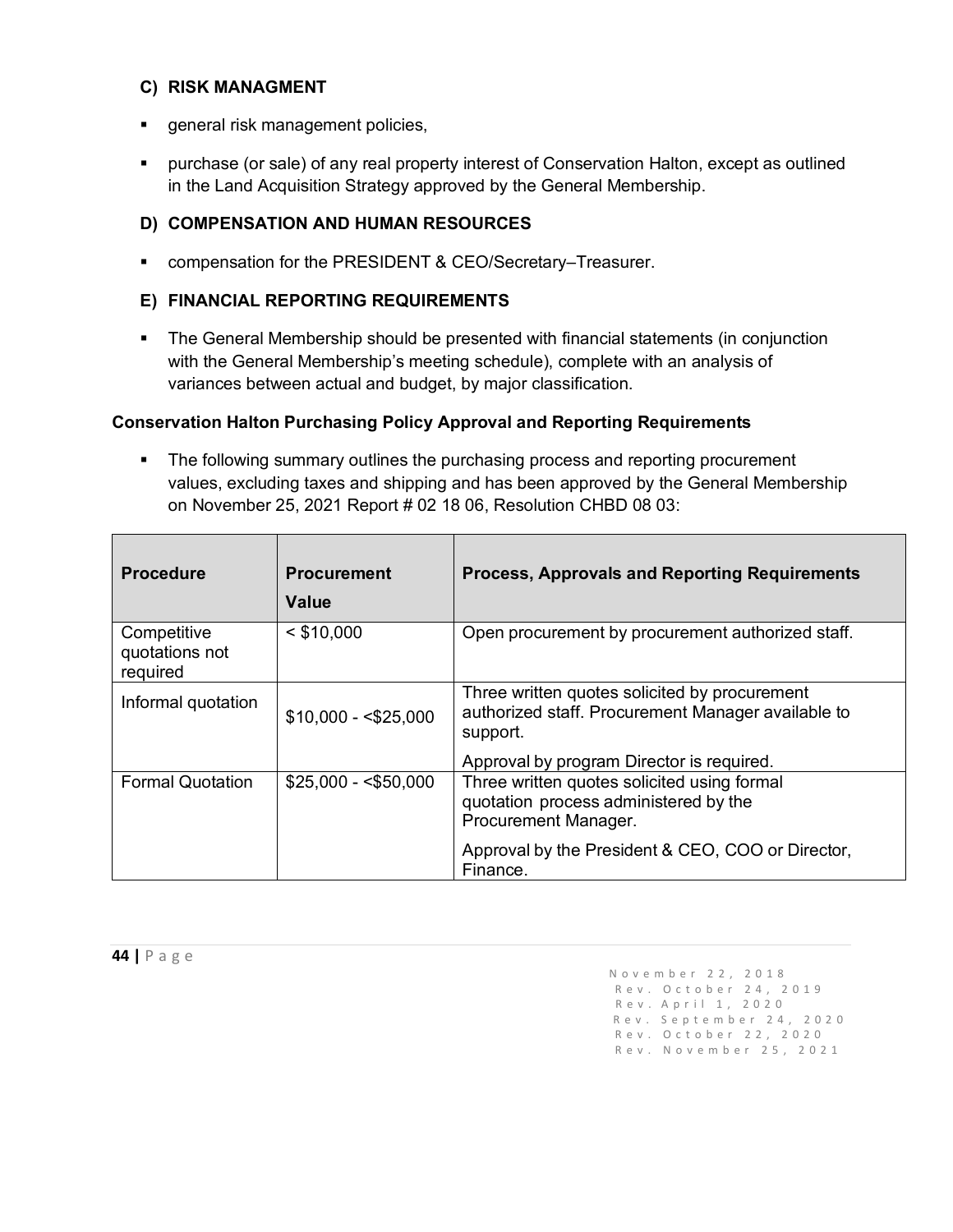|                                                                  | $$25,000 - $50,000$        | Proposals with at least three bids solicited using<br>standard template forms administered by the<br>Procurement Manager. |
|------------------------------------------------------------------|----------------------------|---------------------------------------------------------------------------------------------------------------------------|
| Formal                                                           |                            | Approval by the President & CEO, COO or Director,<br>Finance.                                                             |
| Request for<br>Proposal                                          | $$50,000 - $100,000$       | Formal publicly advertised proposal process<br>administeredby the Procurement Manager.                                    |
|                                                                  |                            | Approval by the President & CEO, COO or Director,<br>Finance.                                                             |
|                                                                  | \$100,000 & over           | As above and approval by Board of Directors.                                                                              |
| <b>Formal Tender</b>                                             | $$50,000 - <$<br>\$350,000 | Formal publicly advertised tender process,<br>Administered by the Procurement Manager.                                    |
|                                                                  |                            | Approval by the President & CEO, COO or Director,<br>Finance.                                                             |
|                                                                  |                            | Information report >\$100,000 to Board.                                                                                   |
|                                                                  | \$350,000 & over           | Process as above and approval by Board of Director.                                                                       |
| Other than lowest<br>compliant bid or<br>exceeds budget          | >\$50,000 & over           | Approval by Board of Directors                                                                                            |
| Non-competitive<br>or negotiated bid<br>- Sole, Single<br>Source | >\$10,000-<\$25,000        | Approval by program director and Director,<br>Corporate Compliance                                                        |
| Non-competitive<br>or negotiated bid<br>- Sole, Single           | >\$25,000-<\$100,000       | Approval by program director, Director, Corporate<br>Compliance, and the President & CEO, COO or<br>Director, Finance     |
| Source                                                           |                            | Information report provided to the Board.                                                                                 |
|                                                                  | > \$100,000                | Process as above and approval by Board of Directors.                                                                      |